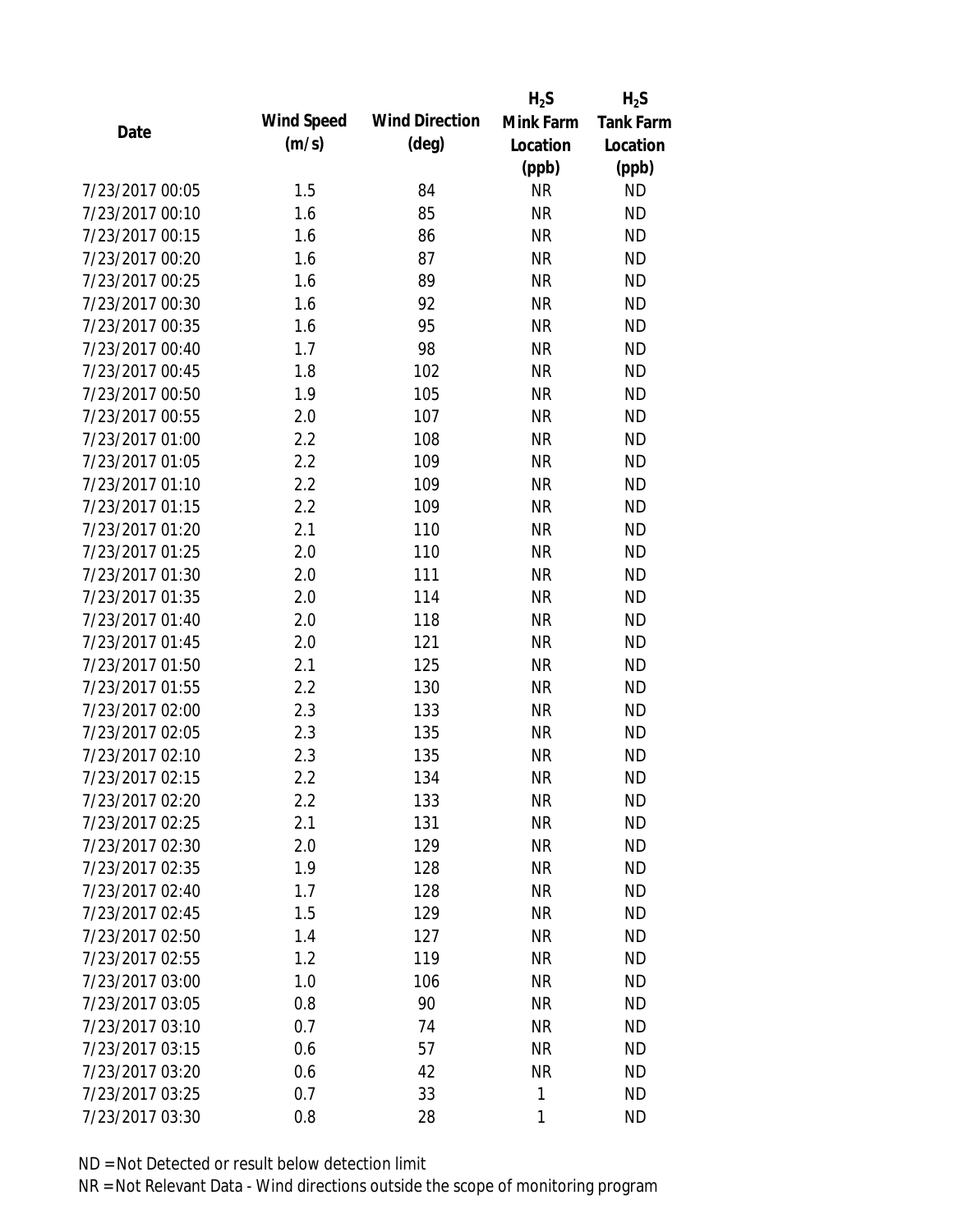|                 |            |                       | $H_2S$         | $H_2S$           |
|-----------------|------------|-----------------------|----------------|------------------|
| Date            | Wind Speed | <b>Wind Direction</b> | Mink Farm      | <b>Tank Farm</b> |
|                 | (m/s)      | $(\text{deg})$        | Location       | Location         |
|                 |            |                       | (ppb)          | (ppb)            |
| 7/23/2017 03:35 | 0.9        | 26                    | 1              | <b>ND</b>        |
| 7/23/2017 03:40 | 1.0        | 24                    | 1              | <b>ND</b>        |
| 7/23/2017 03:45 | 1.0        | 21                    | $\overline{2}$ | <b>ND</b>        |
| 7/23/2017 03:50 | 1.1        | 18                    | $\overline{2}$ | <b>ND</b>        |
| 7/23/2017 03:55 | 1.2        | 16                    | $\overline{2}$ | <b>ND</b>        |
| 7/23/2017 04:00 | 1.2        | 15                    | $\overline{2}$ | <b>ND</b>        |
| 7/23/2017 04:05 | 1.1        | 13                    | $\overline{2}$ | <b>ND</b>        |
| 7/23/2017 04:10 | 1.1        | 11                    | $\overline{2}$ | <b>ND</b>        |
| 7/23/2017 04:15 | 1.1        | 11                    | $\overline{2}$ | <b>ND</b>        |
| 7/23/2017 04:20 | 1.0        | 12                    | $\overline{2}$ | <b>ND</b>        |
| 7/23/2017 04:25 | 0.9        | 14                    | $\overline{2}$ | <b>ND</b>        |
| 7/23/2017 04:30 | 0.9        | 17                    | $\overline{2}$ | <b>ND</b>        |
| 7/23/2017 04:35 | 0.9        | 22                    | $\overline{2}$ | <b>ND</b>        |
| 7/23/2017 04:40 | 0.8        | 30                    | $\overline{2}$ | <b>ND</b>        |
| 7/23/2017 04:45 | 0.8        | 38                    | $\overline{2}$ | <b>ND</b>        |
| 7/23/2017 04:50 | 0.7        | 48                    | <b>NR</b>      | 1                |
| 7/23/2017 04:55 | 0.6        | 58                    | <b>NR</b>      | 1                |
| 7/23/2017 05:00 | 0.5        | 69                    | <b>NR</b>      | 1                |
| 7/23/2017 05:05 | 0.4        | 82                    | <b>NR</b>      | $\mathbf{1}$     |
| 7/23/2017 05:10 | 0.3        | 94                    | <b>NR</b>      | $\mathbf{1}$     |
| 7/23/2017 05:15 | 0.2        | 105                   | <b>NR</b>      | 1                |
| 7/23/2017 05:20 | 0.2        | 113                   | <b>NR</b>      | <b>ND</b>        |
| 7/23/2017 05:25 | 0.2        | 124                   | <b>NR</b>      | <b>ND</b>        |
| 7/23/2017 05:30 | 0.3        | 135                   | <b>NR</b>      | <b>ND</b>        |
| 7/23/2017 05:35 | 0.4        | 143                   | <b>NR</b>      | 1                |
| 7/23/2017 05:40 | 0.5        | 151                   | <b>NR</b>      | 1                |
| 7/23/2017 05:45 | 0.7        | 161                   | <b>NR</b>      | 1                |
| 7/23/2017 05:50 | 0.9        | 171                   | <b>NR</b>      | 1                |
| 7/23/2017 05:55 | 1.1        | 179                   | <b>NR</b>      | 1                |
| 7/23/2017 06:00 | 1.1        | 186                   | <b>NR</b>      | 1                |
| 7/23/2017 06:05 | 1.1        | 193                   | <b>NR</b>      | 1                |
| 7/23/2017 06:10 | 1.1        | 197                   | <b>NR</b>      | 1                |
| 7/23/2017 06:15 | 1.0        | 200                   | <b>NR</b>      | 1                |
| 7/23/2017 06:20 | 0.9        | 201                   | <b>NR</b>      | 1                |
| 7/23/2017 06:25 | 0.7        | 200                   | <b>NR</b>      | 1                |
| 7/23/2017 06:30 | 0.7        | 198                   | <b>NR</b>      | 1                |
| 7/23/2017 06:35 | 0.7        | 195                   | <b>NR</b>      | 1                |
| 7/23/2017 06:40 | 0.7        | 191                   | <b>NR</b>      | 1                |
| 7/23/2017 06:45 | 0.8        | 188                   | <b>NR</b>      | 1                |
| 7/23/2017 06:50 | 0.9        | 187                   | <b>NR</b>      | 1                |
| 7/23/2017 06:55 | 0.9        | 187                   | <b>NR</b>      | 1                |
|                 |            |                       |                |                  |
| 7/23/2017 07:00 | 1.0        | 189                   | <b>NR</b>      | 1                |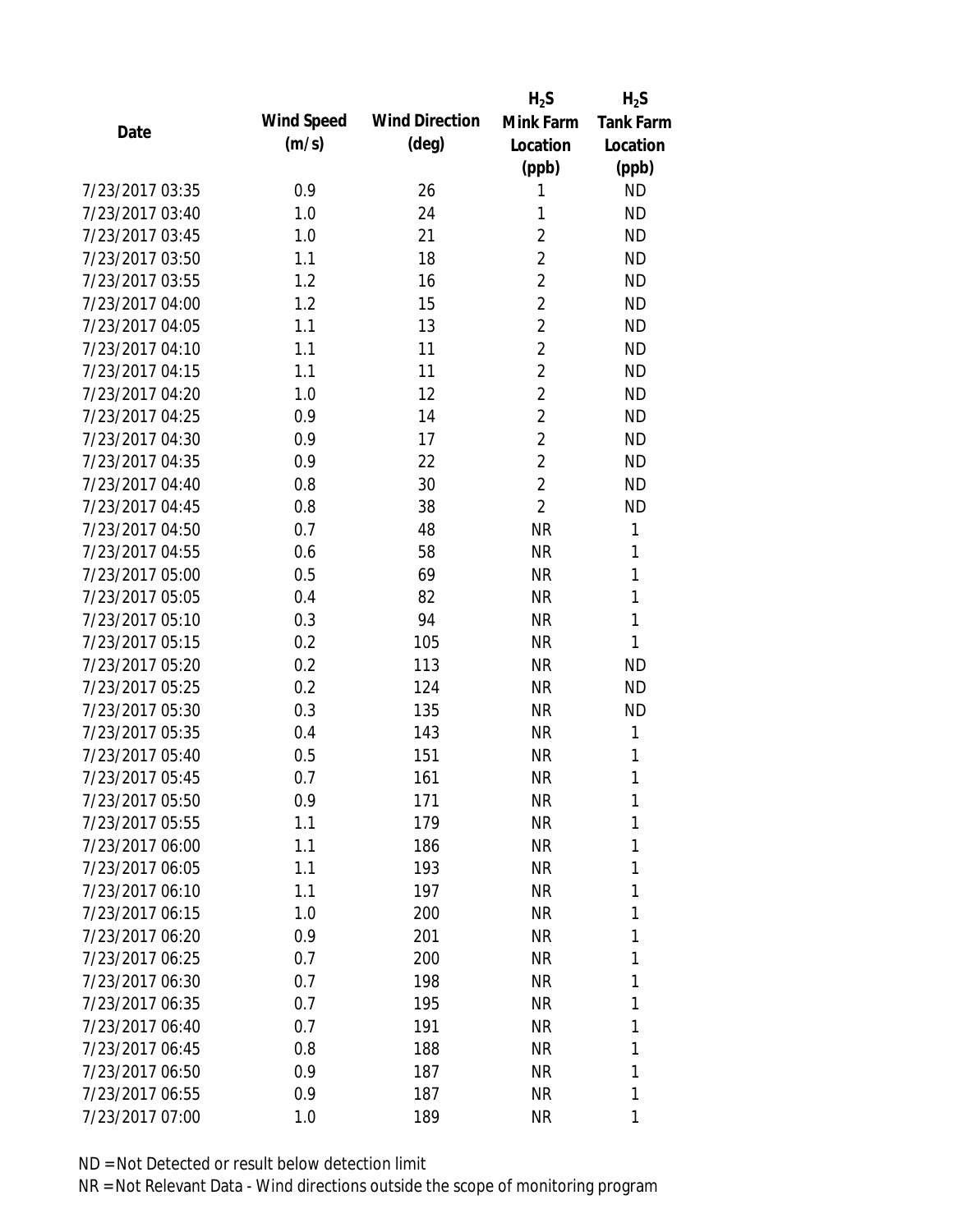|                 |            |                       | $H_2S$    | $H_2S$           |
|-----------------|------------|-----------------------|-----------|------------------|
| Date            | Wind Speed | <b>Wind Direction</b> | Mink Farm | <b>Tank Farm</b> |
|                 | (m/s)      | $(\text{deg})$        | Location  | Location         |
|                 |            |                       | (ppb)     | (ppb)            |
| 7/23/2017 07:05 | 1.1        | 191                   | <b>NR</b> | 1                |
| 7/23/2017 07:10 | 1.1        | 196                   | <b>NR</b> | 1                |
| 7/23/2017 07:15 | 1.0        | 202                   | <b>NR</b> | 1                |
| 7/23/2017 07:20 | 0.9        | 210                   | <b>NR</b> | 1                |
| 7/23/2017 07:25 | 0.9        | 217                   | <b>NR</b> | 1                |
| 7/23/2017 07:30 | 0.8        | 222                   | <b>NR</b> | 1                |
| 7/23/2017 07:35 | 0.7        | 227                   | <b>NR</b> | 1                |
| 7/23/2017 07:40 | 0.7        | 232                   | 1         | 1                |
| 7/23/2017 07:45 | 0.7        | 235                   | 1         | 1                |
| 7/23/2017 07:50 | 0.8        | 237                   | 1         | 1                |
| 7/23/2017 07:55 | 1.0        | 240                   | 1         | 1                |
| 7/23/2017 08:00 | 1.2        | 242                   | 1         | 1                |
| 7/23/2017 08:05 | 1.3        | 243                   | 1         | 1                |
| 7/23/2017 08:10 | 1.5        | 243                   | 1         | 1                |
| 7/23/2017 08:15 | 1.7        | 241                   | 1         | 1                |
| 7/23/2017 08:20 | 1.8        | 238                   | 1         | 1                |
| 7/23/2017 08:25 | 1.8        | 236                   | 1         | 1                |
| 7/23/2017 08:30 | 1.8        | 235                   | 1         | 1                |
| 7/23/2017 08:35 | 1.9        | 235                   | 1         | 1                |
| 7/23/2017 08:40 | 1.9        | 237                   | 1         | 1                |
| 7/23/2017 08:45 | 1.9        | 241                   | 1         | <b>ND</b>        |
| 7/23/2017 08:50 | 2.0        | 245                   | 1         | <b>ND</b>        |
| 7/23/2017 08:55 | 2.0        | 250                   | 1         | <b>ND</b>        |
| 7/23/2017 09:00 | 2.1        | 253                   | 1         | <b>ND</b>        |
| 7/23/2017 09:05 | 2.2        | 255                   | 1         | <b>ND</b>        |
| 7/23/2017 09:10 | 2.3        | 255                   | 1         | <b>ND</b>        |
| 7/23/2017 09:15 | 2.4        | 254                   | 1         | <b>ND</b>        |
| 7/23/2017 09:20 | 2.5        | 251                   | 1         | <b>ND</b>        |
| 7/23/2017 09:25 | 2.6        | 249                   | 1         | <b>ND</b>        |
| 7/23/2017 09:30 | 2.6        | 246                   | 1         | <b>ND</b>        |
| 7/23/2017 09:35 | 2.6        | 243                   | 1         | <b>ND</b>        |
| 7/23/2017 09:40 | 2.6        | 240                   | 1         | <b>ND</b>        |
| 7/23/2017 09:45 | 2.6        | 237                   | 1         | <b>ND</b>        |
| 7/23/2017 09:50 | 2.5        | 235                   | 1         | <b>ND</b>        |
| 7/23/2017 09:55 | 2.4        | 233                   | 1         | <b>ND</b>        |
| 7/23/2017 10:00 | 2.3        | 230                   | 1         | <b>ND</b>        |
| 7/23/2017 10:05 | 2.1        | 230                   | 1         | <b>ND</b>        |
| 7/23/2017 10:10 | 2.0        | 230                   | 1         | <b>ND</b>        |
| 7/23/2017 10:15 | 1.9        | 233                   | <b>ND</b> | <b>ND</b>        |
| 7/23/2017 10:20 | 1.9        | 235                   | <b>ND</b> | <b>ND</b>        |
| 7/23/2017 10:25 | 1.9        | 238                   | <b>ND</b> | <b>ND</b>        |
| 7/23/2017 10:30 | 1.9        | 242                   | <b>ND</b> | <b>ND</b>        |
|                 |            |                       |           |                  |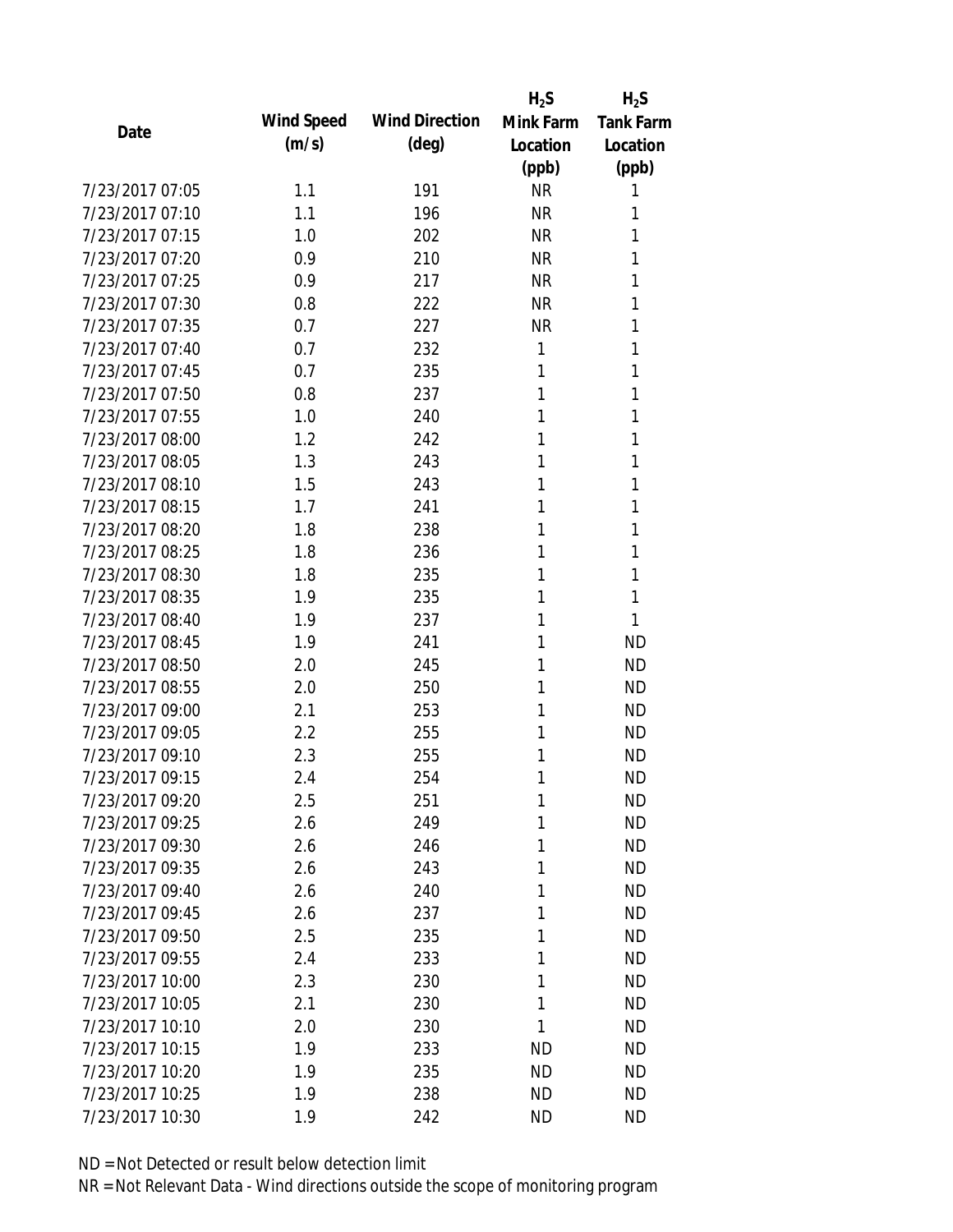|                 |            |                       | $H_2S$    | $H_2S$           |
|-----------------|------------|-----------------------|-----------|------------------|
| Date            | Wind Speed | <b>Wind Direction</b> | Mink Farm | <b>Tank Farm</b> |
|                 | (m/s)      | $(\text{deg})$        | Location  | Location         |
|                 |            |                       | (ppb)     | (ppb)            |
| 7/23/2017 10:35 | 2.0        | 245                   | <b>ND</b> | <b>ND</b>        |
| 7/23/2017 10:40 | 2.1        | 249                   | <b>ND</b> | <b>ND</b>        |
| 7/23/2017 10:45 | 2.2        | 252                   | 1         | <b>ND</b>        |
| 7/23/2017 10:50 | 2.2        | 255                   | 1         | <b>ND</b>        |
| 7/23/2017 10:55 | 2.3        | 257                   | 1         | <b>ND</b>        |
| 7/23/2017 11:00 | 2.4        | 259                   | 1         | <b>ND</b>        |
| 7/23/2017 11:05 | 2.5        | 262                   | 1         | <b>ND</b>        |
| 7/23/2017 11:10 | 2.6        | 264                   | 1         | <b>ND</b>        |
| 7/23/2017 11:15 | 2.6        | 267                   | <b>ND</b> | <b>ND</b>        |
| 7/23/2017 11:20 | 2.7        | 270                   | <b>ND</b> | <b>ND</b>        |
| 7/23/2017 11:25 | 2.8        | 273                   | <b>ND</b> | <b>ND</b>        |
| 7/23/2017 11:30 | 2.8        | 276                   | <b>ND</b> | <b>ND</b>        |
| 7/23/2017 11:35 | 2.7        | 278                   | 1         | <b>ND</b>        |
| 7/23/2017 11:40 | 2.7        | 281                   | 1         | <b>ND</b>        |
| 7/23/2017 11:45 | 2.7        | 284                   | 1         | <b>ND</b>        |
| 7/23/2017 11:50 | 2.7        | 286                   | 1         | <b>ND</b>        |
| 7/23/2017 11:55 | 2.7        | 289                   | 1         | <b>ND</b>        |
| 7/23/2017 12:00 | 2.7        | 292                   | 1         | <b>ND</b>        |
| 7/23/2017 12:05 | 2.6        | 297                   | 1         | <b>ND</b>        |
| 7/23/2017 12:10 | 2.6        | 300                   | 1         | <b>ND</b>        |
| 7/23/2017 12:15 | 2.5        | 302                   | 1         | <b>ND</b>        |
| 7/23/2017 12:20 | 2.5        | 305                   | 1         | <b>ND</b>        |
| 7/23/2017 12:25 | 2.4        | 307                   | 1         | <b>ND</b>        |
| 7/23/2017 12:30 | 2.4        | 310                   | 1         | <b>ND</b>        |
| 7/23/2017 12:35 | 2.4        | 311                   | 1         | <b>ND</b>        |
| 7/23/2017 12:40 | 2.3        | 315                   | 1         | <b>ND</b>        |
| 7/23/2017 12:45 | 2.3        | 319                   | 1         | <b>ND</b>        |
| 7/23/2017 12:50 | 2.2        | 323                   | 1         | <b>ND</b>        |
| 7/23/2017 12:55 | 2.2        | 326                   | 1         | <b>ND</b>        |
| 7/23/2017 13:00 | 2.3        | 326                   | 1         | <b>ND</b>        |
| 7/23/2017 13:05 | 2.3        | 325                   | 1         | <b>ND</b>        |
| 7/23/2017 13:10 | 2.4        | 320                   | 1         | <b>ND</b>        |
| 7/23/2017 13:15 | 2.6        | 314                   | 1         | <b>ND</b>        |
| 7/23/2017 13:20 | 2.7        | 307                   | 1         | <b>ND</b>        |
| 7/23/2017 13:25 | 2.9        | 300                   | 1         | <b>ND</b>        |
| 7/23/2017 13:30 | 3.0        | 295                   | 1         | <b>ND</b>        |
| 7/23/2017 13:35 | 3.0        | 292                   | 1         | <b>ND</b>        |
| 7/23/2017 13:40 | 3.0        | 291                   | 1         | <b>ND</b>        |
| 7/23/2017 13:45 | 3.0        | 289                   | 1         | <b>ND</b>        |
| 7/23/2017 13:50 | 3.1        | 288                   | 1         | <b>ND</b>        |
| 7/23/2017 13:55 | 3.1        | 287                   | 1         | <b>ND</b>        |
| 7/23/2017 14:00 | 3.2        | 285                   | 1         | <b>ND</b>        |
|                 |            |                       |           |                  |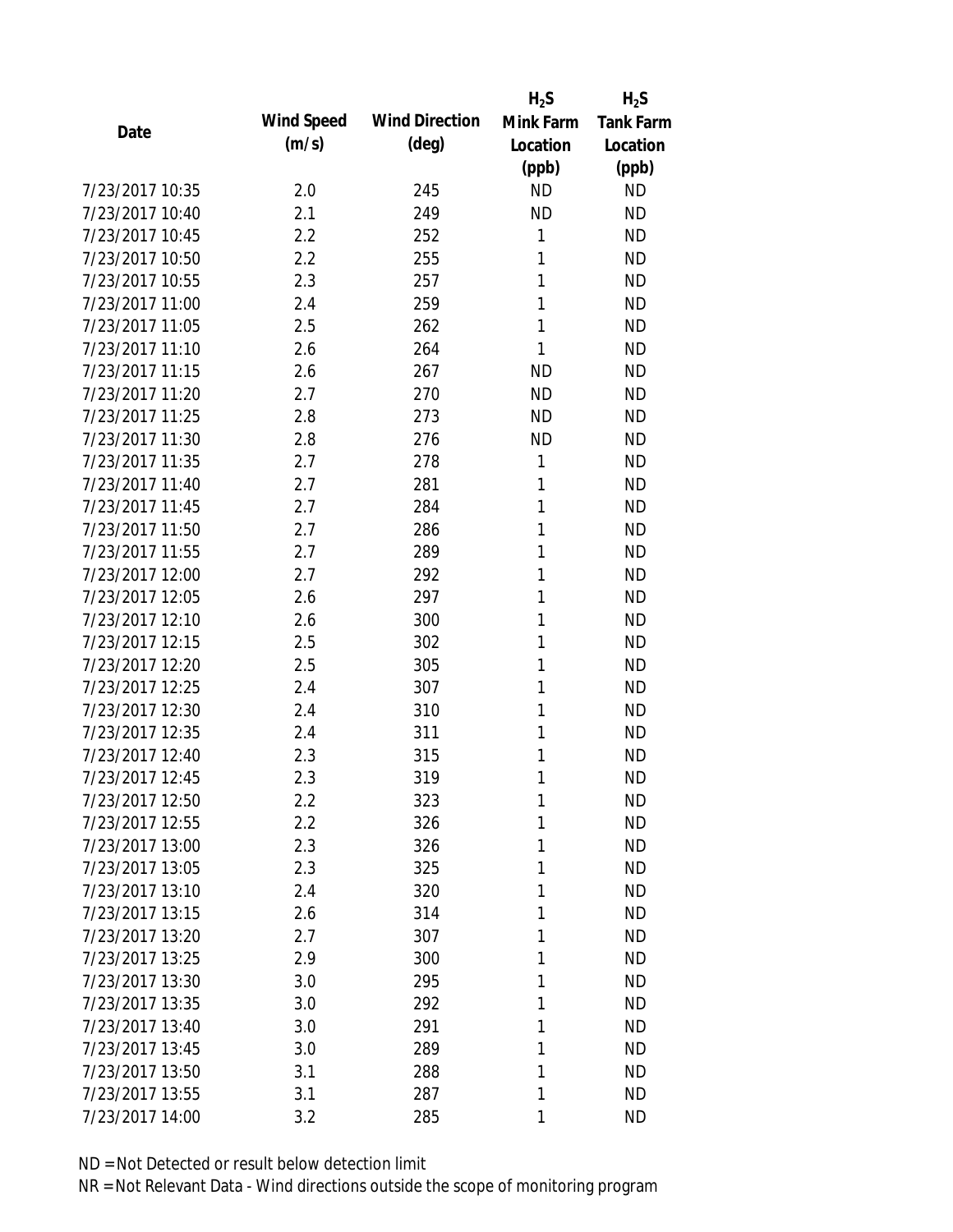|                 |            |                       | $H_2S$    | $H_2S$           |
|-----------------|------------|-----------------------|-----------|------------------|
| Date            | Wind Speed | <b>Wind Direction</b> | Mink Farm | <b>Tank Farm</b> |
|                 | (m/s)      | $(\text{deg})$        | Location  | Location         |
|                 |            |                       | (ppb)     | (ppb)            |
| 7/23/2017 14:05 | 3.3        | 283                   | 1         | <b>ND</b>        |
| 7/23/2017 14:10 | 3.5        | 281                   | 1         | <b>ND</b>        |
| 7/23/2017 14:15 | 3.7        | 279                   | 1         | <b>ND</b>        |
| 7/23/2017 14:20 | 3.9        | 277                   | 1         | <b>ND</b>        |
| 7/23/2017 14:25 | 4.0        | 274                   | 1         | <b>ND</b>        |
| 7/23/2017 14:30 | 4.1        | 271                   | 1         | <b>ND</b>        |
| 7/23/2017 14:35 | 4.1        | 268                   | 1         | <b>ND</b>        |
| 7/23/2017 14:40 | 4.2        | 267                   | 1         | <b>ND</b>        |
| 7/23/2017 14:45 | 4.1        | 266                   | 1         | <b>ND</b>        |
| 7/23/2017 14:50 | 4.1        | 266                   | 1         | <b>ND</b>        |
| 7/23/2017 14:55 | 4.1        | 266                   | 1         | <b>ND</b>        |
| 7/23/2017 15:00 | 4.1        | 268                   | 1         | <b>ND</b>        |
| 7/23/2017 15:05 | 4.1        | 268                   | 1         | <b>ND</b>        |
| 7/23/2017 15:10 | 4.1        | 268                   | 1         | <b>ND</b>        |
| 7/23/2017 15:15 | 4.2        | 268                   | 1         | <b>ND</b>        |
| 7/23/2017 15:20 | 4.2        | 268                   | 1         | <b>ND</b>        |
| 7/23/2017 15:25 | 4.2        | 269                   | 1         | <b>ND</b>        |
| 7/23/2017 15:30 | 4.2        | 271                   | 1         | <b>ND</b>        |
| 7/23/2017 15:35 | 4.1        | 274                   | 1         | <b>ND</b>        |
| 7/23/2017 15:40 | 4.1        | 276                   | 1         | <b>ND</b>        |
| 7/23/2017 15:45 | 4.0        | 277                   | 1         | <b>ND</b>        |
| 7/23/2017 15:50 | 4.0        | 276                   | <b>ND</b> | <b>ND</b>        |
| 7/23/2017 15:55 | 3.9        | 274                   | <b>ND</b> | <b>ND</b>        |
| 7/23/2017 16:00 | 4.0        | 270                   | <b>ND</b> | <b>ND</b>        |
| 7/23/2017 16:05 | 4.0        | 265                   | <b>ND</b> | <b>ND</b>        |
| 7/23/2017 16:10 | 4.1        | 260                   | <b>ND</b> | <b>ND</b>        |
| 7/23/2017 16:15 | 4.1        | 258                   | 1         | <b>ND</b>        |
| 7/23/2017 16:20 | 4.1        | 255                   | 1         | <b>ND</b>        |
| 7/23/2017 16:25 | 4.1        | 254                   | 1         | <b>ND</b>        |
| 7/23/2017 16:30 | 4.1        | 254                   | 1         | <b>ND</b>        |
| 7/23/2017 16:35 | 4.0        | 255                   | 1         | <b>ND</b>        |
| 7/23/2017 16:40 | 4.0        | 256                   | 1         | <b>ND</b>        |
| 7/23/2017 16:45 | 4.0        | 254                   | ND        | <b>ND</b>        |
| 7/23/2017 16:50 | 4.0        | 252                   | <b>ND</b> | <b>ND</b>        |
| 7/23/2017 16:55 | 4.0        | 248                   | <b>ND</b> | <b>ND</b>        |
| 7/23/2017 17:00 | 3.9        | 243                   | 1         | <b>ND</b>        |
| 7/23/2017 17:05 | 4.0        | 239                   | 1         | <b>ND</b>        |
| 7/23/2017 17:10 | 4.3        | 237                   | 1         | <b>ND</b>        |
| 7/23/2017 17:15 | 4.8        | 242                   | 1         | <b>ND</b>        |
| 7/23/2017 17:20 | 5.4        | 254                   | 1         | <b>ND</b>        |
| 7/23/2017 17:25 | 6.1        | 272                   | 1         | <b>ND</b>        |
| 7/23/2017 17:30 | 7.0        | 292                   | 1         | <b>ND</b>        |
|                 |            |                       |           |                  |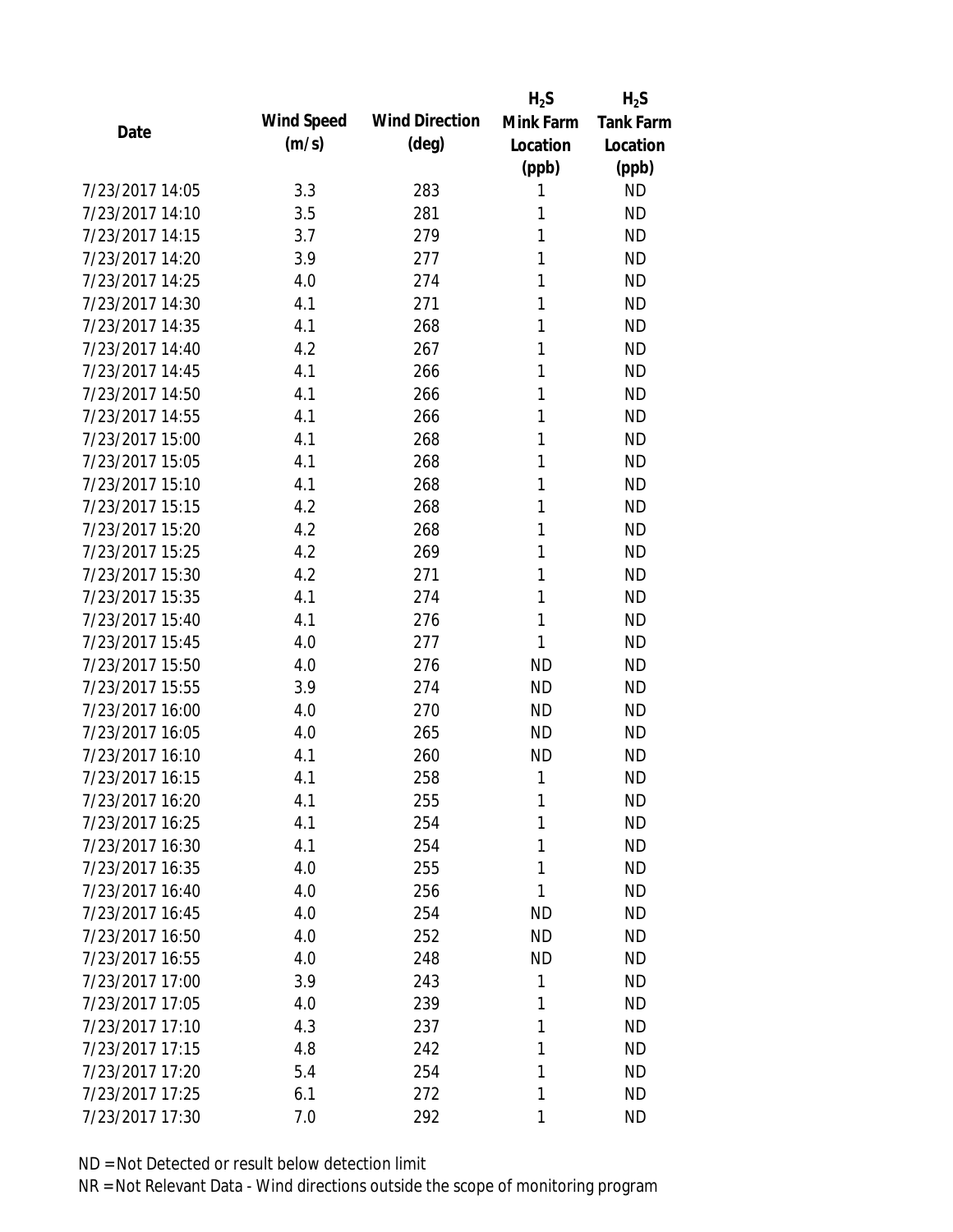|                 |            |                       | $H_2S$    | $H_2S$           |
|-----------------|------------|-----------------------|-----------|------------------|
| Date            | Wind Speed | <b>Wind Direction</b> | Mink Farm | <b>Tank Farm</b> |
|                 | (m/s)      | $(\text{deg})$        | Location  | Location         |
|                 |            |                       | (ppb)     | (ppb)            |
| 7/23/2017 17:35 | 7.5        | 254                   | 1         | <b>ND</b>        |
| 7/23/2017 17:40 | 7.4        | 216                   | <b>NR</b> | <b>ND</b>        |
| 7/23/2017 17:45 | 6.9        | 173                   | <b>NR</b> | <b>ND</b>        |
| 7/23/2017 17:50 | 6.1        | 128                   | <b>NR</b> | <b>ND</b>        |
| 7/23/2017 17:55 | 5.2        | 85                    | <b>NR</b> | <b>ND</b>        |
| 7/23/2017 18:00 | 4.2        | 48                    | <b>NR</b> | <b>ND</b>        |
| 7/23/2017 18:05 | 3.4        | 73                    | <b>NR</b> | <b>ND</b>        |
| 7/23/2017 18:10 | 3.0        | 98                    | <b>NR</b> | <b>ND</b>        |
| 7/23/2017 18:15 | 2.9        | 121                   | <b>NR</b> | <b>ND</b>        |
| 7/23/2017 18:20 | 2.9        | 141                   | <b>NR</b> | <b>ND</b>        |
| 7/23/2017 18:25 | 3.1        | 155                   | <b>NR</b> | <b>ND</b>        |
| 7/23/2017 18:30 | 3.4        | 160                   | <b>NR</b> | <b>ND</b>        |
| 7/23/2017 18:35 | 3.7        | 161                   | <b>NR</b> | <b>ND</b>        |
| 7/23/2017 18:40 | 3.9        | 161                   | <b>NR</b> | <b>ND</b>        |
| 7/23/2017 18:45 | 4.1        | 161                   | <b>NR</b> | <b>ND</b>        |
| 7/23/2017 18:50 | 4.2        | 162                   | <b>NR</b> | <b>ND</b>        |
| 7/23/2017 18:55 | 4.2        | 164                   | <b>NR</b> | <b>ND</b>        |
| 7/23/2017 19:00 | 4.0        | 164                   | <b>NR</b> | <b>ND</b>        |
| 7/23/2017 19:05 | 3.7        | 164                   | <b>NR</b> | <b>ND</b>        |
| 7/23/2017 19:10 | 3.3        | 163                   | <b>NR</b> | <b>ND</b>        |
| 7/23/2017 19:15 | 2.9        | 161                   | <b>NR</b> | <b>ND</b>        |
| 7/23/2017 19:20 | 2.5        | 151                   | <b>NR</b> | <b>ND</b>        |
| 7/23/2017 19:25 | 2.1        | 132                   | <b>NR</b> | <b>ND</b>        |
| 7/23/2017 19:30 | 1.8        | 106                   | <b>NR</b> | <b>ND</b>        |
| 7/23/2017 19:35 | 1.6        | 139                   | <b>NR</b> | <b>ND</b>        |
| 7/23/2017 19:40 | 1.5        | 170                   | <b>NR</b> | <b>ND</b>        |
| 7/23/2017 19:45 | 1.4        | 202                   | <b>NR</b> | <b>ND</b>        |
| 7/23/2017 19:50 | 1.4        | 240                   | 1         | <b>ND</b>        |
| 7/23/2017 19:55 | 1.4        | 289                   | 1         | <b>ND</b>        |
| 7/23/2017 20:00 | 1.4        | 344                   | 1         | <b>ND</b>        |
| 7/23/2017 20:05 | 1.5        | 342                   | 1         | <b>ND</b>        |
| 7/23/2017 20:10 | 1.5        | 344                   | 1         | <b>ND</b>        |
| 7/23/2017 20:15 | 1.6        | 346                   | 1         | <b>ND</b>        |
| 7/23/2017 20:20 | 1.6        | 348                   | 1         | <b>ND</b>        |
| 7/23/2017 20:25 | 1.7        | 349                   | 1         | <b>ND</b>        |
| 7/23/2017 20:30 | 1.8        | 350                   | 1         | <b>ND</b>        |
| 7/23/2017 20:35 | 1.8        | 350                   | 1         | <b>ND</b>        |
| 7/23/2017 20:40 | 1.8        | 349                   | 1         | <b>ND</b>        |
| 7/23/2017 20:45 | 1.6        | 347                   | 1         | <b>ND</b>        |
| 7/23/2017 20:50 | 1.5        | 346                   | 1         | <b>ND</b>        |
| 7/23/2017 20:55 | 1.4        | 345                   | 1         | <b>ND</b>        |
| 7/23/2017 21:00 | 1.2        | 345                   | 1         | <b>ND</b>        |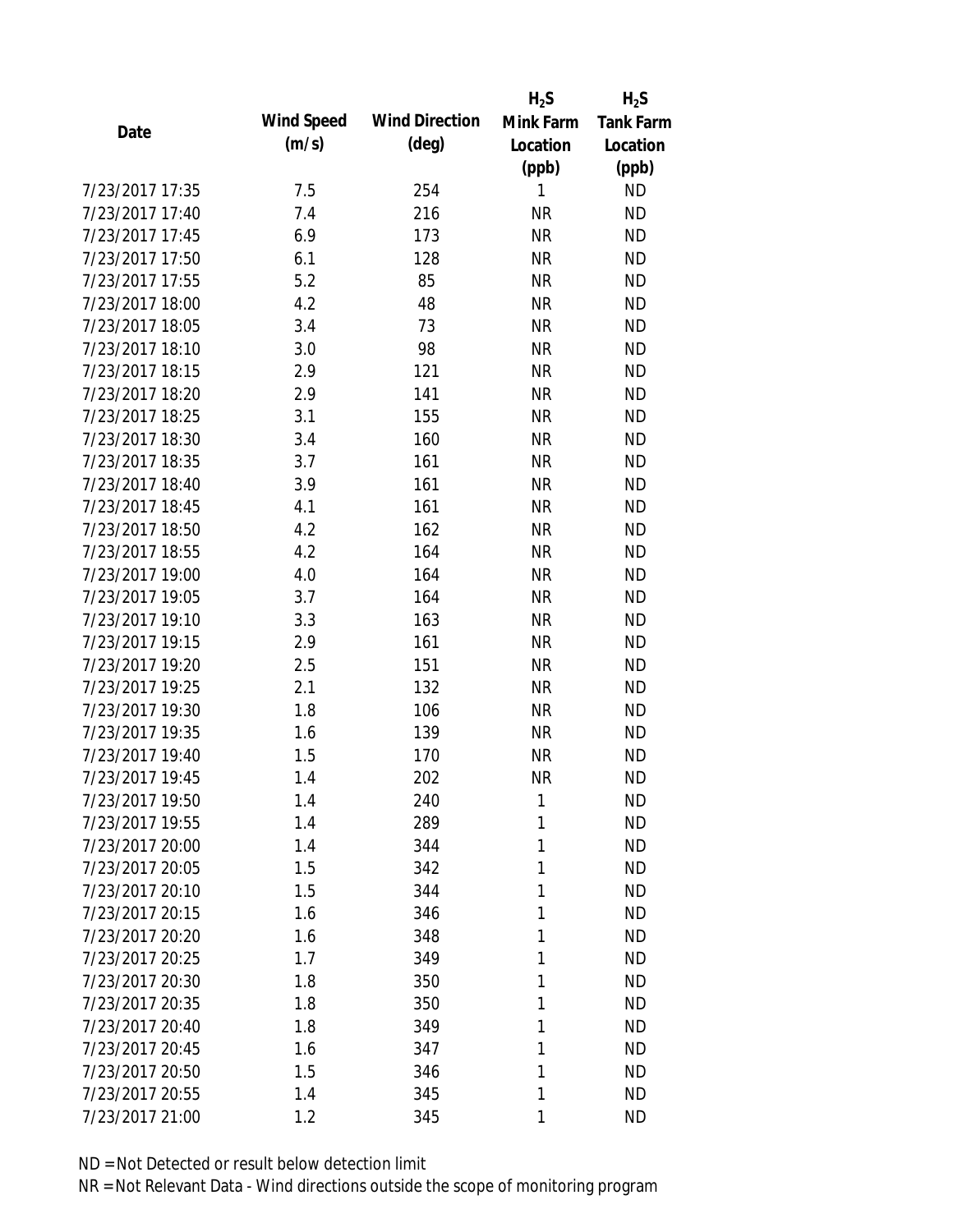|                 |            |                       | $H_2S$       | $H_2S$           |
|-----------------|------------|-----------------------|--------------|------------------|
| Date            | Wind Speed | <b>Wind Direction</b> | Mink Farm    | <b>Tank Farm</b> |
|                 | (m/s)      | $(\text{deg})$        | Location     | Location         |
|                 |            |                       | (ppb)        | (ppb)            |
| 7/23/2017 21:05 | 1.1        | 345                   | 1            | <b>ND</b>        |
| 7/23/2017 21:10 | 1.0        | 346                   | 1            | <b>ND</b>        |
| 7/23/2017 21:15 | 1.0        | 346                   | 1            | <b>ND</b>        |
| 7/23/2017 21:20 | 1.0        | 347                   | 1            | <b>ND</b>        |
| 7/23/2017 21:25 | 1.0        | 348                   | 1            | <b>ND</b>        |
| 7/23/2017 21:30 | 1.0        | 348                   | 1            | <b>ND</b>        |
| 7/23/2017 21:35 | 1.1        | 349                   | 1            | <b>ND</b>        |
| 7/23/2017 21:40 | 1.2        | 349                   | 1            | <b>ND</b>        |
| 7/23/2017 21:45 | 1.2        | 349                   | 1            | <b>ND</b>        |
| 7/23/2017 21:50 | 1.3        | 347                   | 1            | <b>ND</b>        |
| 7/23/2017 21:55 | 1.3        | 345                   | 1            | <b>ND</b>        |
| 7/23/2017 22:00 | 1.4        | 342                   | 1            | <b>ND</b>        |
| 7/23/2017 22:05 | 1.4        | 339                   | 1            | <b>ND</b>        |
| 7/23/2017 22:10 | 1.4        | 336                   | 1            | <b>ND</b>        |
| 7/23/2017 22:15 | 1.5        | 335                   | 1            | <b>ND</b>        |
| 7/23/2017 22:20 | 1.5        | 334                   | 1            | <b>ND</b>        |
| 7/23/2017 22:25 | 1.5        | 335                   | 1            | <b>ND</b>        |
| 7/23/2017 22:30 | 1.5        | 336                   | 1            | <b>ND</b>        |
| 7/23/2017 22:35 | 1.6        | 339                   | 1            | <b>ND</b>        |
| 7/23/2017 22:40 | 1.7        | 341                   | 1            | <b>ND</b>        |
| 7/23/2017 22:45 | 1.7        | 341                   | 1            | <b>ND</b>        |
| 7/23/2017 22:50 | 1.8        | 341                   | 1            | <b>ND</b>        |
| 7/23/2017 22:55 | 1.9        | 340                   | 1            | <b>ND</b>        |
| 7/23/2017 23:00 | 1.9        | 339                   | 1            | <b>ND</b>        |
| 7/23/2017 23:05 | 1.9        | 338                   | 1            | <b>ND</b>        |
| 7/23/2017 23:10 | 1.8        | 339                   | 1            | <b>ND</b>        |
| 7/23/2017 23:15 | 1.7        | 342                   | 1            | <b>ND</b>        |
| 7/23/2017 23:20 | 1.6        | 287                   | 1            | <b>ND</b>        |
| 7/23/2017 23:25 | 1.4        | 233                   | 1            | <b>ND</b>        |
| 7/23/2017 23:30 | 1.4        | 179                   | <b>NR</b>    | <b>ND</b>        |
| 7/23/2017 23:35 | 1.3        | 125                   | <b>NR</b>    | <b>ND</b>        |
| 7/23/2017 23:40 | 1.3        | 70                    | <b>NR</b>    | <b>ND</b>        |
| 7/23/2017 23:45 | 1.3        | 15                    | $\mathbf{1}$ | <b>ND</b>        |
| 7/23/2017 23:50 | 1.3        | 18                    | <b>ND</b>    | <b>ND</b>        |
| 7/23/2017 23:55 | 1.3        | 21                    | <b>ND</b>    | <b>ND</b>        |
| 7/23/2017 24:00 | 1.2        | 25                    | <b>ND</b>    | <b>ND</b>        |
| 7/24/2017 00:05 | 1.1        | 30                    | <b>ND</b>    | <b>ND</b>        |
| 7/24/2017 00:10 | 1.0        | 35                    | $\mathbf{1}$ | <b>ND</b>        |
| 7/24/2017 00:15 | 0.9        | 41                    | <b>NR</b>    | <b>ND</b>        |
| 7/24/2017 00:20 | 0.9        | 46                    | <b>NR</b>    | <b>ND</b>        |
| 7/24/2017 00:25 | 0.9        | 50                    | <b>NR</b>    | <b>ND</b>        |
| 7/24/2017 00:30 | 1.0        | 51                    | <b>NR</b>    | <b>ND</b>        |
|                 |            |                       |              |                  |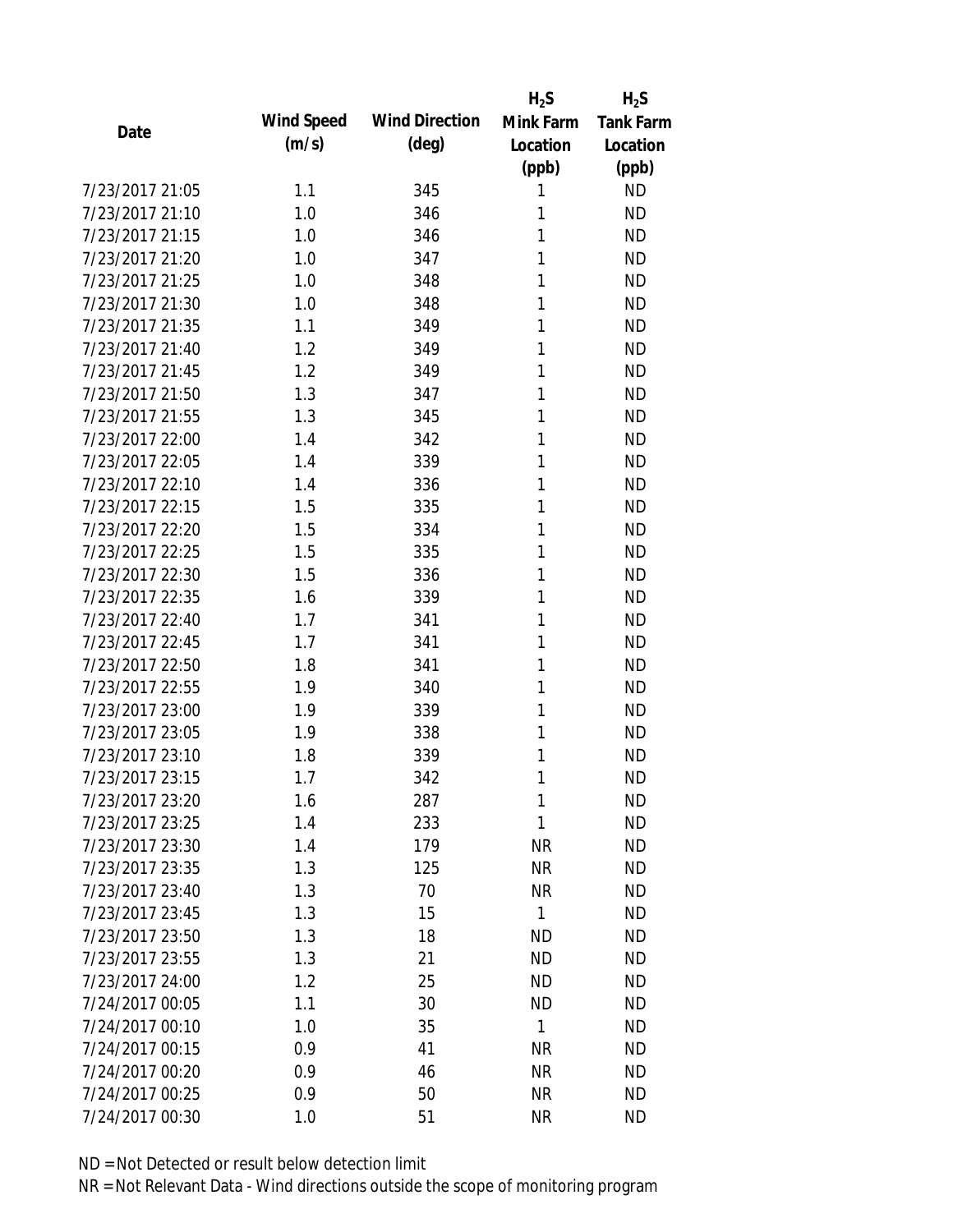|                 |            |                       | $H_2S$    | $H_2S$           |
|-----------------|------------|-----------------------|-----------|------------------|
| Date            | Wind Speed | <b>Wind Direction</b> | Mink Farm | <b>Tank Farm</b> |
|                 | (m/s)      | $(\text{deg})$        | Location  | Location         |
|                 |            |                       | (ppb)     | (ppb)            |
| 7/24/2017 00:35 | 1.1        | 52                    | <b>NR</b> | <b>ND</b>        |
| 7/24/2017 00:40 | 1.3        | 51                    | <b>NR</b> | <b>ND</b>        |
| 7/24/2017 00:45 | 1.5        | 47                    | <b>NR</b> | <b>ND</b>        |
| 7/24/2017 00:50 | 1.8        | 43                    | <b>NR</b> | <b>ND</b>        |
| 7/24/2017 00:55 | 2.0        | 40                    | 1         | <b>ND</b>        |
| 7/24/2017 01:00 | 2.2        | 37                    | 1         | <b>ND</b>        |
| 7/24/2017 01:05 | 2.5        | 35                    | 1         | <b>ND</b>        |
| 7/24/2017 01:10 | 2.6        | 33                    | 1         | <b>ND</b>        |
| 7/24/2017 01:15 | 2.8        | 32                    | 1         | <b>ND</b>        |
| 7/24/2017 01:20 | 2.8        | 32                    | 1         | <b>ND</b>        |
| 7/24/2017 01:25 | 2.9        | 32                    | 1         | <b>ND</b>        |
| 7/24/2017 01:30 | 2.8        | 32                    | 1         | <b>ND</b>        |
| 7/24/2017 01:35 | 2.8        | 32                    | 1         | <b>ND</b>        |
| 7/24/2017 01:40 | 2.8        | 32                    | 1         | <b>ND</b>        |
| 7/24/2017 01:45 | 2.8        | 32                    | 1         | <b>ND</b>        |
| 7/24/2017 01:50 | 2.8        | 31                    | 1         | <b>ND</b>        |
| 7/24/2017 01:55 | 2.8        | 32                    | 1         | <b>ND</b>        |
| 7/24/2017 02:00 | 2.8        | 32                    | 1         | <b>ND</b>        |
| 7/24/2017 02:05 | 2.9        | 33                    | <b>ND</b> | <b>ND</b>        |
| 7/24/2017 02:10 | 2.9        | 34                    | <b>ND</b> | <b>ND</b>        |
| 7/24/2017 02:15 | 2.9        | 34                    | <b>ND</b> | <b>ND</b>        |
| 7/24/2017 02:20 | 2.9        | 35                    | 1         | <b>ND</b>        |
| 7/24/2017 02:25 | 2.9        | 35                    | 1         | <b>ND</b>        |
| 7/24/2017 02:30 | 2.9        | 35                    | 1         | <b>ND</b>        |
| 7/24/2017 02:35 | 2.9        | 35                    | 1         | <b>ND</b>        |
| 7/24/2017 02:40 | 3.0        | 34                    | <b>ND</b> | <b>ND</b>        |
| 7/24/2017 02:45 | 3.2        | 33                    | <b>ND</b> | <b>ND</b>        |
| 7/24/2017 02:50 | 3.3        | 32                    | <b>ND</b> | <b>ND</b>        |
| 7/24/2017 02:55 | 3.3        | 32                    | <b>ND</b> | <b>ND</b>        |
| 7/24/2017 03:00 | 3.3        | 31                    | <b>ND</b> | <b>ND</b>        |
| 7/24/2017 03:05 | 3.3        | 31                    | 1         | <b>ND</b>        |
| 7/24/2017 03:10 | 3.3        | 31                    | 1         | <b>ND</b>        |
| 7/24/2017 03:15 | 3.3        | 31                    | 1         | <b>ND</b>        |
| 7/24/2017 03:20 | 3.4        | 30                    | 1         | <b>ND</b>        |
| 7/24/2017 03:25 | 3.5        | 29                    | 1         | <b>ND</b>        |
| 7/24/2017 03:30 | 3.6        | 29                    | 1         | <b>ND</b>        |
| 7/24/2017 03:35 | 3.7        | 28                    | 1         | <b>ND</b>        |
| 7/24/2017 03:40 | 3.8        | 28                    | 1         | <b>ND</b>        |
| 7/24/2017 03:45 | 3.8        | 28                    | 1         | <b>ND</b>        |
| 7/24/2017 03:50 | 3.8        | 29                    | 1         | <b>ND</b>        |
| 7/24/2017 03:55 | 3.8        | 29                    | 1         | <b>ND</b>        |
| 7/24/2017 04:00 | 3.8        | 29                    | 1         | <b>ND</b>        |
|                 |            |                       |           |                  |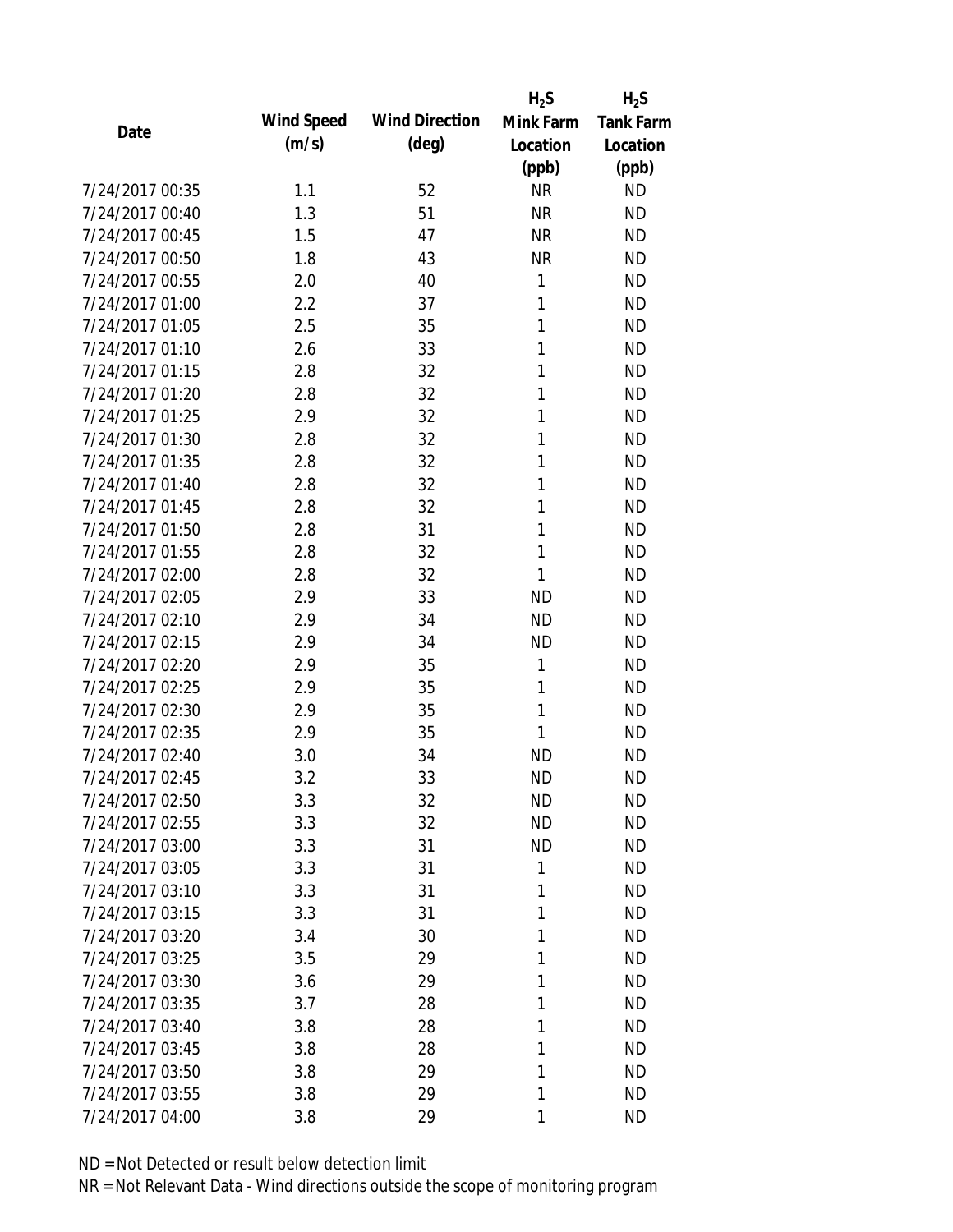|                 |            |                       | $H_2S$    | $H_2S$           |
|-----------------|------------|-----------------------|-----------|------------------|
| Date            | Wind Speed | <b>Wind Direction</b> | Mink Farm | <b>Tank Farm</b> |
|                 | (m/s)      | $(\text{deg})$        | Location  | Location         |
|                 |            |                       | (ppb)     | (ppb)            |
| 7/24/2017 04:05 | 3.8        | 29                    | 1         | <b>ND</b>        |
| 7/24/2017 04:10 | 3.8        | 29                    | 1         | <b>ND</b>        |
| 7/24/2017 04:15 | 3.8        | 29                    | 1         | <b>ND</b>        |
| 7/24/2017 04:20 | 3.8        | 28                    | 1         | <b>ND</b>        |
| 7/24/2017 04:25 | 3.9        | 28                    | 1         | <b>ND</b>        |
| 7/24/2017 04:30 | 3.9        | 27                    | 1         | <b>ND</b>        |
| 7/24/2017 04:35 | 3.9        | 27                    | 1         | <b>ND</b>        |
| 7/24/2017 04:40 | 3.9        | 26                    | 1         | <b>ND</b>        |
| 7/24/2017 04:45 | 3.8        | 26                    | 1         | <b>ND</b>        |
| 7/24/2017 04:50 | 3.8        | 25                    | 1         | <b>ND</b>        |
| 7/24/2017 04:55 | 3.8        | 25                    | 1         | <b>ND</b>        |
| 7/24/2017 05:00 | 3.8        | 24                    | 1         | <b>ND</b>        |
| 7/24/2017 05:05 | 3.8        | 23                    | 1         | <b>ND</b>        |
| 7/24/2017 05:10 | 4.0        | 23                    | 1         | <b>ND</b>        |
| 7/24/2017 05:15 | 4.1        | 22                    | 1         | <b>ND</b>        |
| 7/24/2017 05:20 | 4.2        | 22                    | 1         | <b>ND</b>        |
| 7/24/2017 05:25 | 4.3        | 22                    | 1         | <b>ND</b>        |
| 7/24/2017 05:30 | 4.4        | 23                    | 1         | <b>ND</b>        |
| 7/24/2017 05:35 | 4.4        | 24                    | 1         | <b>ND</b>        |
| 7/24/2017 05:40 | 4.3        | 24                    | 1         | <b>ND</b>        |
| 7/24/2017 05:45 | 4.2        | 25                    | 1         | <b>ND</b>        |
| 7/24/2017 05:50 | 4.0        | 25                    | 1         | <b>ND</b>        |
| 7/24/2017 05:55 | 3.9        | 25                    | 1         | <b>ND</b>        |
| 7/24/2017 06:00 | 3.8        | 25                    | 1         | <b>ND</b>        |
| 7/24/2017 06:05 | 3.7        | 25                    | 1         | <b>ND</b>        |
| 7/24/2017 06:10 | 3.5        | 25                    | 1         | <b>ND</b>        |
| 7/24/2017 06:15 | 3.5        | 25                    | 1         | <b>ND</b>        |
| 7/24/2017 06:20 | 3.4        | 24                    | 1         | <b>ND</b>        |
| 7/24/2017 06:25 | 3.4        | 24                    | 1         | <b>ND</b>        |
| 7/24/2017 06:30 | 3.4        | 24                    | 1         | <b>ND</b>        |
| 7/24/2017 06:35 | 3.4        | 23                    | 1         | <b>ND</b>        |
| 7/24/2017 06:40 | 3.4        | 22                    | 1         | <b>ND</b>        |
| 7/24/2017 06:45 | 3.4        | 21                    | 1         | <b>ND</b>        |
| 7/24/2017 06:50 | 3.5        | 21                    | 1         | <b>ND</b>        |
| 7/24/2017 06:55 | 3.5        | 20                    | 1         | <b>ND</b>        |
| 7/24/2017 07:00 | 3.6        | 20                    | 1         | <b>ND</b>        |
| 7/24/2017 07:05 | 3.6        | 19                    | 1         | <b>ND</b>        |
| 7/24/2017 07:10 | 3.7        | 19                    | 1         | <b>ND</b>        |
| 7/24/2017 07:15 | 3.8        | 19                    | 1         | <b>ND</b>        |
| 7/24/2017 07:20 | 4.0        | 19                    | 1         | <b>ND</b>        |
| 7/24/2017 07:25 | 4.1        | 19                    | 1         | <b>ND</b>        |
| 7/24/2017 07:30 | 4.3        | 19                    | <b>ND</b> | <b>ND</b>        |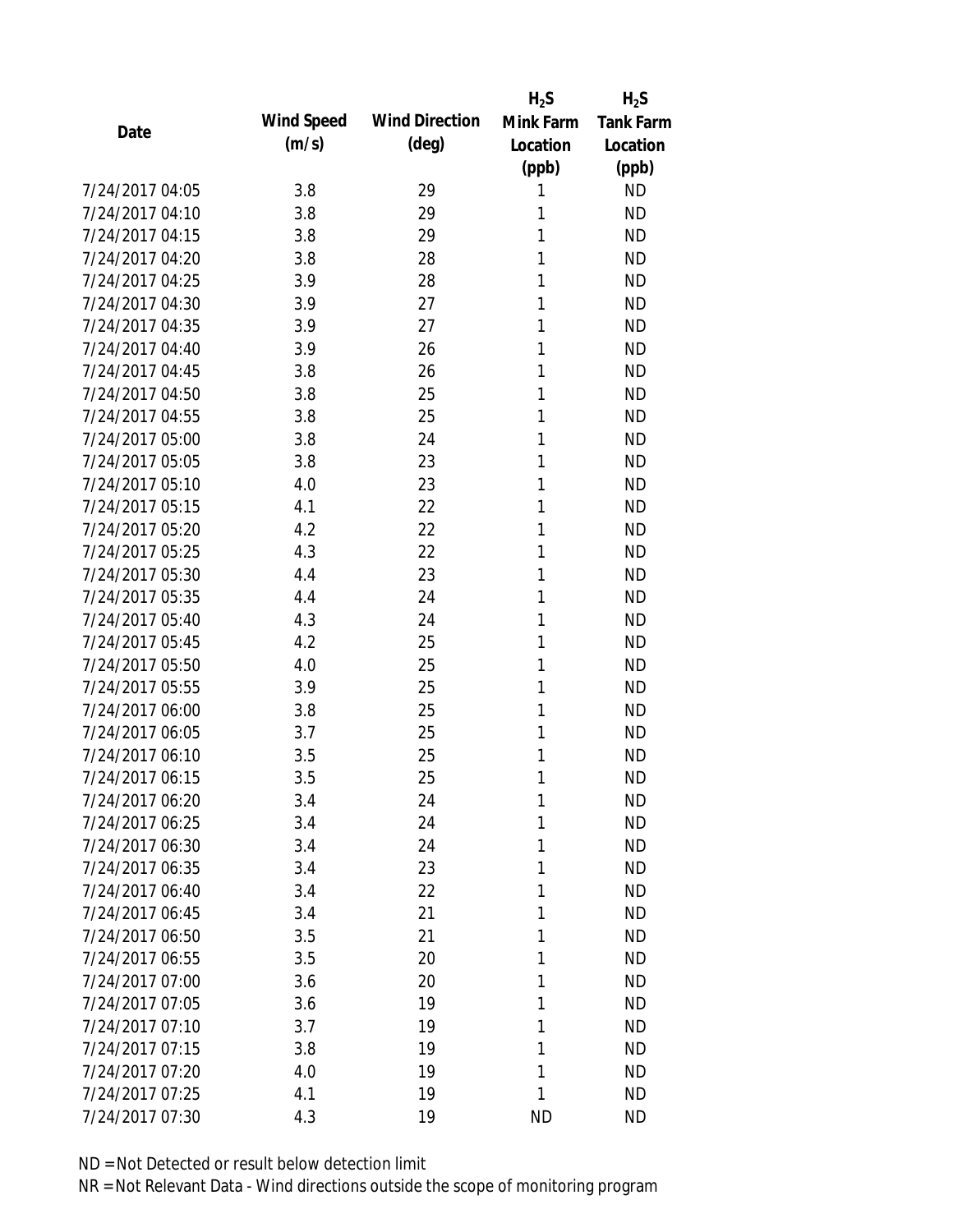|                 |            |                       | $H_2S$    | $H_2S$           |
|-----------------|------------|-----------------------|-----------|------------------|
| Date            | Wind Speed | <b>Wind Direction</b> | Mink Farm | <b>Tank Farm</b> |
|                 | (m/s)      | $(\text{deg})$        | Location  | Location         |
|                 |            |                       | (ppb)     | (ppb)            |
| 7/24/2017 07:35 | 4.4        | 19                    | <b>ND</b> | <b>ND</b>        |
| 7/24/2017 07:40 | 4.5        | 20                    | <b>ND</b> | <b>ND</b>        |
| 7/24/2017 07:45 | 4.5        | 21                    | 1         | <b>ND</b>        |
| 7/24/2017 07:50 | 4.5        | 22                    | 1         | <b>ND</b>        |
| 7/24/2017 07:55 | 4.5        | 22                    | 1         | <b>ND</b>        |
| 7/24/2017 08:00 | 4.4        | 23                    | 1         | <b>ND</b>        |
| 7/24/2017 08:05 | 4.3        | 24                    | 1         | <b>ND</b>        |
| 7/24/2017 08:10 | 4.1        | 24                    | 1         | <b>ND</b>        |
| 7/24/2017 08:15 | 4.1        | 24                    | 1         | <b>ND</b>        |
| 7/24/2017 08:20 | 4.0        | 24                    | 1         | <b>ND</b>        |
| 7/24/2017 08:25 | 4.0        | 25                    | 1         | <b>ND</b>        |
| 7/24/2017 08:30 | 4.0        | 25                    | 1         | <b>ND</b>        |
| 7/24/2017 08:35 | 3.9        | 26                    | 1         | <b>ND</b>        |
| 7/24/2017 08:40 | 4.0        | 26                    | 1         | <b>ND</b>        |
| 7/24/2017 08:45 | 4.0        | 27                    | 1         | <b>ND</b>        |
| 7/24/2017 08:50 | 4.0        | 28                    | 1         | <b>ND</b>        |
| 7/24/2017 08:55 | 4.0        | 29                    | 1         | <b>ND</b>        |
| 7/24/2017 09:00 | 4.0        | 30                    | 1         | <b>ND</b>        |
| 7/24/2017 09:05 | 4.0        | 30                    | 1         | <b>ND</b>        |
| 7/24/2017 09:10 | 4.0        | 30                    | 1         | <b>ND</b>        |
| 7/24/2017 09:15 | 4.0        | 29                    | 1         | <b>ND</b>        |
| 7/24/2017 09:20 | 4.0        | 28                    | 1         | <b>ND</b>        |
| 7/24/2017 09:25 | 4.0        | 28                    | 1         | <b>ND</b>        |
| 7/24/2017 09:30 | 4.0        | 27                    | 1         | <b>ND</b>        |
| 7/24/2017 09:35 | 3.9        | 27                    | 1         | <b>ND</b>        |
| 7/24/2017 09:40 | 3.9        | 26                    | 1         | <b>ND</b>        |
| 7/24/2017 09:45 | 3.7        | 26                    | 1         | <b>ND</b>        |
| 7/24/2017 09:50 | 3.6        | 25                    | 1         | <b>ND</b>        |
| 7/24/2017 09:55 | 3.5        | 25                    | 1         | <b>ND</b>        |
| 7/24/2017 10:00 | 3.3        | 25                    | 1         | <b>ND</b>        |
| 7/24/2017 10:05 | 3.2        | 25                    | 1         | <b>ND</b>        |
| 7/24/2017 10:10 | 3.1        | 27                    | 1         | <b>ND</b>        |
| 7/24/2017 10:15 | 3.1        | 28                    | 1         | <b>ND</b>        |
| 7/24/2017 10:20 | 3.2        | 31                    | 1         | <b>ND</b>        |
| 7/24/2017 10:25 | 3.2        | 34                    | 1         | <b>ND</b>        |
| 7/24/2017 10:30 | 3.4        | 35                    | 1         | <b>ND</b>        |
| 7/24/2017 10:35 | 3.5        | 36                    | 1         | <b>ND</b>        |
| 7/24/2017 10:40 | 3.6        | 36                    | 1         | <b>ND</b>        |
| 7/24/2017 10:45 | 3.7        | 35                    | 1         | <b>ND</b>        |
| 7/24/2017 10:50 | 3.8        | 33                    | 1         | <b>ND</b>        |
| 7/24/2017 10:55 | 3.9        | 31                    | 1         | <b>ND</b>        |
| 7/24/2017 11:00 | 3.9        | 28                    | 1         | <b>ND</b>        |
|                 |            |                       |           |                  |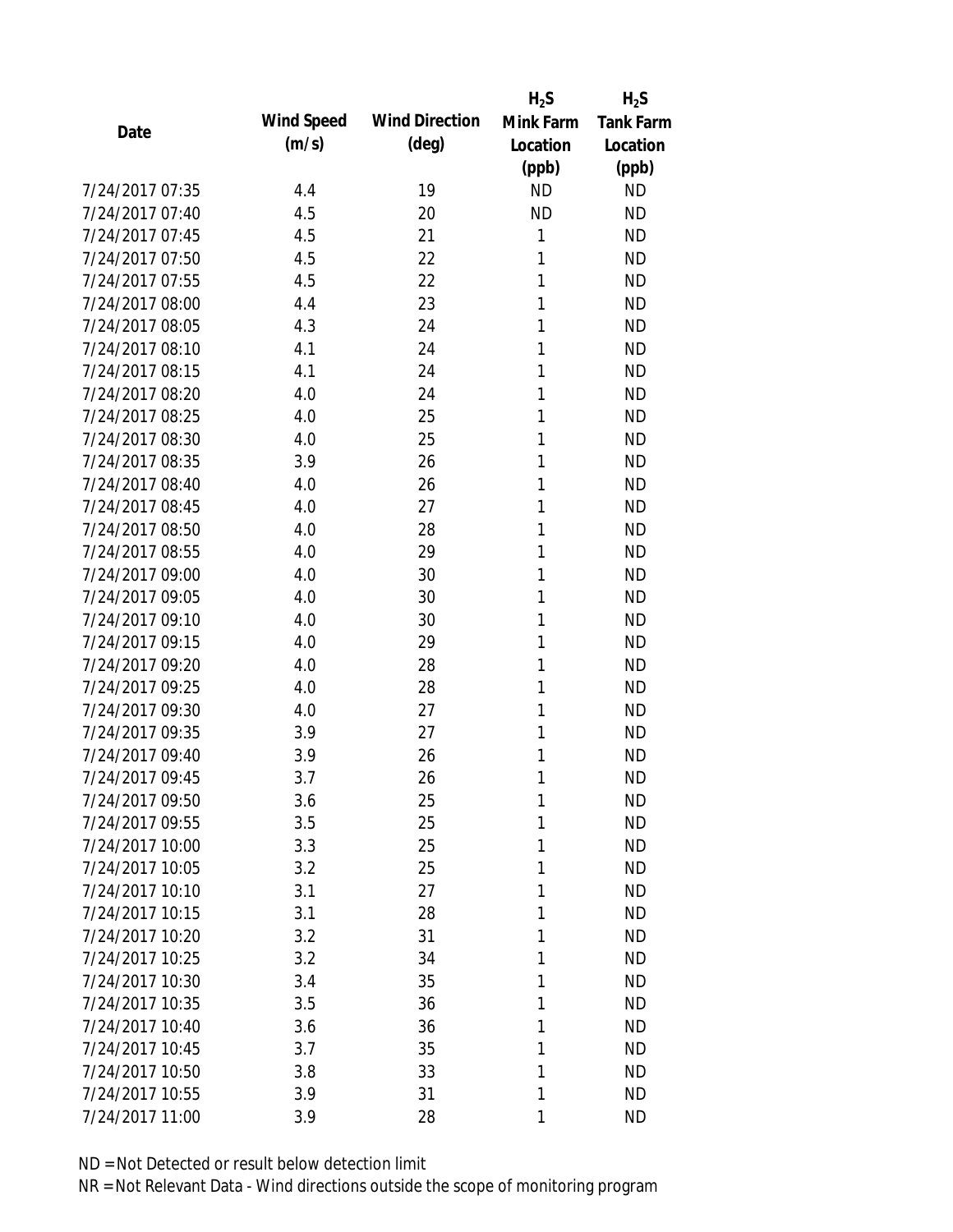|                 |            |                       | $H_2S$                 | $H_2S$           |
|-----------------|------------|-----------------------|------------------------|------------------|
| Date            | Wind Speed | <b>Wind Direction</b> | Mink Farm              | <b>Tank Farm</b> |
|                 | (m/s)      | $(\text{deg})$        | Location               | Location         |
|                 |            |                       | (ppb)                  | (ppb)            |
| 7/24/2017 11:05 | 3.9        | 26                    | 1                      | <b>ND</b>        |
| 7/24/2017 11:10 | 3.9        | 25                    | 1                      | <b>ND</b>        |
| 7/24/2017 11:15 | 3.9        | 23                    | 1                      | <b>ND</b>        |
| 7/24/2017 11:20 | 3.9        | 21                    | 1                      | <b>ND</b>        |
| 7/24/2017 11:25 | 3.9        | 21                    | 1                      | <b>ND</b>        |
| 7/24/2017 11:30 | 3.9        | 21                    | 1                      | <b>ND</b>        |
| 7/24/2017 11:35 | 4.0        | 21                    | 1                      | <b>ND</b>        |
| 7/24/2017 11:40 | 3.9        | 23                    | 1                      | <b>ND</b>        |
| 7/24/2017 11:45 | 3.9        | 24                    | 1                      | <b>ND</b>        |
| 7/24/2017 11:50 | 3.8        | 26                    | 1                      | <b>ND</b>        |
| 7/24/2017 11:55 | 3.8        | 26                    | 1                      | <b>ND</b>        |
| 7/24/2017 12:00 | 3.6        | 25                    | 1                      | <b>ND</b>        |
| 7/24/2017 12:05 | 3.5        | 25                    | 1                      | <b>ND</b>        |
| 7/24/2017 12:10 | 3.4        | 24                    | 1                      | <b>ND</b>        |
| 7/24/2017 12:15 | 3.4        | 23                    | 1                      | <b>ND</b>        |
| 7/24/2017 12:20 | 3.4        | 23                    | 1                      | <b>ND</b>        |
| 7/24/2017 12:25 | 3.4        | 22                    | 1                      | <b>ND</b>        |
| 7/24/2017 12:30 | 3.4        | 23                    | 1                      | <b>ND</b>        |
| 7/24/2017 12:35 | 3.3        | 23                    | 1                      | <b>ND</b>        |
| 7/24/2017 12:40 | 3.3        | 23                    | 1                      | <b>ND</b>        |
| 7/24/2017 12:45 | 3.2        | 23                    | 1                      | <b>ND</b>        |
| 7/24/2017 12:50 | 3.1        | 23                    | 1                      | <b>ND</b>        |
| 7/24/2017 12:55 | 3.1        | 23                    | 1                      | <b>ND</b>        |
| 7/24/2017 13:00 | 3.1        | 23                    | 1                      | <b>ND</b>        |
| 7/24/2017 13:05 | 3.2        | 23                    | 1                      | <b>ND</b>        |
| 7/24/2017 13:10 | 3.3        | 24                    | 1                      | <b>ND</b>        |
| 7/24/2017 13:15 | 3.4        | 24                    | 1                      | <b>ND</b>        |
| 7/24/2017 13:20 | 3.5        | 26                    | 1                      | <b>ND</b>        |
| 7/24/2017 13:25 | 3.6        | 28                    | 1                      | <b>ND</b>        |
| 7/24/2017 13:30 | 3.8        | 29                    | 1                      | <b>ND</b>        |
| 7/24/2017 13:35 | 3.9        | 31                    | 1                      | <b>ND</b>        |
| 7/24/2017 13:40 | 4.0        | 32                    | 1                      | <b>ND</b>        |
| 7/24/2017 13:45 | 4.1        | 34                    | 1                      | <b>ND</b>        |
| 7/24/2017 13:50 | 4.2        | 34                    | 1                      | <b>ND</b>        |
| 7/24/2017 13:55 | 4.3        | 34                    |                        | <b>ND</b>        |
| 7/24/2017 14:00 |            |                       | <b>ND</b><br><b>ND</b> | <b>ND</b>        |
|                 | 4.3        | 33                    |                        |                  |
| 7/24/2017 14:05 | 4.2        | 33                    | <b>ND</b>              | <b>ND</b>        |
| 7/24/2017 14:10 | 4.1        | 33                    | <b>ND</b>              | <b>ND</b>        |
| 7/24/2017 14:15 | 4.1        | 32                    | <b>ND</b>              | <b>ND</b>        |
| 7/24/2017 14:20 | 4.0        | 33                    | <b>ND</b>              | <b>ND</b>        |
| 7/24/2017 14:25 | 4.0        | 34                    | <b>ND</b>              | <b>ND</b>        |
| 7/24/2017 14:30 | 3.9        | 34                    | <b>ND</b>              | <b>ND</b>        |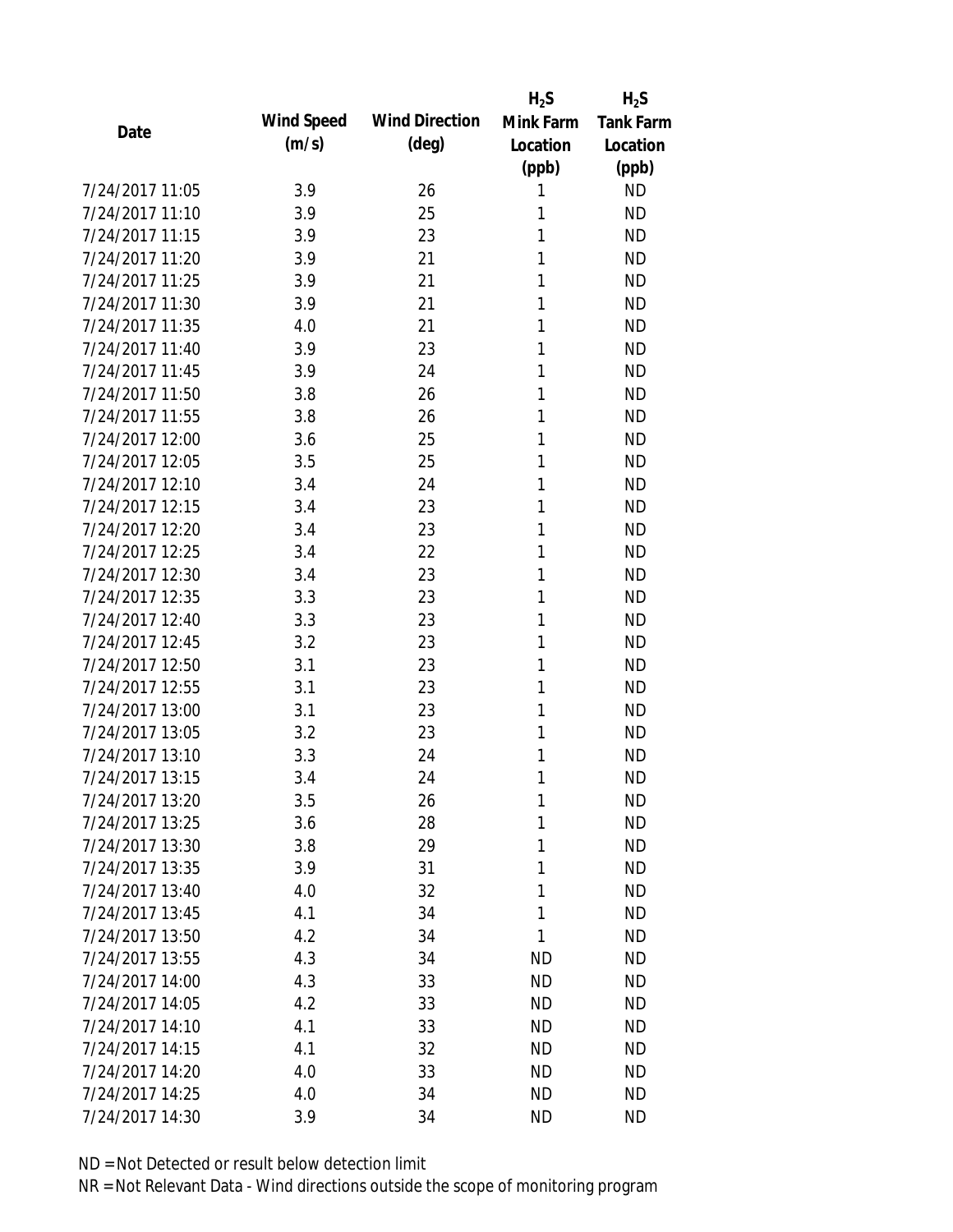|                 |                   |                       | $H_2S$       | $H_2S$           |
|-----------------|-------------------|-----------------------|--------------|------------------|
| Date            | <b>Wind Speed</b> | <b>Wind Direction</b> | Mink Farm    | <b>Tank Farm</b> |
|                 | (m/s)             | $(\text{deg})$        | Location     | Location         |
|                 |                   |                       | (ppb)        | (ppb)            |
| 7/24/2017 14:35 | 3.9               | 34                    | <b>ND</b>    | <b>ND</b>        |
| 7/24/2017 14:40 | 3.8               | 33                    | <b>ND</b>    | <b>ND</b>        |
| 7/24/2017 14:45 | 3.7               | 33                    | <b>ND</b>    | <b>ND</b>        |
| 7/24/2017 14:50 | 3.6               | 32                    | <b>ND</b>    | <b>ND</b>        |
| 7/24/2017 14:55 | 3.4               | 32                    | <b>ND</b>    | <b>ND</b>        |
| 7/24/2017 15:00 | 3.3               | 33                    | <b>ND</b>    | <b>ND</b>        |
| 7/24/2017 15:05 | 3.2               | 33                    | <b>ND</b>    | <b>ND</b>        |
| 7/24/2017 15:10 | 3.1               | 35                    | <b>ND</b>    | <b>ND</b>        |
| 7/24/2017 15:15 | 3.1               | 36                    | <b>ND</b>    | <b>ND</b>        |
| 7/24/2017 15:20 | 3.1               | 37                    | 1            | <b>ND</b>        |
| 7/24/2017 15:25 | 3.0               | 39                    | $\mathbf{1}$ | <b>ND</b>        |
| 7/24/2017 15:30 | 3.0               | 41                    | <b>NR</b>    | <b>ND</b>        |
| 7/24/2017 15:35 | 2.9               | 43                    | <b>NR</b>    | <b>ND</b>        |
| 7/24/2017 15:40 | 2.9               | 44                    | <b>NR</b>    | <b>ND</b>        |
| 7/24/2017 15:45 | 2.9               | 45                    | <b>NR</b>    | <b>ND</b>        |
| 7/24/2017 15:50 | 3.0               | 44                    | <b>NR</b>    | <b>ND</b>        |
| 7/24/2017 15:55 | 3.0               | 43                    | <b>NR</b>    | <b>ND</b>        |
| 7/24/2017 16:00 | 3.1               | 39                    | <b>ND</b>    | <b>ND</b>        |
| 7/24/2017 16:05 | 3.1               | 36                    | <b>ND</b>    | <b>ND</b>        |
| 7/24/2017 16:10 | 3.1               | 33                    | <b>ND</b>    | <b>ND</b>        |
| 7/24/2017 16:15 | 3.0               | 32                    | <b>ND</b>    | <b>ND</b>        |
| 7/24/2017 16:20 | 3.0               | 30                    | <b>ND</b>    | <b>ND</b>        |
| 7/24/2017 16:25 | 3.0               | 29                    | <b>ND</b>    | <b>ND</b>        |
| 7/24/2017 16:30 | 3.0               | 30                    | <b>ND</b>    | <b>ND</b>        |
| 7/24/2017 16:35 | 3.0               | 30                    | <b>ND</b>    | <b>ND</b>        |
| 7/24/2017 16:40 | 3.0               | 29                    | <b>ND</b>    | <b>ND</b>        |
| 7/24/2017 16:45 | 3.0               | 30                    | <b>ND</b>    | <b>ND</b>        |
| 7/24/2017 16:50 | 3.0               | 30                    | <b>ND</b>    | <b>ND</b>        |
| 7/24/2017 16:55 | 2.9               | 32                    | <b>ND</b>    | <b>ND</b>        |
| 7/24/2017 17:00 | 2.9               | 32                    | <b>ND</b>    | <b>ND</b>        |
| 7/24/2017 17:05 | 2.9               | 33                    | <b>ND</b>    | <b>ND</b>        |
| 7/24/2017 17:10 | 2.9               | 35                    | <b>ND</b>    | <b>ND</b>        |
| 7/24/2017 17:15 | 3.0               | 35                    | <b>ND</b>    | <b>ND</b>        |
| 7/24/2017 17:20 | 3.1               | 35                    | <b>ND</b>    | <b>ND</b>        |
| 7/24/2017 17:25 | 3.1               | 34                    | <b>ND</b>    | <b>ND</b>        |
| 7/24/2017 17:30 | 3.2               | 34                    | <b>ND</b>    | <b>ND</b>        |
| 7/24/2017 17:35 | 3.2               | 33                    | <b>ND</b>    | <b>ND</b>        |
| 7/24/2017 17:40 | 3.2               | 32                    | <b>ND</b>    | <b>ND</b>        |
| 7/24/2017 17:45 | 3.2               | 31                    | <b>ND</b>    | <b>ND</b>        |
| 7/24/2017 17:50 | 3.2               | 31                    | 1            | <b>ND</b>        |
| 7/24/2017 17:55 | 3.1               | 29                    | 1            | <b>ND</b>        |
| 7/24/2017 18:00 | 3.0               | 29                    | 1            | <b>ND</b>        |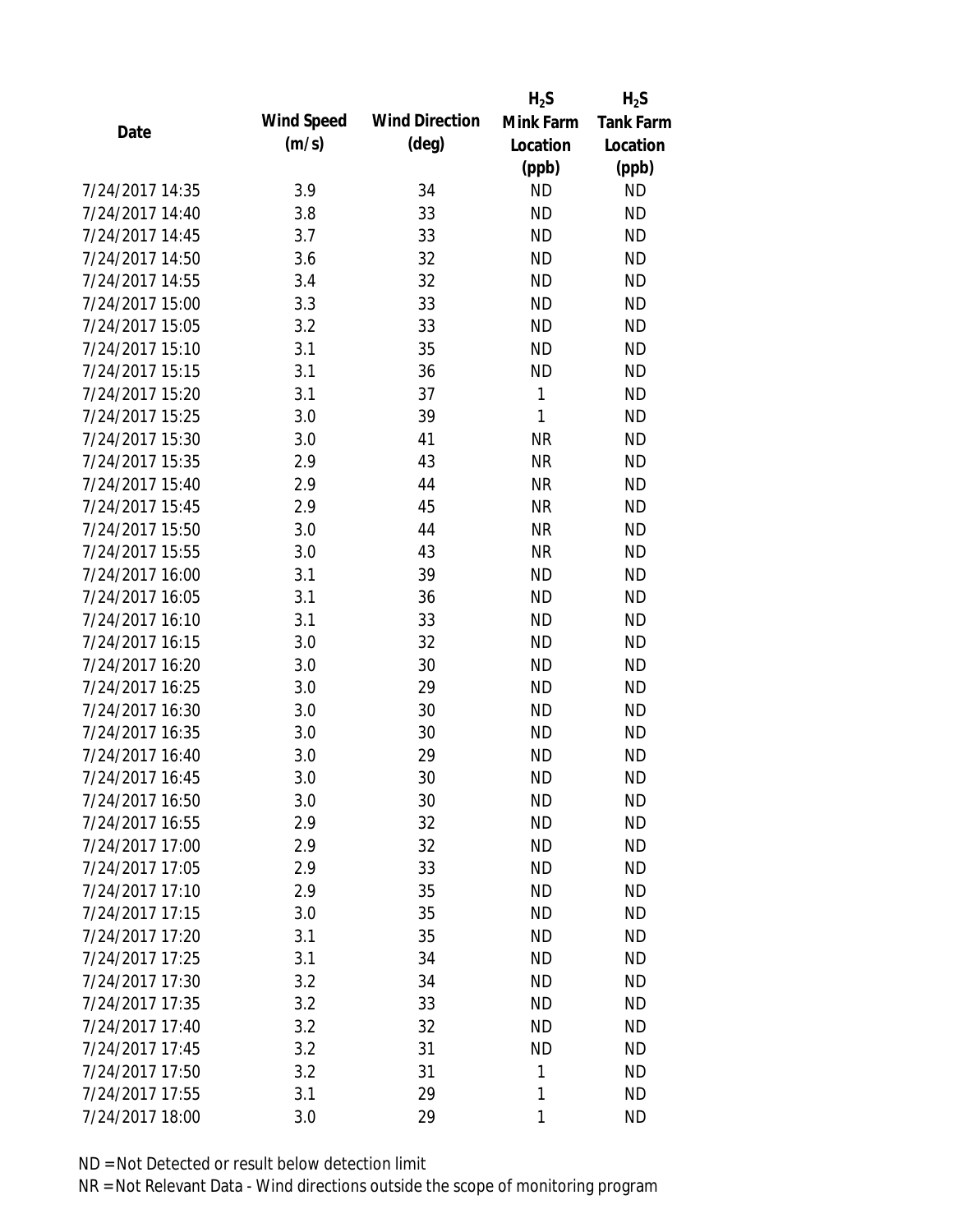|                 |            |                       | $H_2S$       | $H_2S$           |
|-----------------|------------|-----------------------|--------------|------------------|
| Date            | Wind Speed | <b>Wind Direction</b> | Mink Farm    | <b>Tank Farm</b> |
|                 | (m/s)      | $(\text{deg})$        | Location     | Location         |
|                 |            |                       | (ppb)        | (ppb)            |
| 7/24/2017 18:05 | 3.0        | 28                    | 1            | <b>ND</b>        |
| 7/24/2017 18:10 | 2.9        | 29                    | 1            | <b>ND</b>        |
| 7/24/2017 18:15 | 2.9        | 29                    | 1            | <b>ND</b>        |
| 7/24/2017 18:20 | 2.8        | 29                    | 1            | <b>ND</b>        |
| 7/24/2017 18:25 | 2.7        | 31                    | 1            | <b>ND</b>        |
| 7/24/2017 18:30 | 2.7        | 31                    | 1            | <b>ND</b>        |
| 7/24/2017 18:35 | 2.6        | 32                    | 1            | <b>ND</b>        |
| 7/24/2017 18:40 | 2.5        | 33                    | $\mathbf{1}$ | <b>ND</b>        |
| 7/24/2017 18:45 | 2.4        | 36                    | 1            | <b>ND</b>        |
| 7/24/2017 18:50 | 2.4        | 40                    | 1            | <b>ND</b>        |
| 7/24/2017 18:55 | 2.4        | 43                    | <b>NR</b>    | <b>ND</b>        |
| 7/24/2017 19:00 | 2.4        | 46                    | <b>NR</b>    | <b>ND</b>        |
| 7/24/2017 19:05 | 2.3        | 49                    | <b>NR</b>    | <b>ND</b>        |
| 7/24/2017 19:10 | 2.4        | 51                    | <b>NR</b>    | <b>ND</b>        |
| 7/24/2017 19:15 | 2.4        | 52                    | <b>NR</b>    | <b>ND</b>        |
| 7/24/2017 19:20 | 2.4        | 51                    | <b>NR</b>    | <b>ND</b>        |
| 7/24/2017 19:25 | 2.3        | 52                    | <b>NR</b>    | <b>ND</b>        |
| 7/24/2017 19:30 | 2.3        | 51                    | <b>NR</b>    | <b>ND</b>        |
| 7/24/2017 19:35 | 2.2        | 51                    | <b>NR</b>    | <b>ND</b>        |
| 7/24/2017 19:40 | 2.2        | 52                    | <b>NR</b>    | <b>ND</b>        |
| 7/24/2017 19:45 | 2.1        | 53                    | <b>NR</b>    | <b>ND</b>        |
| 7/24/2017 19:50 | 2.0        | 54                    | <b>NR</b>    | <b>ND</b>        |
| 7/24/2017 19:55 | 2.0        | 55                    | <b>NR</b>    | <b>ND</b>        |
| 7/24/2017 20:00 | 1.9        | 56                    | <b>NR</b>    | <b>ND</b>        |
| 7/24/2017 20:05 | 1.8        | 56                    | <b>NR</b>    | <b>ND</b>        |
| 7/24/2017 20:10 | 1.8        | 56                    | <b>NR</b>    | <b>ND</b>        |
| 7/24/2017 20:15 | 1.8        | 57                    | <b>NR</b>    | <b>ND</b>        |
| 7/24/2017 20:20 | 1.8        | 57                    | <b>NR</b>    | <b>ND</b>        |
| 7/24/2017 20:25 | 1.7        | 57                    | <b>NR</b>    | <b>ND</b>        |
| 7/24/2017 20:30 | 1.7        | 56                    | <b>NR</b>    | <b>ND</b>        |
| 7/24/2017 20:35 | 1.6        | 57                    | <b>NR</b>    | <b>ND</b>        |
| 7/24/2017 20:40 | 1.5        | 58                    | <b>NR</b>    | <b>ND</b>        |
| 7/24/2017 20:45 | 1.4        | 60                    | <b>NR</b>    | <b>ND</b>        |
| 7/24/2017 20:50 | 1.4        | 62                    | <b>NR</b>    | <b>ND</b>        |
| 7/24/2017 20:55 | 1.3        | 65                    | <b>NR</b>    | <b>ND</b>        |
| 7/24/2017 21:00 | 1.3        | 70                    | <b>NR</b>    | <b>ND</b>        |
| 7/24/2017 21:05 | 1.3        | 74                    | <b>NR</b>    | <b>ND</b>        |
| 7/24/2017 21:10 | 1.3        | 77                    | <b>NR</b>    | <b>ND</b>        |
| 7/24/2017 21:15 | 1.3        | 79                    | <b>NR</b>    | <b>ND</b>        |
| 7/24/2017 21:20 | 1.3        | 81                    | <b>NR</b>    | <b>ND</b>        |
| 7/24/2017 21:25 | 1.2        | 81                    | <b>NR</b>    | <b>ND</b>        |
| 7/24/2017 21:30 | 1.2        | 79                    | <b>NR</b>    | <b>ND</b>        |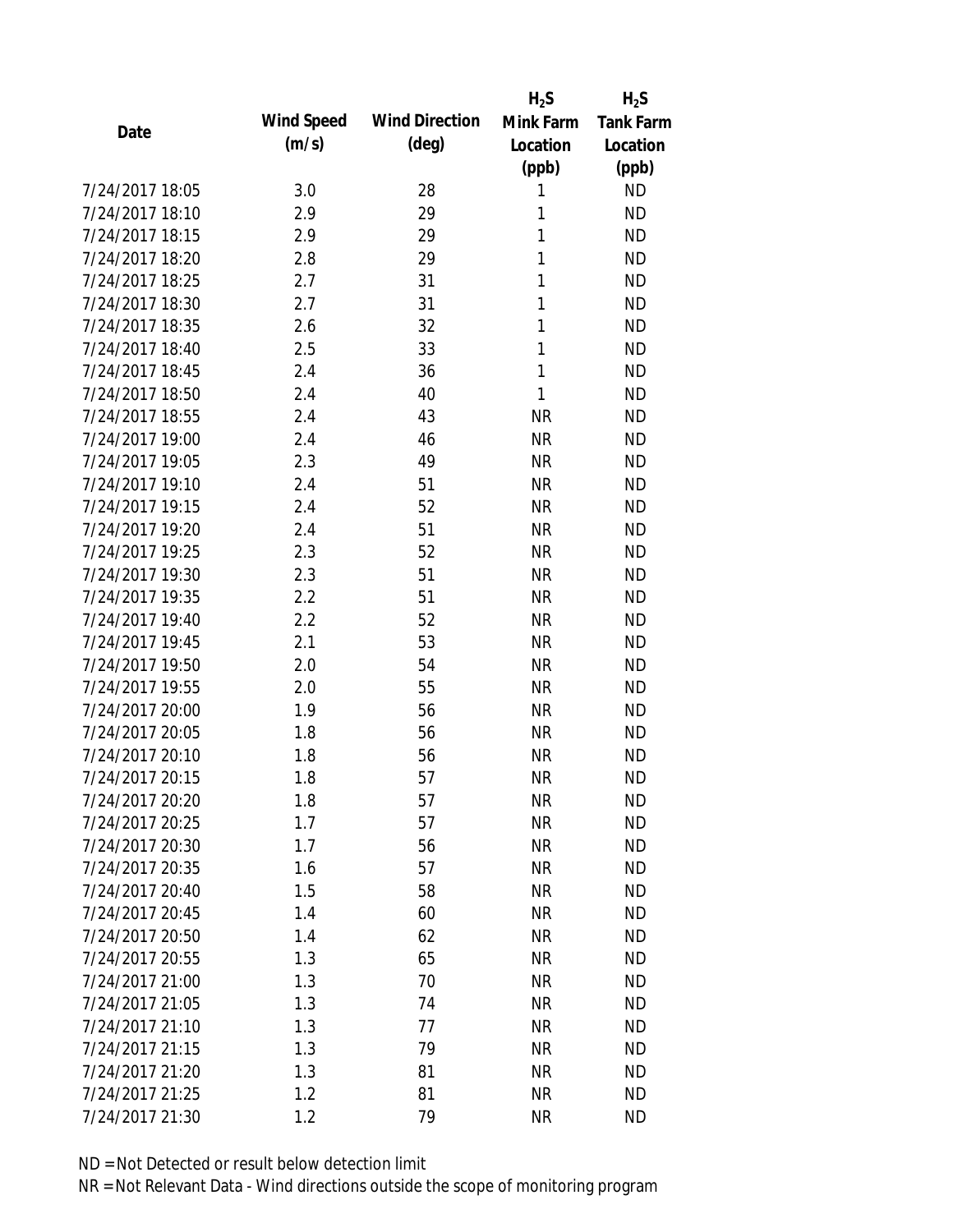|                 |            |                       | $H_2S$    | $H_2S$           |
|-----------------|------------|-----------------------|-----------|------------------|
| Date            | Wind Speed | <b>Wind Direction</b> | Mink Farm | <b>Tank Farm</b> |
|                 | (m/s)      | $(\text{deg})$        | Location  | Location         |
|                 |            |                       | (ppb)     | (ppb)            |
| 7/24/2017 21:35 | 1.1        | 77                    | <b>NR</b> | <b>ND</b>        |
| 7/24/2017 21:40 | 1.0        | 75                    | <b>NR</b> | <b>ND</b>        |
| 7/24/2017 21:45 | 1.0        | 73                    | <b>NR</b> | <b>ND</b>        |
| 7/24/2017 21:50 | 0.9        | 70                    | <b>NR</b> | <b>ND</b>        |
| 7/24/2017 21:55 | 0.9        | 69                    | <b>NR</b> | <b>ND</b>        |
| 7/24/2017 22:00 | 0.9        | 70                    | <b>NR</b> | <b>ND</b>        |
| 7/24/2017 22:05 | 0.9        | 70                    | <b>NR</b> | <b>ND</b>        |
| 7/24/2017 22:10 | 0.8        | 71                    | <b>NR</b> | <b>ND</b>        |
| 7/24/2017 22:15 | 0.8        | 72                    | <b>NR</b> | <b>ND</b>        |
| 7/24/2017 22:20 | 0.8        | 74                    | <b>NR</b> | <b>ND</b>        |
| 7/24/2017 22:25 | 0.9        | 73                    | <b>NR</b> | <b>ND</b>        |
| 7/24/2017 22:30 | 0.9        | 72                    | <b>NR</b> | <b>ND</b>        |
| 7/24/2017 22:35 | 0.9        | 71                    | <b>NR</b> | <b>ND</b>        |
| 7/24/2017 22:40 | 0.8        | 70                    | <b>NR</b> | <b>ND</b>        |
| 7/24/2017 22:45 | 0.8        | 67                    | <b>NR</b> | <b>ND</b>        |
| 7/24/2017 22:50 | 0.8        | 65                    | <b>NR</b> | <b>ND</b>        |
| 7/24/2017 22:55 | 0.7        | 63                    | <b>NR</b> | <b>ND</b>        |
| 7/24/2017 23:00 | 0.6        | 62                    | <b>NR</b> | <b>ND</b>        |
| 7/24/2017 23:05 | 0.6        | 63                    | <b>NR</b> | <b>ND</b>        |
| 7/24/2017 23:10 | 0.6        | 65                    | <b>NR</b> | <b>ND</b>        |
| 7/24/2017 23:15 | 0.7        | 69                    | <b>NR</b> | <b>ND</b>        |
| 7/24/2017 23:20 | 0.8        | 73                    | <b>NR</b> | <b>ND</b>        |
| 7/24/2017 23:25 | 0.9        | 77                    | <b>NR</b> | <b>ND</b>        |
| 7/24/2017 23:30 | 1.0        | 80                    | <b>NR</b> | <b>ND</b>        |
| 7/24/2017 23:35 | 1.2        | 82                    | <b>NR</b> | <b>ND</b>        |
| 7/24/2017 23:40 | 1.3        | 83                    | <b>NR</b> | <b>ND</b>        |
| 7/24/2017 23:45 | 1.3        | 82                    | <b>NR</b> | <b>ND</b>        |
| 7/24/2017 23:50 | 1.3        | 81                    | <b>NR</b> | <b>ND</b>        |
| 7/24/2017 23:55 | 1.3        | 80                    | <b>NR</b> | <b>ND</b>        |
| 7/24/2017 24:00 | 1.3        | 79                    | <b>NR</b> | <b>ND</b>        |
| 7/25/2017 00:05 | 1.3        | 78                    | <b>NR</b> | <b>ND</b>        |
| 7/25/2017 00:10 | 1.2        | 77                    | <b>NR</b> | <b>ND</b>        |
| 7/25/2017 00:15 | 1.2        | 76                    | <b>NR</b> | <b>ND</b>        |
| 7/25/2017 00:20 | 1.1        | 76                    | <b>NR</b> | <b>ND</b>        |
| 7/25/2017 00:25 | 1.0        | 75                    | <b>NR</b> | <b>ND</b>        |
| 7/25/2017 00:30 | 1.0        | 75                    | <b>NR</b> | <b>ND</b>        |
| 7/25/2017 00:35 | 1.0        | 75                    | <b>NR</b> | <b>ND</b>        |
| 7/25/2017 00:40 | 1.0        | 75                    | <b>NR</b> | <b>ND</b>        |
| 7/25/2017 00:45 | 1.0        | 75                    | <b>NR</b> | <b>ND</b>        |
| 7/25/2017 00:50 | 1.0        | 74                    | <b>NR</b> | <b>ND</b>        |
| 7/25/2017 00:55 | 1.0        | 73                    | <b>NR</b> | <b>ND</b>        |
| 7/25/2017 01:00 | 1.1        | 71                    | <b>NR</b> | <b>ND</b>        |
|                 |            |                       |           |                  |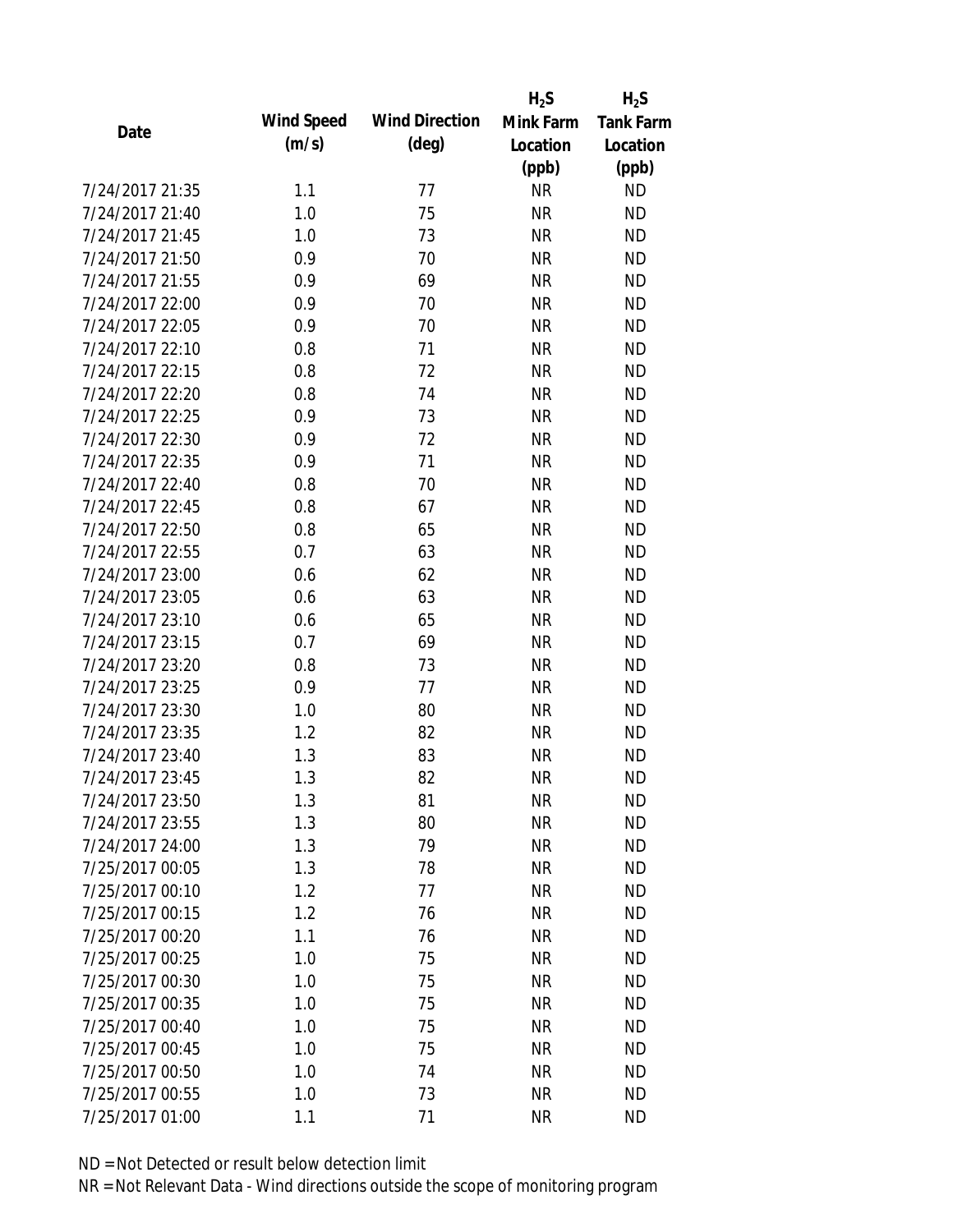|                 |            |                       | $H_2S$    | $H_2S$           |
|-----------------|------------|-----------------------|-----------|------------------|
| Date            | Wind Speed | <b>Wind Direction</b> | Mink Farm | <b>Tank Farm</b> |
|                 | (m/s)      | $(\text{deg})$        | Location  | Location         |
|                 |            |                       | (ppb)     | (ppb)            |
| 7/25/2017 01:05 | 1.1        | 70                    | <b>NR</b> | <b>ND</b>        |
| 7/25/2017 01:10 | 1.1        | 70                    | <b>NR</b> | <b>ND</b>        |
| 7/25/2017 01:15 | 1.1        | 69                    | <b>NR</b> | <b>ND</b>        |
| 7/25/2017 01:20 | 1.1        | 71                    | <b>NR</b> | <b>ND</b>        |
| 7/25/2017 01:25 | 1.1        | 73                    | <b>NR</b> | <b>ND</b>        |
| 7/25/2017 01:30 | 1.2        | 77                    | <b>NR</b> | <b>ND</b>        |
| 7/25/2017 01:35 | 1.2        | 80                    | <b>NR</b> | <b>ND</b>        |
| 7/25/2017 01:40 | 1.3        | 82                    | <b>NR</b> | <b>ND</b>        |
| 7/25/2017 01:45 | 1.4        | 85                    | <b>NR</b> | <b>ND</b>        |
| 7/25/2017 01:50 | 1.5        | 87                    | <b>NR</b> | <b>ND</b>        |
| 7/25/2017 01:55 | 1.6        | 88                    | <b>NR</b> | <b>ND</b>        |
| 7/25/2017 02:00 | 1.7        | 89                    | <b>NR</b> | <b>ND</b>        |
| 7/25/2017 02:05 | 1.7        | 89                    | <b>NR</b> | <b>ND</b>        |
| 7/25/2017 02:10 | 1.8        | 89                    | <b>NR</b> | <b>ND</b>        |
| 7/25/2017 02:15 | 1.7        | 88                    | <b>NR</b> | <b>ND</b>        |
| 7/25/2017 02:20 | 1.8        | 87                    | <b>NR</b> | <b>ND</b>        |
| 7/25/2017 02:25 | 1.7        | 86                    | <b>NR</b> | <b>ND</b>        |
| 7/25/2017 02:30 | 1.7        | 85                    | <b>NR</b> | <b>ND</b>        |
| 7/25/2017 02:35 | 1.7        | 85                    | <b>NR</b> | <b>ND</b>        |
| 7/25/2017 02:40 | 1.7        | 84                    | <b>NR</b> | <b>ND</b>        |
| 7/25/2017 02:45 | 1.7        | 84                    | <b>NR</b> | <b>ND</b>        |
| 7/25/2017 02:50 | 1.8        | 85                    | <b>NR</b> | <b>ND</b>        |
| 7/25/2017 02:55 | 1.8        | 86                    | <b>NR</b> | <b>ND</b>        |
| 7/25/2017 03:00 | 1.7        | 86                    | <b>NR</b> | <b>ND</b>        |
| 7/25/2017 03:05 | 1.8        | 87                    | <b>NR</b> | <b>ND</b>        |
| 7/25/2017 03:10 | 1.7        | 89                    | <b>NR</b> | <b>ND</b>        |
| 7/25/2017 03:15 | 1.7        | 90                    | <b>NR</b> | <b>ND</b>        |
| 7/25/2017 03:20 | 1.7        | 91                    | <b>NR</b> | <b>ND</b>        |
| 7/25/2017 03:25 | 1.7        | 91                    | <b>NR</b> | <b>ND</b>        |
| 7/25/2017 03:30 | 1.8        | 91                    | <b>NR</b> | <b>ND</b>        |
| 7/25/2017 03:35 | 1.8        | 91                    | <b>NR</b> | <b>ND</b>        |
| 7/25/2017 03:40 | 1.8        | 90                    | <b>NR</b> | <b>ND</b>        |
| 7/25/2017 03:45 | 1.8        | 89                    | <b>NR</b> | <b>ND</b>        |
| 7/25/2017 03:50 | 1.8        | 90                    | <b>NR</b> | <b>ND</b>        |
| 7/25/2017 03:55 | 1.8        | 91                    | <b>NR</b> | <b>ND</b>        |
| 7/25/2017 04:00 | 1.7        | 92                    | <b>NR</b> | <b>ND</b>        |
| 7/25/2017 04:05 | 1.7        | 95                    | <b>NR</b> | <b>ND</b>        |
| 7/25/2017 04:10 | 1.7        | 98                    | <b>NR</b> | <b>ND</b>        |
| 7/25/2017 04:15 | 1.8        | 102                   | <b>NR</b> | <b>ND</b>        |
| 7/25/2017 04:20 | 1.8        | 106                   | <b>NR</b> | <b>ND</b>        |
| 7/25/2017 04:25 | 2.0        | 110                   | <b>NR</b> | <b>ND</b>        |
| 7/25/2017 04:30 | 2.1        | 113                   | <b>NR</b> | <b>ND</b>        |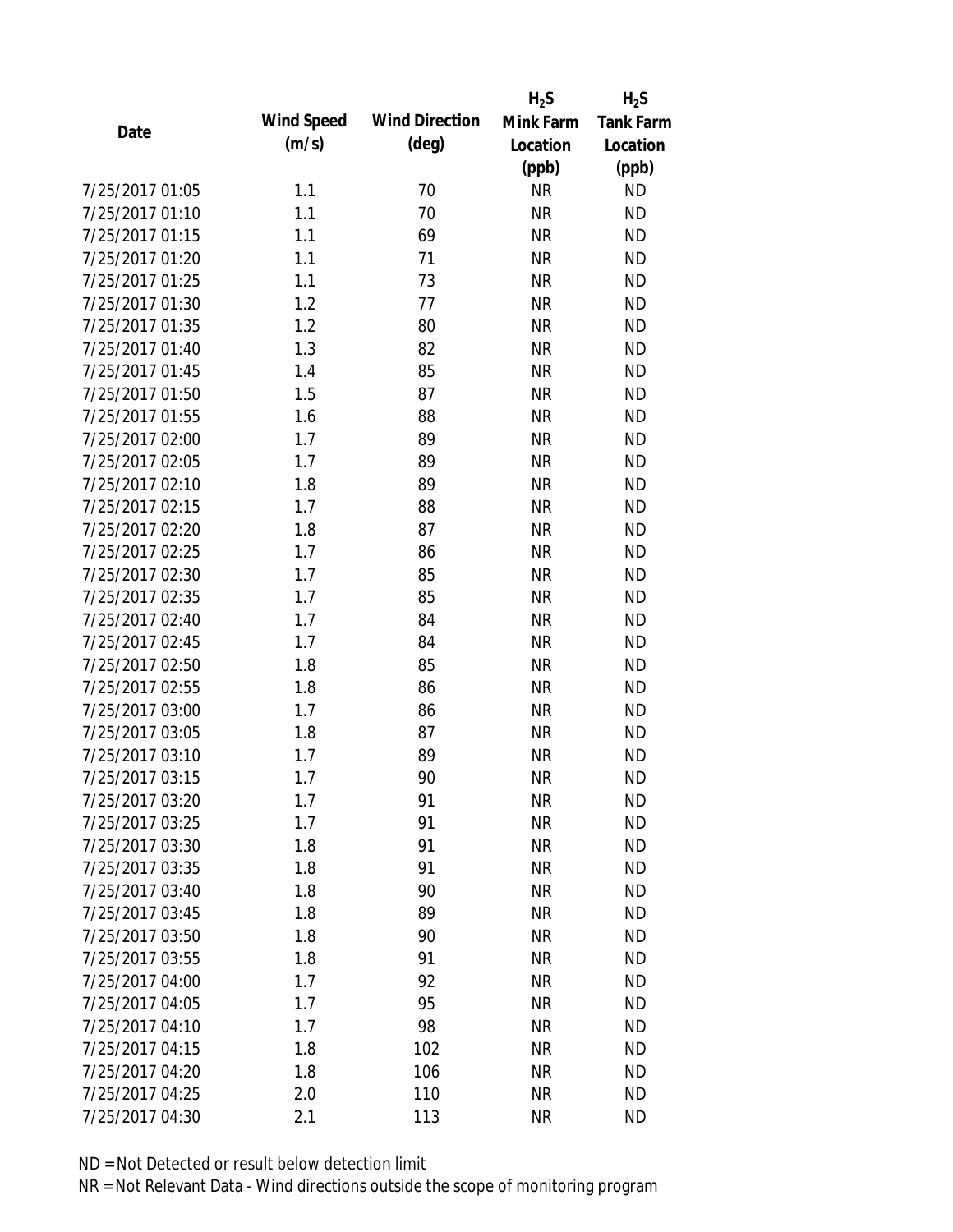|                 |            |                       | $H_2S$    | $H_2S$           |
|-----------------|------------|-----------------------|-----------|------------------|
| Date            | Wind Speed | <b>Wind Direction</b> | Mink Farm | <b>Tank Farm</b> |
|                 | (m/s)      | $(\text{deg})$        | Location  | Location         |
|                 |            |                       | (ppb)     | (ppb)            |
| 7/25/2017 04:35 | 2.2        | 116                   | <b>NR</b> | <b>ND</b>        |
| 7/25/2017 04:40 | 2.4        | 118                   | <b>NR</b> | <b>ND</b>        |
| 7/25/2017 04:45 | 2.5        | 119                   | <b>NR</b> | <b>ND</b>        |
| 7/25/2017 04:50 | 2.6        | 120                   | <b>NR</b> | <b>ND</b>        |
| 7/25/2017 04:55 | 2.6        | 120                   | <b>NR</b> | <b>ND</b>        |
| 7/25/2017 05:00 | 2.6        | 120                   | <b>NR</b> | <b>ND</b>        |
| 7/25/2017 05:05 | 2.7        | 120                   | <b>NR</b> | <b>ND</b>        |
| 7/25/2017 05:10 | 2.7        | 120                   | <b>NR</b> | <b>ND</b>        |
| 7/25/2017 05:15 | 2.8        | 119                   | <b>NR</b> | <b>ND</b>        |
| 7/25/2017 05:20 | 2.8        | 119                   | <b>NR</b> | <b>ND</b>        |
| 7/25/2017 05:25 | 2.9        | 118                   | <b>NR</b> | <b>ND</b>        |
| 7/25/2017 05:30 | 2.9        | 118                   | <b>NR</b> | <b>ND</b>        |
| 7/25/2017 05:35 | 3.0        | 118                   | <b>NR</b> | <b>ND</b>        |
| 7/25/2017 05:40 | 3.0        | 118                   | <b>NR</b> | <b>ND</b>        |
| 7/25/2017 05:45 | 2.9        | 119                   | <b>NR</b> | <b>ND</b>        |
| 7/25/2017 05:50 | 2.9        | 119                   | <b>NR</b> | <b>ND</b>        |
| 7/25/2017 05:55 | 2.9        | 120                   | <b>NR</b> | <b>ND</b>        |
| 7/25/2017 06:00 | 2.8        | 120                   | <b>NR</b> | <b>ND</b>        |
| 7/25/2017 06:05 | 2.8        | 120                   | <b>NR</b> | <b>ND</b>        |
| 7/25/2017 06:10 | 2.8        | 119                   | <b>NR</b> | <b>ND</b>        |
| 7/25/2017 06:15 | 2.7        | 118                   | <b>NR</b> | <b>ND</b>        |
| 7/25/2017 06:20 | 2.7        | 117                   | <b>NR</b> | <b>ND</b>        |
| 7/25/2017 06:25 | 2.7        | 117                   | <b>NR</b> | <b>ND</b>        |
| 7/25/2017 06:30 | 2.6        | 116                   | <b>NR</b> | <b>ND</b>        |
| 7/25/2017 06:35 | 2.6        | 116                   | <b>NR</b> | <b>ND</b>        |
| 7/25/2017 06:40 | 2.5        | 116                   | <b>NR</b> | <b>ND</b>        |
| 7/25/2017 06:45 | 2.4        | 117                   | <b>NR</b> | <b>ND</b>        |
| 7/25/2017 06:50 | 2.4        | 117                   | <b>NR</b> | <b>ND</b>        |
| 7/25/2017 06:55 | 2.4        | 118                   | <b>NR</b> | <b>ND</b>        |
| 7/25/2017 07:00 | 2.3        | 118                   | <b>NR</b> | <b>ND</b>        |
| 7/25/2017 07:05 | 2.4        | 119                   | <b>NR</b> | <b>ND</b>        |
| 7/25/2017 07:10 | 2.4        | 119                   | <b>NR</b> | <b>ND</b>        |
| 7/25/2017 07:15 | 2.5        | 119                   | <b>NR</b> | <b>ND</b>        |
| 7/25/2017 07:20 | 2.6        | 119                   | <b>NR</b> | <b>ND</b>        |
| 7/25/2017 07:25 | 2.7        | 120                   | <b>NR</b> | <b>ND</b>        |
| 7/25/2017 07:30 | 2.7        | 120                   | <b>NR</b> | <b>ND</b>        |
| 7/25/2017 07:35 | 2.7        | 122                   | <b>NR</b> | <b>ND</b>        |
| 7/25/2017 07:40 | 2.7        | 123                   | <b>NR</b> | <b>ND</b>        |
| 7/25/2017 07:45 | 2.7        | 126                   | <b>NR</b> | <b>ND</b>        |
| 7/25/2017 07:50 | 2.6        | 128                   | <b>NR</b> | <b>ND</b>        |
| 7/25/2017 07:55 | 2.6        | 131                   | <b>NR</b> | <b>ND</b>        |
| 7/25/2017 08:00 | 2.6        | 134                   | <b>NR</b> | <b>ND</b>        |
|                 |            |                       |           |                  |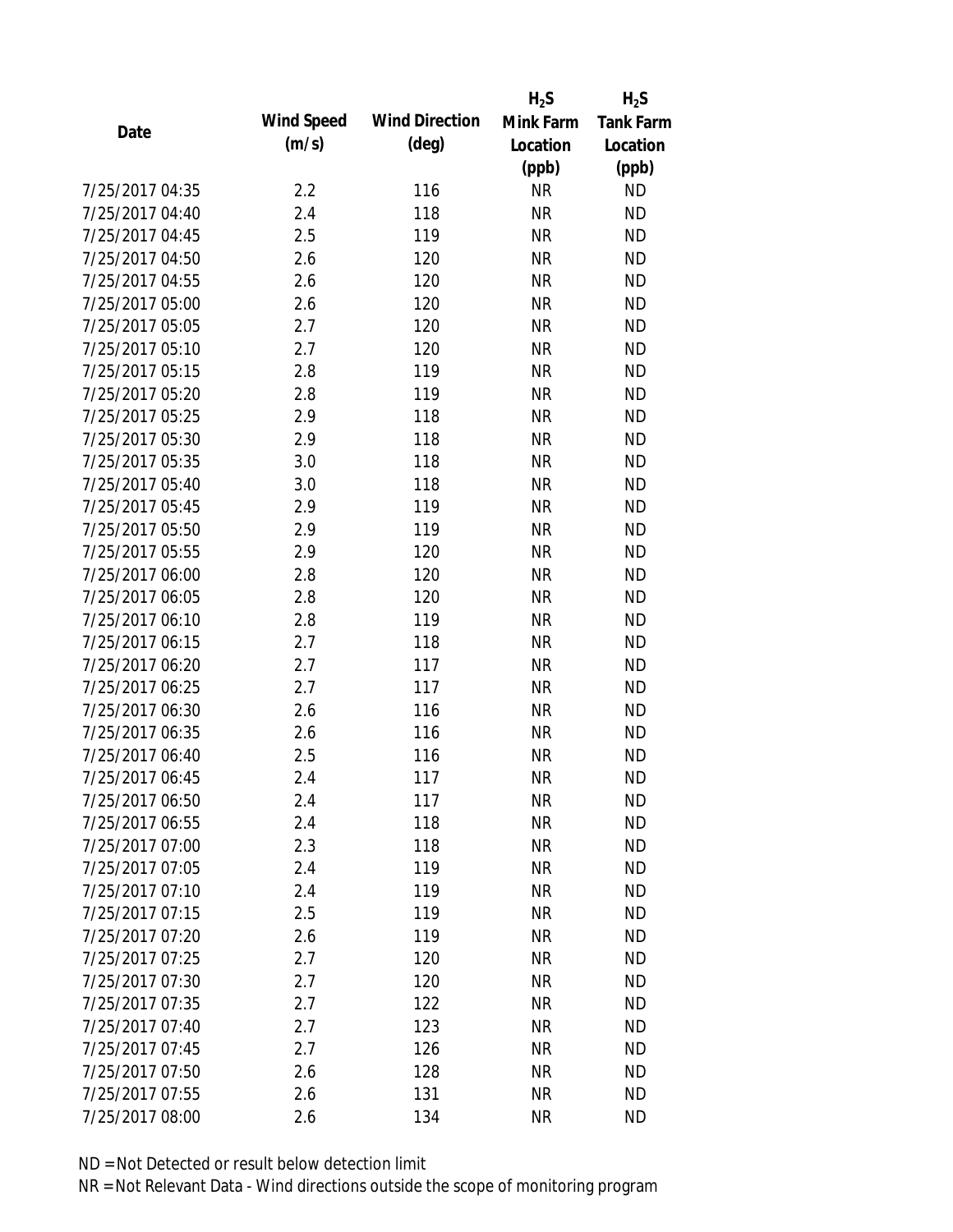|                 |            |                       | $H_2S$    | $H_2S$           |
|-----------------|------------|-----------------------|-----------|------------------|
| Date            | Wind Speed | <b>Wind Direction</b> | Mink Farm | <b>Tank Farm</b> |
|                 | (m/s)      | $(\text{deg})$        | Location  | Location         |
|                 |            |                       | (ppb)     | (ppb)            |
| 7/25/2017 08:05 | 2.7        | 137                   | <b>NR</b> | <b>ND</b>        |
| 7/25/2017 08:10 | 2.8        | 140                   | <b>NR</b> | <b>ND</b>        |
| 7/25/2017 08:15 | 2.9        | 143                   | <b>NR</b> | <b>ND</b>        |
| 7/25/2017 08:20 | 3.0        | 146                   | <b>NR</b> | <b>ND</b>        |
| 7/25/2017 08:25 | 3.2        | 149                   | <b>NR</b> | <b>ND</b>        |
| 7/25/2017 08:30 | 3.3        | 152                   | <b>NR</b> | <b>ND</b>        |
| 7/25/2017 08:35 | 3.4        | 153                   | <b>NR</b> | <b>ND</b>        |
| 7/25/2017 08:40 | 3.5        | 154                   | <b>NR</b> | <b>ND</b>        |
| 7/25/2017 08:45 | 3.7        | 154                   | <b>NR</b> | <b>ND</b>        |
| 7/25/2017 08:50 | 3.8        | 152                   | <b>NR</b> | <b>ND</b>        |
| 7/25/2017 08:55 | 3.9        | 151                   | <b>NR</b> | <b>ND</b>        |
| 7/25/2017 09:00 | 3.9        | 149                   | <b>NR</b> | <b>ND</b>        |
| 7/25/2017 09:05 | 3.9        | 148                   | <b>NR</b> | <b>ND</b>        |
| 7/25/2017 09:10 | 3.9        | 148                   | <b>NR</b> | <b>ND</b>        |
| 7/25/2017 09:15 | 3.9        | 148                   | <b>NR</b> | <b>ND</b>        |
| 7/25/2017 09:20 | 3.9        | 150                   | <b>NR</b> | <b>ND</b>        |
| 7/25/2017 09:25 | 3.9        | 151                   | <b>NR</b> | <b>ND</b>        |
| 7/25/2017 09:30 | 4.0        | 152                   | <b>NR</b> | <b>ND</b>        |
| 7/25/2017 09:35 | 4.2        | 152                   | <b>NR</b> | <b>ND</b>        |
| 7/25/2017 09:40 | 4.4        | 152                   | <b>NR</b> | <b>ND</b>        |
| 7/25/2017 09:45 | 4.7        | 152                   | <b>NR</b> | <b>ND</b>        |
| 7/25/2017 09:50 | 4.9        | 151                   | <b>NR</b> | <b>ND</b>        |
| 7/25/2017 09:55 | 5.1        | 151                   | <b>NR</b> | <b>ND</b>        |
| 7/25/2017 10:00 | 5.2        | 150                   | <b>NR</b> | <b>ND</b>        |
| 7/25/2017 10:05 | 5.2        | 150                   | <b>NR</b> | <b>ND</b>        |
| 7/25/2017 10:10 | 5.3        | 150                   | <b>NR</b> | <b>ND</b>        |
| 7/25/2017 10:15 | 5.2        | 151                   | <b>NR</b> | <b>ND</b>        |
| 7/25/2017 10:20 | 5.2        | 151                   | <b>NR</b> | <b>ND</b>        |
| 7/25/2017 10:25 | 5.3        | 150                   | <b>NR</b> | <b>ND</b>        |
| 7/25/2017 10:30 | 5.3        | 150                   | <b>NR</b> | <b>ND</b>        |
| 7/25/2017 10:35 | 5.2        | 149                   | <b>NR</b> | <b>ND</b>        |
| 7/25/2017 10:40 | 5.2        | 148                   | <b>NR</b> | <b>ND</b>        |
| 7/25/2017 10:45 | 5.2        | 146                   | <b>NR</b> | <b>ND</b>        |
| 7/25/2017 10:50 | 5.2        | 145                   | <b>NR</b> | <b>ND</b>        |
| 7/25/2017 10:55 | 5.2        | 144                   | <b>NR</b> | <b>ND</b>        |
| 7/25/2017 11:00 | 5.2        | 143                   | <b>NR</b> | <b>ND</b>        |
| 7/25/2017 11:05 | 5.2        | 143                   | <b>NR</b> | <b>ND</b>        |
| 7/25/2017 11:10 | 5.2        | 144                   | <b>NR</b> | <b>ND</b>        |
| 7/25/2017 11:15 | 5.1        | 145                   | <b>NR</b> | <b>ND</b>        |
| 7/25/2017 11:20 | 5.1        | 147                   | ΝR        | <b>ND</b>        |
| 7/25/2017 11:25 | 5.0        | 147                   | <b>NR</b> | <b>ND</b>        |
| 7/25/2017 11:30 | 5.0        | 148                   | <b>NR</b> | <b>ND</b>        |
|                 |            |                       |           |                  |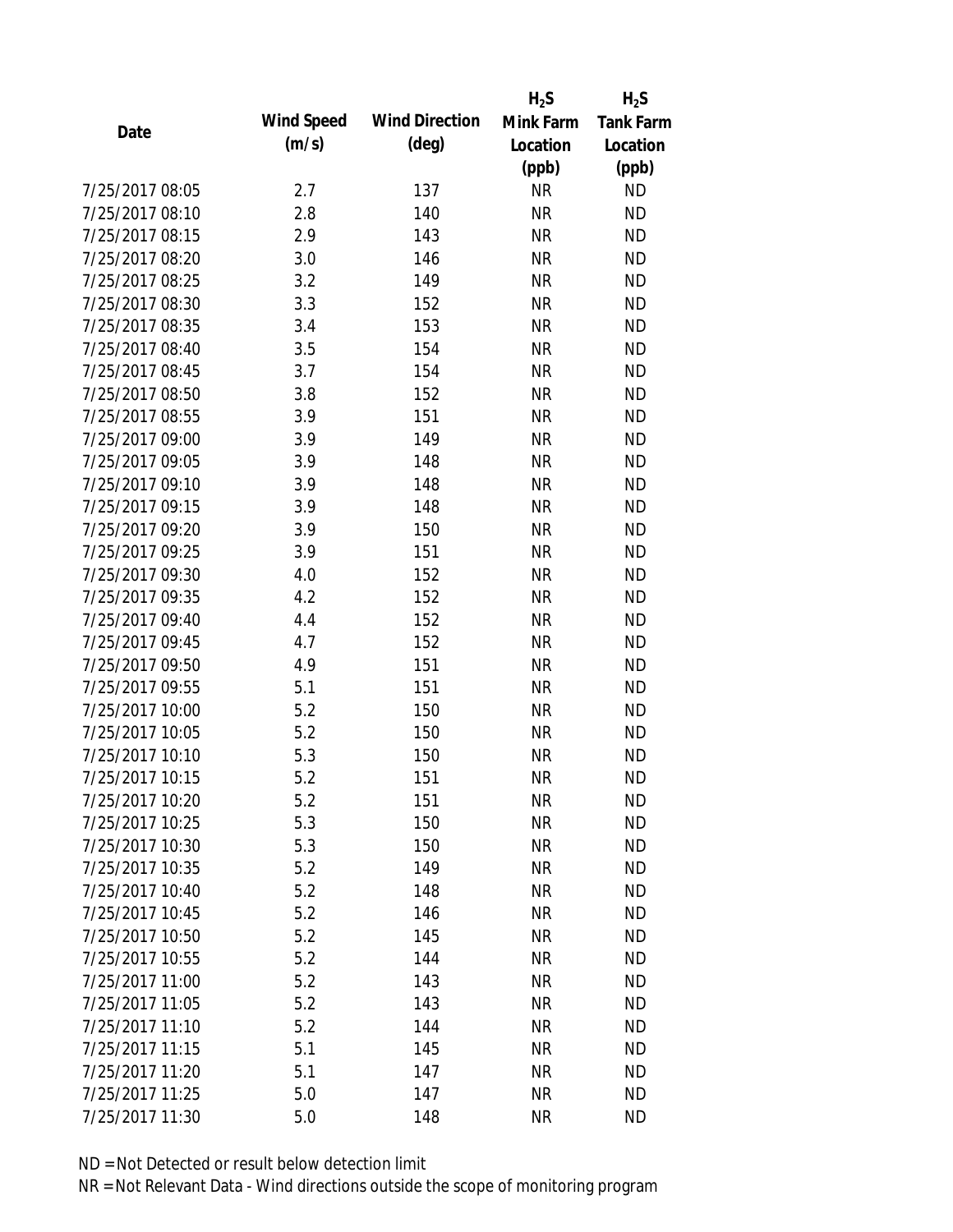|                 |            |                       | $H_2S$    | $H_2S$           |
|-----------------|------------|-----------------------|-----------|------------------|
| Date            | Wind Speed | <b>Wind Direction</b> | Mink Farm | <b>Tank Farm</b> |
|                 | (m/s)      | $(\text{deg})$        | Location  | Location         |
|                 |            |                       | (ppb)     | (ppb)            |
| 7/25/2017 11:35 | 4.9        | 148                   | <b>NR</b> | <b>ND</b>        |
| 7/25/2017 11:40 | 4.8        | 148                   | <b>NR</b> | <b>ND</b>        |
| 7/25/2017 11:45 | 4.7        | 147                   | <b>NR</b> | <b>ND</b>        |
| 7/25/2017 11:50 | 4.6        | 147                   | <b>NR</b> | <b>ND</b>        |
| 7/25/2017 11:55 | 4.5        | 148                   | <b>NR</b> | <b>ND</b>        |
| 7/25/2017 12:00 | 4.4        | 149                   | <b>NR</b> | <b>ND</b>        |
| 7/25/2017 12:05 | 4.3        | 151                   | <b>NR</b> | <b>ND</b>        |
| 7/25/2017 12:10 | 4.3        | 154                   | <b>NR</b> | <b>ND</b>        |
| 7/25/2017 12:15 | 4.4        | 158                   | <b>NR</b> | <b>ND</b>        |
| 7/25/2017 12:20 | 4.4        | 161                   | <b>NR</b> | <b>ND</b>        |
| 7/25/2017 12:25 | 4.5        | 164                   | <b>NR</b> | <b>ND</b>        |
| 7/25/2017 12:30 | 4.4        | 167                   | <b>NR</b> | <b>ND</b>        |
| 7/25/2017 12:35 | 4.4        | 168                   | <b>NR</b> | <b>ND</b>        |
| 7/25/2017 12:40 | 4.3        | 170                   | <b>NR</b> | <b>ND</b>        |
| 7/25/2017 12:45 | 4.3        | 170                   | <b>NR</b> | <b>ND</b>        |
| 7/25/2017 12:50 | 4.2        | 170                   | <b>NR</b> | <b>ND</b>        |
| 7/25/2017 12:55 | 4.1        | 170                   | <b>NR</b> | <b>ND</b>        |
| 7/25/2017 13:00 | 4.0        | 169                   | <b>NR</b> | <b>ND</b>        |
| 7/25/2017 13:05 | 4.0        | 167                   | <b>NR</b> | <b>ND</b>        |
| 7/25/2017 13:10 | 4.1        | 165                   | <b>NR</b> | <b>ND</b>        |
| 7/25/2017 13:15 | 4.1        | 163                   | <b>NR</b> | <b>ND</b>        |
| 7/25/2017 13:20 | 4.2        | 159                   | <b>NR</b> | <b>ND</b>        |
| 7/25/2017 13:25 | 4.2        | 155                   | <b>NR</b> | <b>ND</b>        |
| 7/25/2017 13:30 | 4.3        | 153                   | <b>NR</b> | <b>ND</b>        |
| 7/25/2017 13:35 | 4.2        | 152                   | <b>NR</b> | <b>ND</b>        |
| 7/25/2017 13:40 | 4.2        | 150                   | <b>NR</b> | <b>ND</b>        |
| 7/25/2017 13:45 | 4.1        | 151                   | <b>NR</b> | <b>ND</b>        |
| 7/25/2017 13:50 | 4.1        | 153                   | <b>NR</b> | <b>ND</b>        |
| 7/25/2017 13:55 | 3.9        | 155                   | <b>NR</b> | <b>ND</b>        |
| 7/25/2017 14:00 | 3.8        | 157                   | <b>NR</b> | <b>ND</b>        |
| 7/25/2017 14:05 | 3.8        | 157                   | <b>NR</b> | <b>ND</b>        |
| 7/25/2017 14:10 | 3.7        | 158                   | <b>NR</b> | <b>ND</b>        |
| 7/25/2017 14:15 | 3.7        | 158                   | <b>NR</b> | <b>ND</b>        |
| 7/25/2017 14:20 | 3.6        | 157                   | <b>NR</b> | <b>ND</b>        |
| 7/25/2017 14:25 | 3.7        | 155                   | <b>NR</b> | <b>ND</b>        |
| 7/25/2017 14:30 | 3.7        | 155                   | <b>NR</b> | <b>ND</b>        |
| 7/25/2017 14:35 | 3.7        | 156                   | <b>NR</b> | <b>ND</b>        |
| 7/25/2017 14:40 | 3.7        | 157                   | <b>NR</b> | <b>ND</b>        |
| 7/25/2017 14:45 | 3.7        | 158                   | <b>NR</b> | <b>ND</b>        |
| 7/25/2017 14:50 | 3.7        | 160                   | <b>NR</b> | <b>ND</b>        |
| 7/25/2017 14:55 | 3.6        | 163                   | <b>NR</b> | <b>ND</b>        |
| 7/25/2017 15:00 | 3.5        | 166                   | <b>NR</b> | <b>ND</b>        |
|                 |            |                       |           |                  |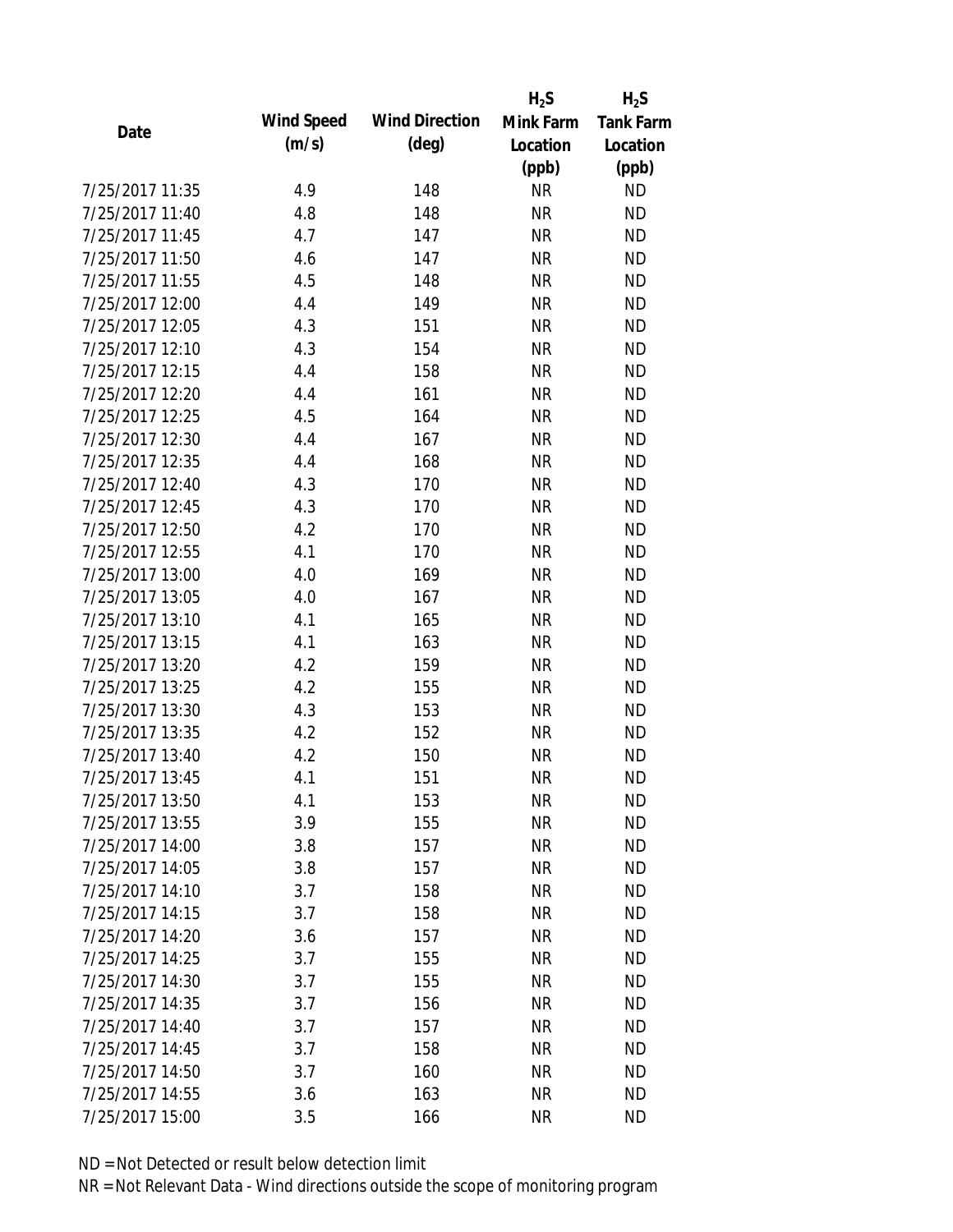|                 |            |                       | $H_2S$    | $H_2S$           |
|-----------------|------------|-----------------------|-----------|------------------|
| Date            | Wind Speed | <b>Wind Direction</b> | Mink Farm | <b>Tank Farm</b> |
|                 | (m/s)      | $(\text{deg})$        | Location  | Location         |
|                 |            |                       | (ppb)     | (ppb)            |
| 7/25/2017 15:05 | 3.4        | 167                   | <b>NR</b> | <b>ND</b>        |
| 7/25/2017 15:10 | 3.3        | 168                   | <b>NR</b> | <b>ND</b>        |
| 7/25/2017 15:15 | 3.3        | 169                   | <b>NR</b> | <b>ND</b>        |
| 7/25/2017 15:20 | 3.2        | 170                   | <b>NR</b> | <b>ND</b>        |
| 7/25/2017 15:25 | 3.2        | 169                   | <b>NR</b> | <b>ND</b>        |
| 7/25/2017 15:30 | 3.1        | 166                   | <b>NR</b> | <b>ND</b>        |
| 7/25/2017 15:35 | 3.1        | 166                   | <b>NR</b> | <b>ND</b>        |
| 7/25/2017 15:40 | 3.1        | 166                   | <b>NR</b> | <b>ND</b>        |
| 7/25/2017 15:45 | 3.1        | 167                   | <b>NR</b> | <b>ND</b>        |
| 7/25/2017 15:50 | 3.0        | 168                   | <b>NR</b> | <b>ND</b>        |
| 7/25/2017 15:55 | 2.9        | 171                   | <b>NR</b> | <b>ND</b>        |
| 7/25/2017 16:00 | 2.9        | 174                   | <b>NR</b> | <b>ND</b>        |
| 7/25/2017 16:05 | 2.8        | 176                   | <b>NR</b> | <b>ND</b>        |
| 7/25/2017 16:10 | 2.8        | 178                   | <b>NR</b> | <b>ND</b>        |
| 7/25/2017 16:15 | 2.8        | 177                   | <b>NR</b> | <b>ND</b>        |
| 7/25/2017 16:20 | 2.9        | 175                   | <b>NR</b> | <b>ND</b>        |
| 7/25/2017 16:25 | 2.9        | 173                   | <b>NR</b> | <b>ND</b>        |
| 7/25/2017 16:30 | 3.0        | 169                   | <b>NR</b> | <b>ND</b>        |
| 7/25/2017 16:35 | 3.1        | 164                   | <b>NR</b> | <b>ND</b>        |
| 7/25/2017 16:40 | 3.2        | 159                   | <b>NR</b> | <b>ND</b>        |
| 7/25/2017 16:45 | 3.3        | 156                   | <b>NR</b> | <b>ND</b>        |
| 7/25/2017 16:50 | 3.4        | 153                   | <b>NR</b> | <b>ND</b>        |
| 7/25/2017 16:55 | 3.6        | 151                   | <b>NR</b> | <b>ND</b>        |
| 7/25/2017 17:00 | 3.7        | 150                   | <b>NR</b> | <b>ND</b>        |
| 7/25/2017 17:05 | 3.7        | 150                   | <b>NR</b> | <b>ND</b>        |
| 7/25/2017 17:10 | 3.8        | 151                   | <b>NR</b> | <b>ND</b>        |
| 7/25/2017 17:15 | 3.8        | 152                   | <b>NR</b> | <b>ND</b>        |
| 7/25/2017 17:20 | 3.7        | 153                   | <b>NR</b> | <b>ND</b>        |
| 7/25/2017 17:25 | 3.7        | 154                   | <b>NR</b> | <b>ND</b>        |
| 7/25/2017 17:30 | 3.7        | 155                   | <b>NR</b> | <b>ND</b>        |
| 7/25/2017 17:35 | 3.7        | 155                   | <b>NR</b> | <b>ND</b>        |
| 7/25/2017 17:40 | 3.7        | 155                   | <b>NR</b> | <b>ND</b>        |
| 7/25/2017 17:45 | 3.8        | 154                   | <b>NR</b> | <b>ND</b>        |
| 7/25/2017 17:50 | 3.8        | 153                   | <b>NR</b> | <b>ND</b>        |
| 7/25/2017 17:55 | 3.9        | 152                   | <b>NR</b> | <b>ND</b>        |
| 7/25/2017 18:00 | 4.0        | 151                   | <b>NR</b> | <b>ND</b>        |
| 7/25/2017 18:05 | 4.0        | 150                   | <b>NR</b> | <b>ND</b>        |
| 7/25/2017 18:10 | 4.1        | 149                   | <b>NR</b> | <b>ND</b>        |
| 7/25/2017 18:15 | 4.1        | 149                   | <b>NR</b> | <b>ND</b>        |
| 7/25/2017 18:20 | 4.0        | 150                   | <b>NR</b> | <b>ND</b>        |
| 7/25/2017 18:25 | 4.0        | 152                   | <b>NR</b> | <b>ND</b>        |
| 7/25/2017 18:30 | 4.0        | 153                   | <b>NR</b> | <b>ND</b>        |
|                 |            |                       |           |                  |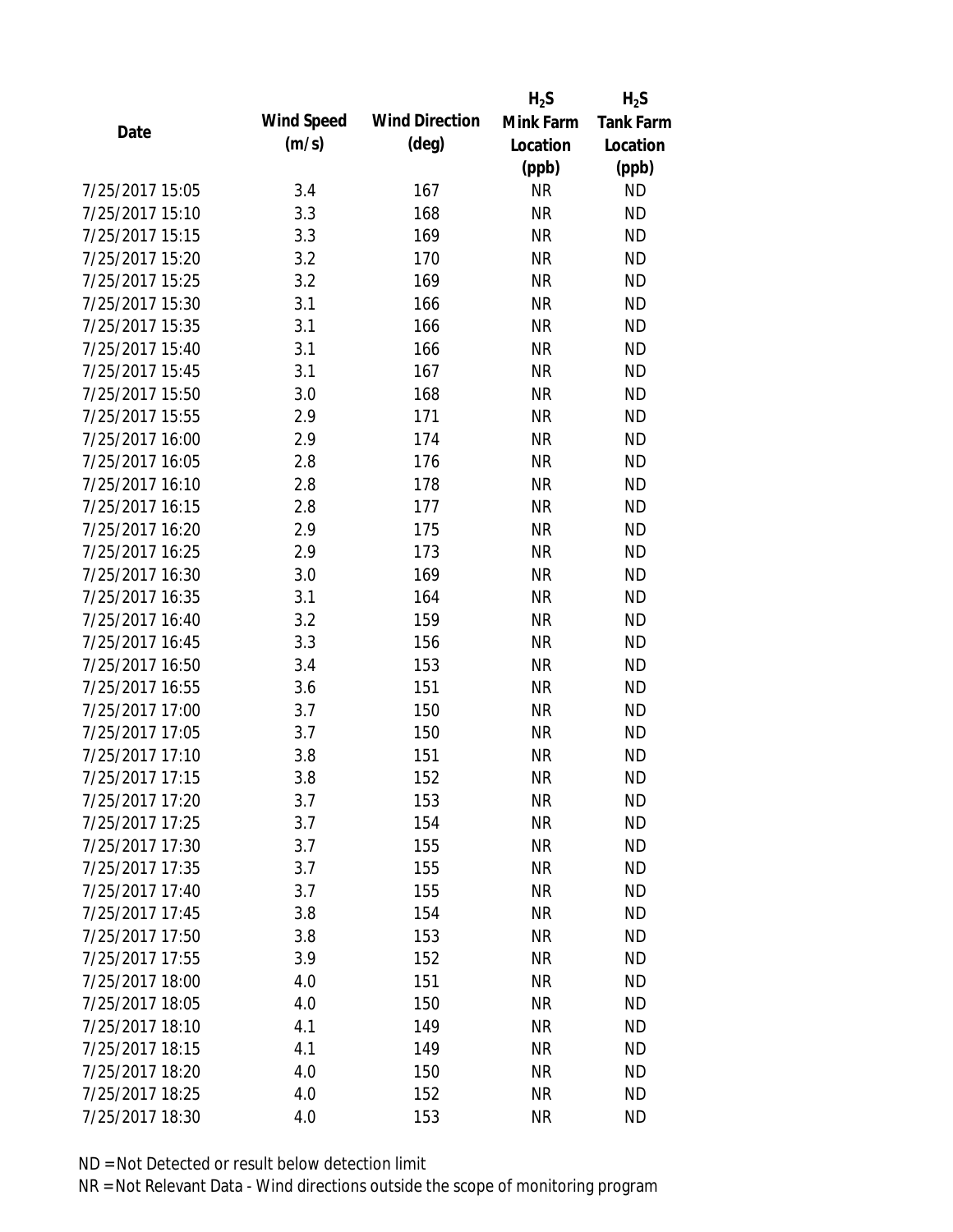|                 |            |                       | $H_2S$    | $H_2S$           |
|-----------------|------------|-----------------------|-----------|------------------|
| Date            | Wind Speed | <b>Wind Direction</b> | Mink Farm | <b>Tank Farm</b> |
|                 | (m/s)      | $(\text{deg})$        | Location  | Location         |
|                 |            |                       | (ppb)     | (ppb)            |
| 7/25/2017 18:35 | 4.0        | 155                   | <b>NR</b> | <b>ND</b>        |
| 7/25/2017 18:40 | 4.0        | 158                   | <b>NR</b> | <b>ND</b>        |
| 7/25/2017 18:45 | 4.0        | 159                   | <b>NR</b> | <b>ND</b>        |
| 7/25/2017 18:50 | 4.1        | 161                   | <b>NR</b> | <b>ND</b>        |
| 7/25/2017 18:55 | 4.1        | 162                   | <b>NR</b> | <b>ND</b>        |
| 7/25/2017 19:00 | 4.1        | 163                   | <b>NR</b> | <b>ND</b>        |
| 7/25/2017 19:05 | 4.1        | 164                   | <b>NR</b> | <b>ND</b>        |
| 7/25/2017 19:10 | 4.1        | 165                   | <b>NR</b> | <b>ND</b>        |
| 7/25/2017 19:15 | 4.1        | 165                   | <b>NR</b> | <b>ND</b>        |
| 7/25/2017 19:20 | 4.1        | 165                   | <b>NR</b> | <b>ND</b>        |
| 7/25/2017 19:25 | 4.1        | 165                   | <b>NR</b> | <b>ND</b>        |
| 7/25/2017 19:30 | 4.1        | 164                   | <b>NR</b> | <b>ND</b>        |
| 7/25/2017 19:35 | 4.1        | 163                   | <b>NR</b> | <b>ND</b>        |
| 7/25/2017 19:40 | 4.1        | 161                   | <b>NR</b> | <b>ND</b>        |
| 7/25/2017 19:45 | 4.0        | 160                   | <b>NR</b> | <b>ND</b>        |
| 7/25/2017 19:50 | 4.0        | 160                   | <b>NR</b> | <b>ND</b>        |
| 7/25/2017 19:55 | 3.9        | 159                   | <b>NR</b> | <b>ND</b>        |
| 7/25/2017 20:00 | 3.8        | 159                   | <b>NR</b> | <b>ND</b>        |
| 7/25/2017 20:05 | 3.6        | 160                   | <b>NR</b> | <b>ND</b>        |
| 7/25/2017 20:10 | 3.5        | 160                   | <b>NR</b> | <b>ND</b>        |
| 7/25/2017 20:15 | 3.4        | 160                   | <b>NR</b> | <b>ND</b>        |
| 7/25/2017 20:20 | 3.2        | 161                   | <b>NR</b> | <b>ND</b>        |
| 7/25/2017 20:25 | 3.1        | 161                   | <b>NR</b> | <b>ND</b>        |
| 7/25/2017 20:30 | 3.0        | 160                   | <b>NR</b> | <b>ND</b>        |
| 7/25/2017 20:35 | 2.9        | 158                   | <b>NR</b> | <b>ND</b>        |
| 7/25/2017 20:40 | 2.8        | 157                   | <b>NR</b> | <b>ND</b>        |
| 7/25/2017 20:45 | 2.6        | 156                   | <b>NR</b> | <b>ND</b>        |
| 7/25/2017 20:50 | 2.4        | 155                   | <b>NR</b> | <b>ND</b>        |
| 7/25/2017 20:55 | 2.2        | 155                   | <b>NR</b> | <b>ND</b>        |
| 7/25/2017 21:00 | 2.0        | 155                   | <b>NR</b> | <b>ND</b>        |
| 7/25/2017 21:05 | 1.8        | 155                   | <b>NR</b> | <b>ND</b>        |
| 7/25/2017 21:10 | 1.8        | 156                   | <b>NR</b> | <b>ND</b>        |
| 7/25/2017 21:15 | 1.8        | 156                   | <b>NR</b> | <b>ND</b>        |
| 7/25/2017 21:20 | 1.8        | 156                   | <b>NR</b> | <b>ND</b>        |
| 7/25/2017 21:25 | 1.9        | 156                   | <b>NR</b> | <b>ND</b>        |
| 7/25/2017 21:30 | 1.9        | 155                   | <b>NR</b> | <b>ND</b>        |
| 7/25/2017 21:35 | 2.0        | 155                   | <b>NR</b> | <b>ND</b>        |
| 7/25/2017 21:40 | 2.0        | 153                   | <b>NR</b> | <b>ND</b>        |
| 7/25/2017 21:45 | 2.0        | 152                   | <b>NR</b> | <b>ND</b>        |
| 7/25/2017 21:50 | 2.0        | 150                   | ΝR        | <b>ND</b>        |
| 7/25/2017 21:55 | 2.0        | 148                   | <b>NR</b> | <b>ND</b>        |
| 7/25/2017 22:00 | 2.0        | 146                   | <b>NR</b> | <b>ND</b>        |
|                 |            |                       |           |                  |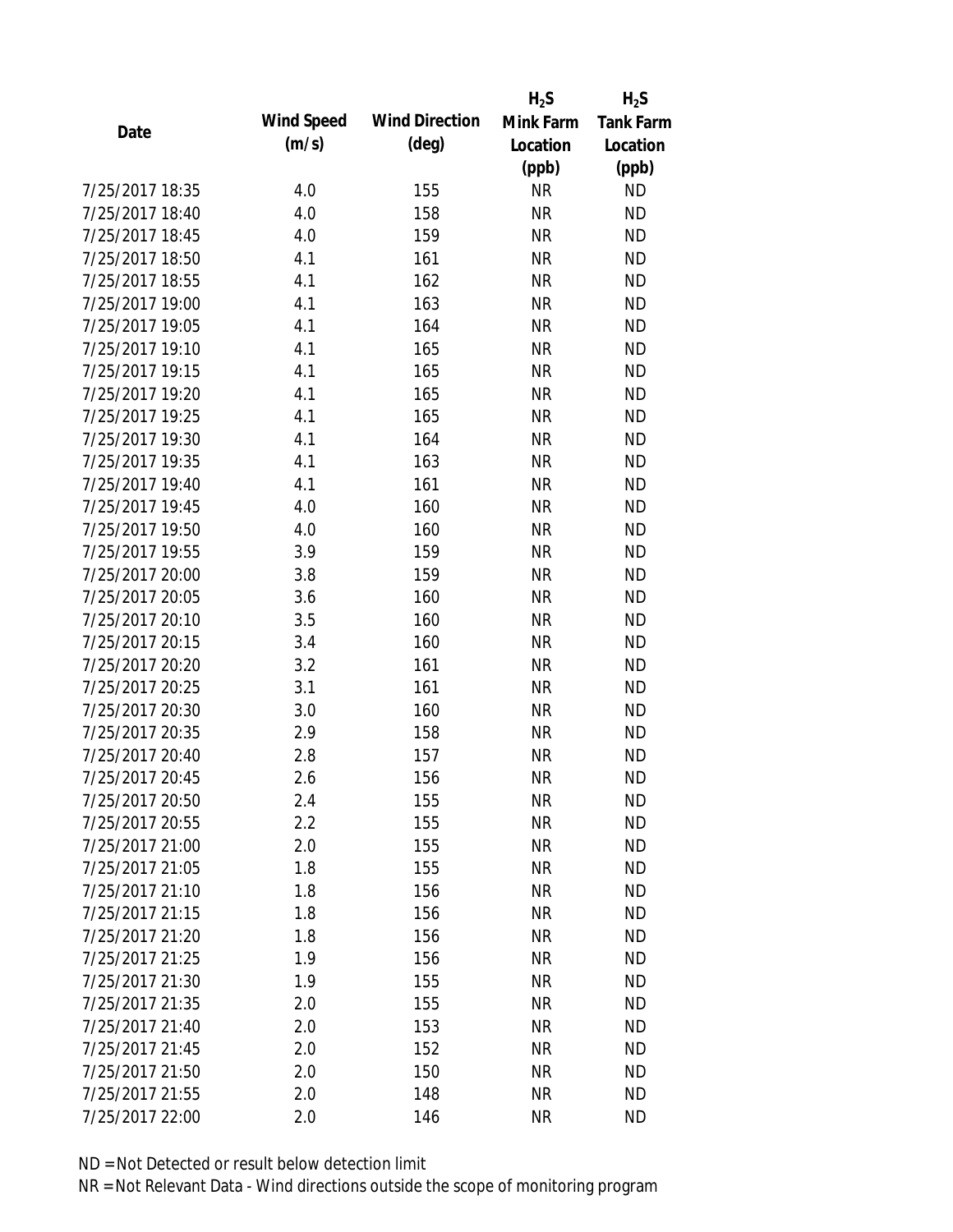|                 |                   |                       | $H_2S$    | $H_2S$           |
|-----------------|-------------------|-----------------------|-----------|------------------|
| Date            | <b>Wind Speed</b> | <b>Wind Direction</b> | Mink Farm | <b>Tank Farm</b> |
|                 | (m/s)             | $(\text{deg})$        | Location  | Location         |
|                 |                   |                       | (ppb)     | (ppb)            |
| 7/25/2017 22:05 | 2.0               | 145                   | <b>NR</b> | <b>ND</b>        |
| 7/25/2017 22:10 | 2.1               | 143                   | <b>NR</b> | <b>ND</b>        |
| 7/25/2017 22:15 | 2.2               | 142                   | <b>NR</b> | <b>ND</b>        |
| 7/25/2017 22:20 | 2.3               | 142                   | <b>NR</b> | <b>ND</b>        |
| 7/25/2017 22:25 | 2.5               | 141                   | <b>NR</b> | <b>ND</b>        |
| 7/25/2017 22:30 | 2.7               | 141                   | <b>NR</b> | <b>ND</b>        |
| 7/25/2017 22:35 | 2.9               | 140                   | <b>NR</b> | <b>ND</b>        |
| 7/25/2017 22:40 | 3.0               | 140                   | <b>NR</b> | <b>ND</b>        |
| 7/25/2017 22:45 | 3.2               | 140                   | <b>NR</b> | <b>ND</b>        |
| 7/25/2017 22:50 | 3.2               | 140                   | <b>NR</b> | <b>ND</b>        |
| 7/25/2017 22:55 | 3.2               | 140                   | <b>NR</b> | <b>ND</b>        |
| 7/25/2017 23:00 | 3.2               | 140                   | <b>NR</b> | <b>ND</b>        |
| 7/25/2017 23:05 | 3.2               | 140                   | <b>NR</b> | <b>ND</b>        |
| 7/25/2017 23:10 | 3.1               | 140                   | <b>NR</b> | <b>ND</b>        |
| 7/25/2017 23:15 | 3.1               | 140                   | <b>NR</b> | <b>ND</b>        |
| 7/25/2017 23:20 | 3.0               | 141                   | <b>NR</b> | <b>ND</b>        |
| 7/25/2017 23:25 | 3.0               | 141                   | <b>NR</b> | <b>ND</b>        |
| 7/25/2017 23:30 | 3.0               | 141                   | <b>NR</b> | <b>ND</b>        |
| 7/25/2017 23:35 | 3.0               | 141                   | <b>NR</b> | <b>ND</b>        |
| 7/25/2017 23:40 | 3.0               | 141                   | <b>NR</b> | <b>ND</b>        |
| 7/25/2017 23:45 | 3.0               | 141                   | <b>NR</b> | <b>ND</b>        |
| 7/25/2017 23:50 | 3.1               | 140                   | <b>NR</b> | <b>ND</b>        |
| 7/25/2017 23:55 | 3.1               | 140                   | <b>NR</b> | <b>ND</b>        |
| 7/25/2017 24:00 | 3.2               | 141                   | <b>NR</b> | <b>ND</b>        |
| 7/26/2017 00:05 | 3.3               | 141                   | <b>NR</b> | <b>ND</b>        |
| 7/26/2017 00:10 | 3.4               | 143                   | <b>NR</b> | <b>ND</b>        |
| 7/26/2017 00:15 | 3.5               | 144                   | <b>NR</b> | <b>ND</b>        |
| 7/26/2017 00:20 | 3.6               | 147                   | NR        | <b>ND</b>        |
| 7/26/2017 00:25 | 3.7               | 149                   | <b>NR</b> | <b>ND</b>        |
| 7/26/2017 00:30 | 3.8               | 152                   | <b>NR</b> | <b>ND</b>        |
| 7/26/2017 00:35 | 3.9               | 154                   | <b>NR</b> | <b>ND</b>        |
| 7/26/2017 00:40 | 4.0               | 155                   | <b>NR</b> | <b>ND</b>        |
| 7/26/2017 00:45 | 4.0               | 157                   | NR        | <b>ND</b>        |
| 7/26/2017 00:50 | 4.1               | 158                   | <b>NR</b> | <b>ND</b>        |
| 7/26/2017 00:55 | 4.1               | 158                   | <b>NR</b> | <b>ND</b>        |
| 7/26/2017 01:00 | 4.2               | 159                   | <b>NR</b> | 1                |
| 7/26/2017 01:05 | 4.1               | 159                   | <b>NR</b> | 1                |
| 7/26/2017 01:10 | 4.1               | 159                   | <b>NR</b> | 1                |
| 7/26/2017 01:15 | 4.0               | 158                   | <b>NR</b> | 1                |
| 7/26/2017 01:20 |                   | 158                   |           | 1                |
|                 | 3.9               |                       | NR        |                  |
| 7/26/2017 01:25 | 3.7               | 157                   | <b>NR</b> | 1                |
| 7/26/2017 01:30 | 3.5               | 156                   | <b>NR</b> | <b>ND</b>        |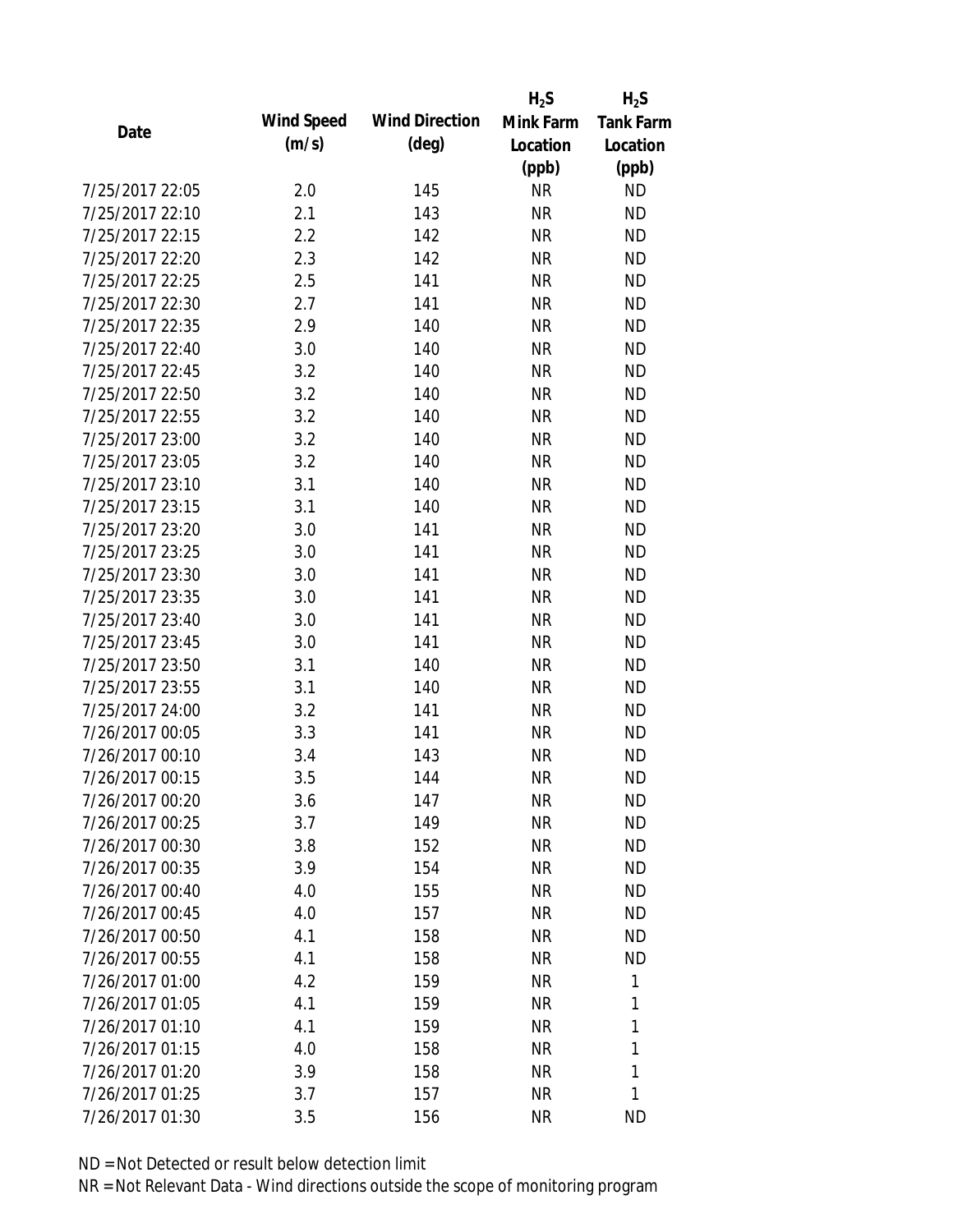|                 |            |                       | $H_2S$    | $H_2S$           |
|-----------------|------------|-----------------------|-----------|------------------|
| Date            | Wind Speed | <b>Wind Direction</b> | Mink Farm | <b>Tank Farm</b> |
|                 | (m/s)      | $(\text{deg})$        | Location  | Location         |
|                 |            |                       | (ppb)     | (ppb)            |
| 7/26/2017 01:35 | 3.3        | 155                   | <b>NR</b> | <b>ND</b>        |
| 7/26/2017 01:40 | 3.2        | 154                   | <b>NR</b> | <b>ND</b>        |
| 7/26/2017 01:45 | 3.1        | 154                   | <b>NR</b> | <b>ND</b>        |
| 7/26/2017 01:50 | 3.0        | 154                   | <b>NR</b> | <b>ND</b>        |
| 7/26/2017 01:55 | 3.0        | 154                   | <b>NR</b> | <b>ND</b>        |
| 7/26/2017 02:00 | 2.9        | 155                   | <b>NR</b> | <b>ND</b>        |
| 7/26/2017 02:05 | 2.9        | 156                   | <b>NR</b> | <b>ND</b>        |
| 7/26/2017 02:10 | 2.9        | 157                   | <b>NR</b> | <b>ND</b>        |
| 7/26/2017 02:15 | 2.7        | 158                   | <b>NR</b> | <b>ND</b>        |
| 7/26/2017 02:20 | 2.6        | 160                   | <b>NR</b> | <b>ND</b>        |
| 7/26/2017 02:25 | 2.5        | 161                   | <b>NR</b> | <b>ND</b>        |
| 7/26/2017 02:30 | 2.4        | 163                   | <b>NR</b> | <b>ND</b>        |
| 7/26/2017 02:35 | 2.3        | 164                   | <b>NR</b> | <b>ND</b>        |
| 7/26/2017 02:40 | 2.3        | 165                   | <b>NR</b> | <b>ND</b>        |
| 7/26/2017 02:45 | 2.3        | 166                   | <b>NR</b> | <b>ND</b>        |
| 7/26/2017 02:50 | 2.3        | 166                   | <b>NR</b> | <b>ND</b>        |
| 7/26/2017 02:55 | 2.4        | 166                   | <b>NR</b> | <b>ND</b>        |
| 7/26/2017 03:00 | 2.6        | 165                   | <b>NR</b> | <b>ND</b>        |
| 7/26/2017 03:05 | 2.8        | 164                   | <b>NR</b> | <b>ND</b>        |
| 7/26/2017 03:10 | 3.1        | 164                   | <b>NR</b> | <b>ND</b>        |
| 7/26/2017 03:15 | 3.3        | 163                   | <b>NR</b> | <b>ND</b>        |
| 7/26/2017 03:20 | 3.6        | 163                   | <b>NR</b> | <b>ND</b>        |
| 7/26/2017 03:25 | 3.8        | 164                   | <b>NR</b> | <b>ND</b>        |
| 7/26/2017 03:30 | 4.0        | 164                   | <b>NR</b> | <b>ND</b>        |
| 7/26/2017 03:35 | 4.1        | 164                   | <b>NR</b> | <b>ND</b>        |
| 7/26/2017 03:40 | 4.1        | 164                   | <b>NR</b> | <b>ND</b>        |
| 7/26/2017 03:45 | 4.1        | 164                   | <b>NR</b> | <b>ND</b>        |
| 7/26/2017 03:50 | 4.0        | 163                   | <b>NR</b> | <b>ND</b>        |
| 7/26/2017 03:55 | 3.9        | 162                   | <b>NR</b> | <b>ND</b>        |
| 7/26/2017 04:00 | 3.8        | 161                   | <b>NR</b> | <b>ND</b>        |
| 7/26/2017 04:05 | 3.7        | 161                   | <b>NR</b> | <b>ND</b>        |
| 7/26/2017 04:10 | 3.7        | 160                   | <b>NR</b> | <b>ND</b>        |
| 7/26/2017 04:15 | 3.6        | 160                   | <b>NR</b> | <b>ND</b>        |
| 7/26/2017 04:20 | 3.6        | 161                   | <b>NR</b> | <b>ND</b>        |
| 7/26/2017 04:25 | 3.5        | 161                   | <b>NR</b> | <b>ND</b>        |
| 7/26/2017 04:30 | 3.5        | 161                   | <b>NR</b> | <b>ND</b>        |
| 7/26/2017 04:35 | 3.5        | 161                   | <b>NR</b> | <b>ND</b>        |
| 7/26/2017 04:40 | 3.5        | 161                   | <b>NR</b> | <b>ND</b>        |
| 7/26/2017 04:45 | 3.4        | 161                   | <b>NR</b> | <b>ND</b>        |
| 7/26/2017 04:50 | 3.4        | 161                   | ΝR        | <b>ND</b>        |
| 7/26/2017 04:55 | 3.4        | 161                   | <b>NR</b> | <b>ND</b>        |
| 7/26/2017 05:00 | 3.3        | 161                   | <b>NR</b> | <b>ND</b>        |
|                 |            |                       |           |                  |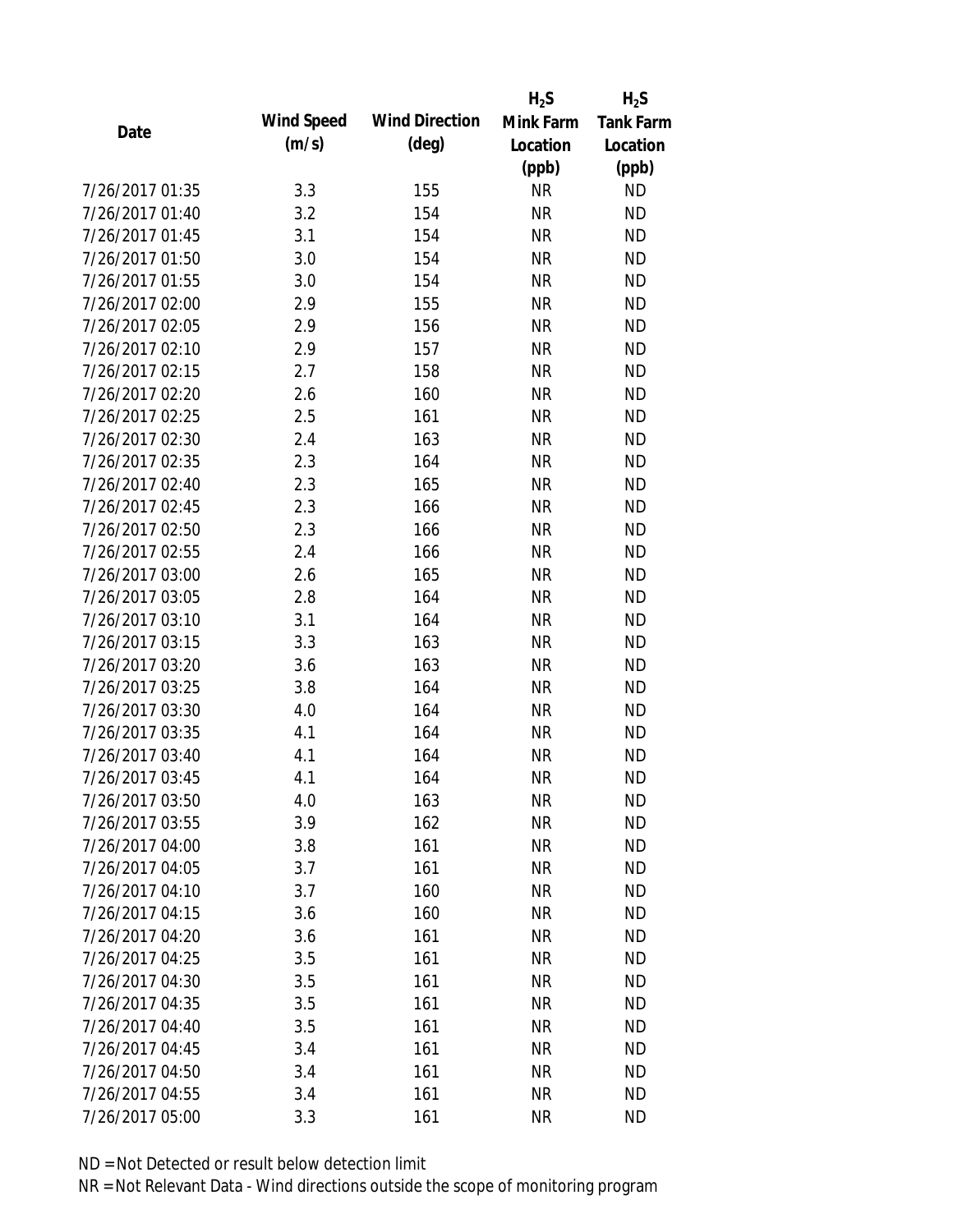|                 |            |                       | $H_2S$    | $H_2S$           |
|-----------------|------------|-----------------------|-----------|------------------|
| Date            | Wind Speed | <b>Wind Direction</b> | Mink Farm | <b>Tank Farm</b> |
|                 | (m/s)      | $(\text{deg})$        | Location  | Location         |
|                 |            |                       | (ppb)     | (ppb)            |
| 7/26/2017 05:05 | 3.2        | 161                   | <b>NR</b> | <b>ND</b>        |
| 7/26/2017 05:10 | 3.1        | 161                   | <b>NR</b> | <b>ND</b>        |
| 7/26/2017 05:15 | 2.9        | 161                   | <b>NR</b> | <b>ND</b>        |
| 7/26/2017 05:20 | 2.8        | 160                   | <b>NR</b> | <b>ND</b>        |
| 7/26/2017 05:25 | 2.8        | 159                   | <b>NR</b> | <b>ND</b>        |
| 7/26/2017 05:30 | 2.8        | 158                   | <b>NR</b> | <b>ND</b>        |
| 7/26/2017 05:35 | 2.9        | 158                   | <b>NR</b> | <b>ND</b>        |
| 7/26/2017 05:40 | 3.0        | 158                   | <b>NR</b> | <b>ND</b>        |
| 7/26/2017 05:45 | 3.2        | 158                   | <b>NR</b> | <b>ND</b>        |
| 7/26/2017 05:50 | 3.3        | 160                   | <b>NR</b> | <b>ND</b>        |
| 7/26/2017 05:55 | 3.4        | 161                   | <b>NR</b> | <b>ND</b>        |
| 7/26/2017 06:00 | 3.4        | 163                   | <b>NR</b> | <b>ND</b>        |
| 7/26/2017 06:05 | 3.4        | 165                   | <b>NR</b> | <b>ND</b>        |
| 7/26/2017 06:10 | 3.4        | 166                   | <b>NR</b> | <b>ND</b>        |
| 7/26/2017 06:15 | 3.4        | 167                   | <b>NR</b> | <b>ND</b>        |
| 7/26/2017 06:20 | 3.4        | 168                   | <b>NR</b> | <b>ND</b>        |
| 7/26/2017 06:25 | 3.4        | 168                   | <b>NR</b> | <b>ND</b>        |
| 7/26/2017 06:30 | 3.5        | 167                   | <b>NR</b> | <b>ND</b>        |
| 7/26/2017 06:35 | 3.5        | 166                   | <b>NR</b> | <b>ND</b>        |
| 7/26/2017 06:40 | 3.5        | 165                   | <b>NR</b> | <b>ND</b>        |
| 7/26/2017 06:45 | 3.5        | 164                   | <b>NR</b> | <b>ND</b>        |
| 7/26/2017 06:50 | 3.5        | 164                   | <b>NR</b> | <b>ND</b>        |
| 7/26/2017 06:55 | 3.5        | 164                   | <b>NR</b> | <b>ND</b>        |
| 7/26/2017 07:00 | 3.5        | 164                   | <b>NR</b> | <b>ND</b>        |
| 7/26/2017 07:05 | 3.5        | 165                   | <b>NR</b> | <b>ND</b>        |
| 7/26/2017 07:10 | 3.5        | 166                   | <b>NR</b> | <b>ND</b>        |
| 7/26/2017 07:15 | 3.4        | 167                   | <b>NR</b> | <b>ND</b>        |
| 7/26/2017 07:20 | 3.3        | 167                   | <b>NR</b> | <b>ND</b>        |
| 7/26/2017 07:25 | 3.3        | 168                   | <b>NR</b> | <b>ND</b>        |
| 7/26/2017 07:30 | 3.2        | 168                   | <b>NR</b> | <b>ND</b>        |
| 7/26/2017 07:35 | 3.1        | 168                   | <b>NR</b> | <b>ND</b>        |
| 7/26/2017 07:40 | 3.0        | 168                   | <b>NR</b> | <b>ND</b>        |
| 7/26/2017 07:45 | 2.9        | 168                   | <b>NR</b> | <b>ND</b>        |
| 7/26/2017 07:50 | 2.8        | 168                   | <b>NR</b> | <b>ND</b>        |
| 7/26/2017 07:55 | 2.7        | 170                   | <b>NR</b> | <b>ND</b>        |
| 7/26/2017 08:00 | 2.6        | 173                   | <b>NR</b> | <b>ND</b>        |
| 7/26/2017 08:05 | 2.6        | 176                   | <b>NR</b> | <b>ND</b>        |
| 7/26/2017 08:10 | 2.5        | 181                   | NR        | <b>ND</b>        |
| 7/26/2017 08:15 | 2.5        | 187                   | <b>NR</b> | <b>ND</b>        |
| 7/26/2017 08:20 | 2.5        | 191                   | ΝR        | <b>ND</b>        |
| 7/26/2017 08:25 | 2.6        | 194                   | <b>NR</b> | <b>ND</b>        |
| 7/26/2017 08:30 | 2.7        | 196                   | <b>NR</b> | <b>ND</b>        |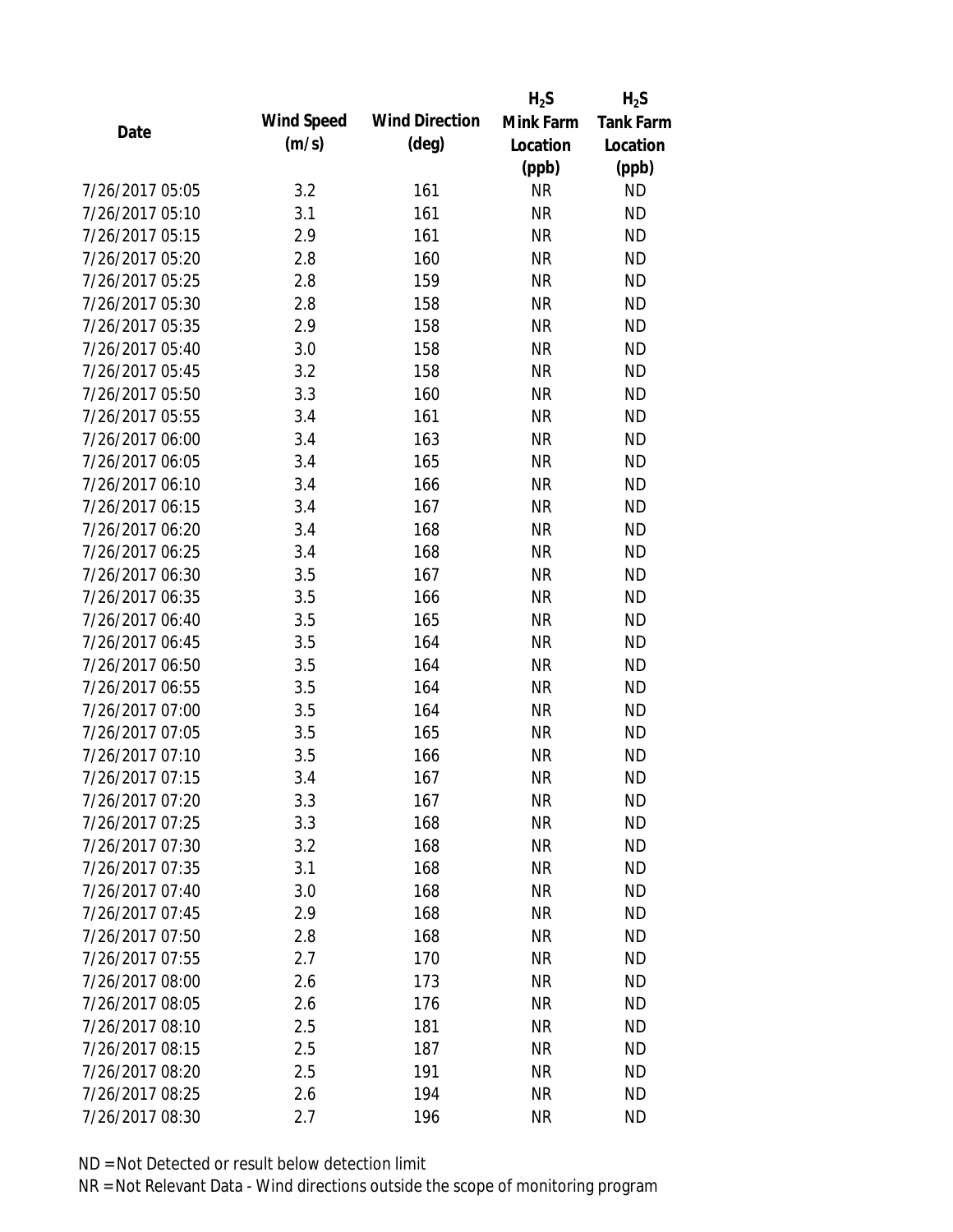|                 |            |                       | $H_2S$    | $H_2S$           |
|-----------------|------------|-----------------------|-----------|------------------|
| Date            | Wind Speed | <b>Wind Direction</b> | Mink Farm | <b>Tank Farm</b> |
|                 | (m/s)      | $(\text{deg})$        | Location  | Location         |
|                 |            |                       | (ppb)     | (ppb)            |
| 7/26/2017 08:35 | 2.7        | 197                   | <b>NR</b> | <b>ND</b>        |
| 7/26/2017 08:40 | 2.8        | 197                   | <b>NR</b> | <b>ND</b>        |
| 7/26/2017 08:45 | 2.8        | 195                   | <b>NR</b> | <b>ND</b>        |
| 7/26/2017 08:50 | 2.9        | 194                   | <b>NR</b> | <b>ND</b>        |
| 7/26/2017 08:55 | 3.0        | 194                   | <b>NR</b> | <b>ND</b>        |
| 7/26/2017 09:00 | 3.0        | 195                   | <b>NR</b> | <b>ND</b>        |
| 7/26/2017 09:05 | 3.0        | 196                   | <b>NR</b> | <b>ND</b>        |
| 7/26/2017 09:10 | 3.1        | 198                   | <b>NR</b> | <b>ND</b>        |
| 7/26/2017 09:15 | 3.1        | 201                   | <b>NR</b> | <b>ND</b>        |
| 7/26/2017 09:20 | 3.0        | 203                   | <b>NR</b> | <b>ND</b>        |
| 7/26/2017 09:25 | 2.8        | 204                   | <b>NR</b> | <b>ND</b>        |
| 7/26/2017 09:30 | 2.7        | 205                   | <b>NR</b> | <b>ND</b>        |
| 7/26/2017 09:35 | 2.6        | 205                   | <b>NR</b> | <b>ND</b>        |
| 7/26/2017 09:40 | 2.4        | 206                   | <b>NR</b> | <b>ND</b>        |
| 7/26/2017 09:45 | 2.4        | 205                   | <b>NR</b> | <b>ND</b>        |
| 7/26/2017 09:50 | 2.3        | 204                   | <b>NR</b> | <b>ND</b>        |
| 7/26/2017 09:55 | 2.3        | 203                   | <b>NR</b> | <b>ND</b>        |
| 7/26/2017 10:00 | 2.3        | 202                   | <b>NR</b> | <b>ND</b>        |
| 7/26/2017 10:05 | 2.3        | 201                   | <b>NR</b> | <b>ND</b>        |
| 7/26/2017 10:10 | 2.2        | 201                   | <b>NR</b> | <b>ND</b>        |
| 7/26/2017 10:15 | 2.1        | 200                   | <b>NR</b> | <b>ND</b>        |
| 7/26/2017 10:20 | 2.1        | 199                   | <b>NR</b> | <b>ND</b>        |
| 7/26/2017 10:25 | 2.1        | 199                   | <b>NR</b> | <b>ND</b>        |
| 7/26/2017 10:30 | 2.1        | 198                   | <b>NR</b> | <b>ND</b>        |
| 7/26/2017 10:35 | 2.1        | 197                   | <b>NR</b> | <b>ND</b>        |
| 7/26/2017 10:40 | 2.2        | 197                   | <b>NR</b> | <b>ND</b>        |
| 7/26/2017 10:45 | 2.4        | 197                   | <b>NR</b> | <b>ND</b>        |
| 7/26/2017 10:50 | 2.5        | 197                   | <b>NR</b> | <b>ND</b>        |
| 7/26/2017 10:55 | 2.7        | 198                   | <b>NR</b> | <b>ND</b>        |
| 7/26/2017 11:00 | 2.8        | 197                   | <b>NR</b> | <b>ND</b>        |
| 7/26/2017 11:05 | 2.8        | 194                   | <b>NR</b> | <b>ND</b>        |
| 7/26/2017 11:10 | 2.9        | 192                   | <b>NR</b> | <b>ND</b>        |
| 7/26/2017 11:15 | 2.9        | 189                   | <b>NR</b> | <b>ND</b>        |
| 7/26/2017 11:20 | 2.9        | 186                   | <b>NR</b> | <b>ND</b>        |
| 7/26/2017 11:25 | 2.8        | 184                   | <b>NR</b> | <b>ND</b>        |
| 7/26/2017 11:30 | 2.8        | 182                   | <b>NR</b> | <b>ND</b>        |
| 7/26/2017 11:35 | 2.8        | 182                   | <b>NR</b> | <b>ND</b>        |
| 7/26/2017 11:40 | 2.8        | 181                   | <b>NR</b> | <b>ND</b>        |
| 7/26/2017 11:45 | 2.8        | 180                   | <b>NR</b> | <b>ND</b>        |
| 7/26/2017 11:50 | 2.8        | 179                   | ΝR        | <b>ND</b>        |
| 7/26/2017 11:55 | 2.9        | 178                   | <b>NR</b> | <b>ND</b>        |
| 7/26/2017 12:00 | 2.9        | 178                   | <b>NR</b> | <b>ND</b>        |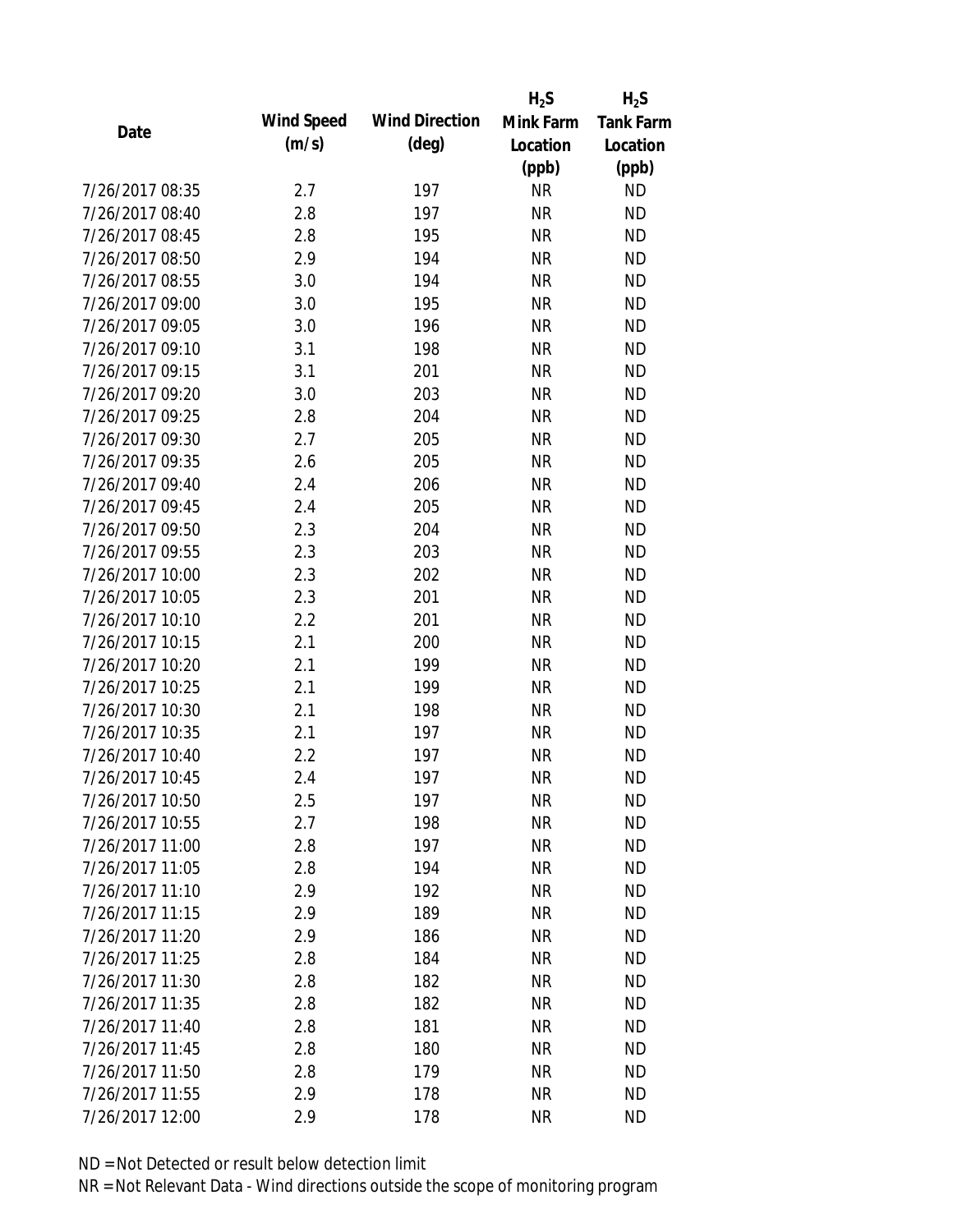|                 |            |                       | $H_2S$    | $H_2S$           |
|-----------------|------------|-----------------------|-----------|------------------|
| Date            | Wind Speed | <b>Wind Direction</b> | Mink Farm | <b>Tank Farm</b> |
|                 | (m/s)      | $(\text{deg})$        | Location  | Location         |
|                 |            |                       | (ppb)     | (ppb)            |
| 7/26/2017 12:05 | 2.9        | 179                   | <b>NR</b> | <b>ND</b>        |
| 7/26/2017 12:10 | 2.9        | 181                   | <b>NR</b> | <b>ND</b>        |
| 7/26/2017 12:15 | 3.0        | 184                   | <b>NR</b> | <b>ND</b>        |
| 7/26/2017 12:20 | 3.0        | 189                   | <b>NR</b> | <b>ND</b>        |
| 7/26/2017 12:25 | 3.0        | 193                   | <b>NR</b> | <b>ND</b>        |
| 7/26/2017 12:30 | 3.0        | 196                   | <b>NR</b> | <b>ND</b>        |
| 7/26/2017 12:35 | 3.0        | 199                   | <b>NR</b> | <b>ND</b>        |
| 7/26/2017 12:40 | 3.0        | 201                   | <b>NR</b> | <b>ND</b>        |
| 7/26/2017 12:45 | 3.0        | 201                   | <b>NR</b> | <b>ND</b>        |
| 7/26/2017 12:50 | 3.0        | 200                   | <b>NR</b> | <b>ND</b>        |
| 7/26/2017 12:55 | 3.1        | 199                   | <b>NR</b> | <b>ND</b>        |
| 7/26/2017 13:00 | 3.1        | 200                   | <b>NR</b> | <b>ND</b>        |
| 7/26/2017 13:05 | 3.2        | 200                   | <b>NR</b> | <b>ND</b>        |
| 7/26/2017 13:10 | 3.3        | 200                   | <b>NR</b> | <b>ND</b>        |
| 7/26/2017 13:15 | 3.3        | 201                   | <b>NR</b> | <b>ND</b>        |
| 7/26/2017 13:20 | 3.3        | 201                   | <b>NR</b> | <b>ND</b>        |
| 7/26/2017 13:25 | 3.4        | 200                   | <b>NR</b> | <b>ND</b>        |
| 7/26/2017 13:30 | 3.4        | 199                   | <b>NR</b> | <b>ND</b>        |
| 7/26/2017 13:35 | 3.4        | 198                   | <b>NR</b> | <b>ND</b>        |
| 7/26/2017 13:40 | 3.4        | 197                   | <b>NR</b> | <b>ND</b>        |
| 7/26/2017 13:45 | 3.4        | 196                   | <b>NR</b> | <b>ND</b>        |
| 7/26/2017 13:50 | 3.3        | 197                   | <b>NR</b> | <b>ND</b>        |
| 7/26/2017 13:55 | 3.3        | 198                   | <b>NR</b> | <b>ND</b>        |
| 7/26/2017 14:00 | 3.3        | 198                   | <b>NR</b> | <b>ND</b>        |
| 7/26/2017 14:05 | 3.3        | 198                   | <b>NR</b> | <b>ND</b>        |
| 7/26/2017 14:10 | 3.3        | 198                   | <b>NR</b> | <b>ND</b>        |
| 7/26/2017 14:15 | 3.3        | 197                   | <b>NR</b> | <b>ND</b>        |
| 7/26/2017 14:20 | 3.3        | 196                   | NR        | <b>ND</b>        |
| 7/26/2017 14:25 | 3.3        | 195                   | <b>NR</b> | <b>ND</b>        |
| 7/26/2017 14:30 | 3.3        | 195                   | <b>NR</b> | <b>ND</b>        |
| 7/26/2017 14:35 | 3.3        | 195                   | <b>NR</b> | <b>ND</b>        |
| 7/26/2017 14:40 | 3.3        | 196                   | <b>NR</b> | <b>ND</b>        |
| 7/26/2017 14:45 | 3.2        | 198                   | <b>NR</b> | <b>ND</b>        |
| 7/26/2017 14:50 | 3.3        | 200                   | <b>NR</b> | <b>ND</b>        |
| 7/26/2017 14:55 | 3.3        | 200                   | <b>NR</b> | <b>ND</b>        |
| 7/26/2017 15:00 | 3.3        | 199                   | <b>NR</b> | <b>ND</b>        |
| 7/26/2017 15:05 | 3.3        | 197                   | <b>NR</b> | <b>ND</b>        |
| 7/26/2017 15:10 | 3.3        | 194                   | <b>NR</b> | <b>ND</b>        |
| 7/26/2017 15:15 | 3.3        | 193                   | <b>NR</b> | <b>ND</b>        |
| 7/26/2017 15:20 | 3.3        | 193                   | <b>NR</b> | <b>ND</b>        |
| 7/26/2017 15:25 | 3.3        | 193                   | <b>NR</b> | <b>ND</b>        |
| 7/26/2017 15:30 | 3.2        | 194                   | <b>NR</b> | <b>ND</b>        |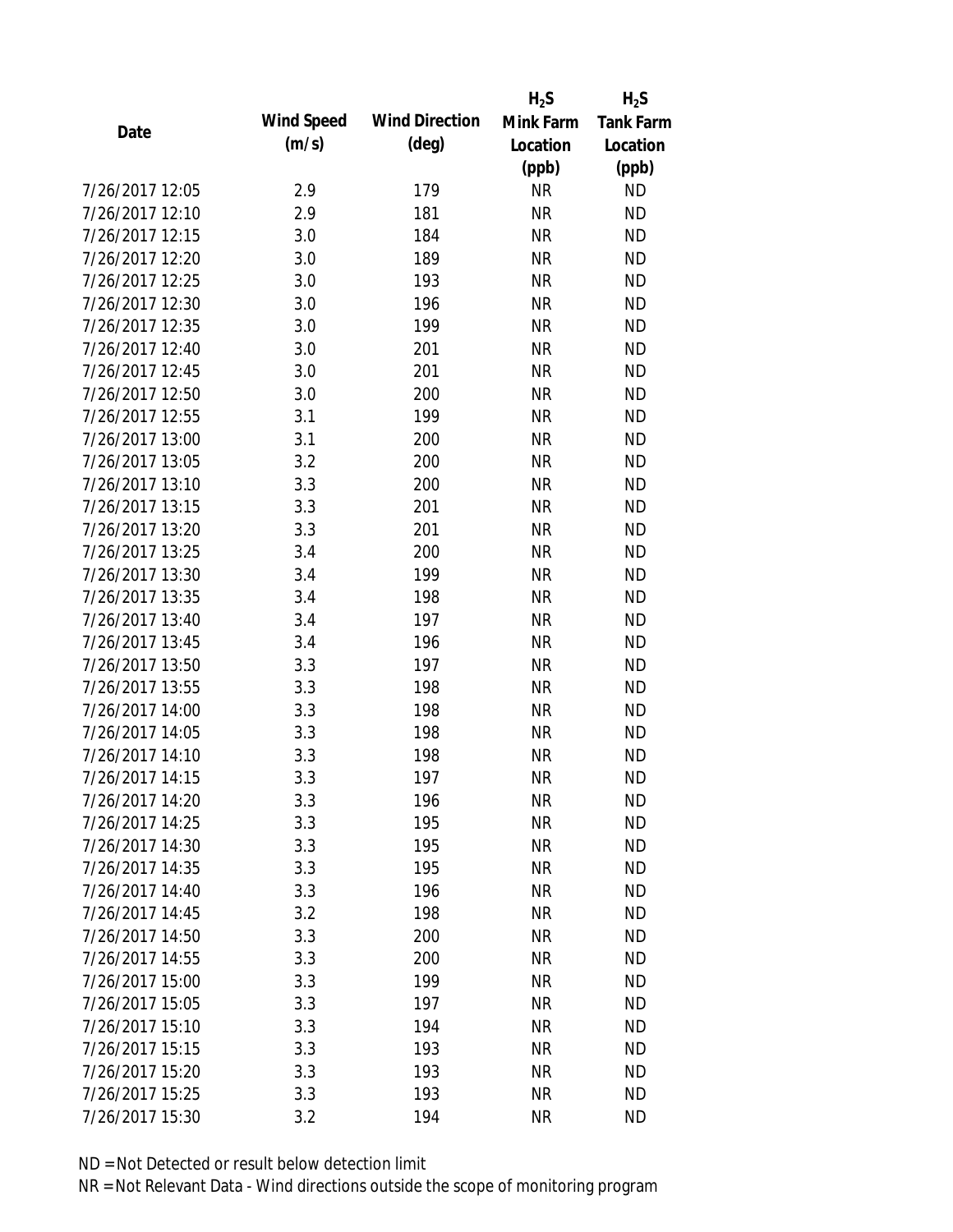|                 |            |                       | $H_2S$    | $H_2S$           |
|-----------------|------------|-----------------------|-----------|------------------|
| Date            | Wind Speed | <b>Wind Direction</b> | Mink Farm | <b>Tank Farm</b> |
|                 | (m/s)      | $(\text{deg})$        | Location  | Location         |
|                 |            |                       | (ppb)     | (ppb)            |
| 7/26/2017 15:35 | 3.2        | 195                   | <b>NR</b> | <b>ND</b>        |
| 7/26/2017 15:40 | 3.1        | 195                   | <b>NR</b> | <b>ND</b>        |
| 7/26/2017 15:45 | 3.1        | 193                   | <b>NR</b> | <b>ND</b>        |
| 7/26/2017 15:50 | 3.0        | 191                   | <b>NR</b> | <b>ND</b>        |
| 7/26/2017 15:55 | 3.0        | 189                   | <b>NR</b> | <b>ND</b>        |
| 7/26/2017 16:00 | 3.0        | 187                   | <b>NR</b> | <b>ND</b>        |
| 7/26/2017 16:05 | 3.0        | 185                   | <b>NR</b> | <b>ND</b>        |
| 7/26/2017 16:10 | 3.0        | 184                   | <b>NR</b> | <b>ND</b>        |
| 7/26/2017 16:15 | 3.0        | 183                   | <b>NR</b> | <b>ND</b>        |
| 7/26/2017 16:20 | 3.0        | 181                   | <b>NR</b> | <b>ND</b>        |
| 7/26/2017 16:25 | 3.1        | 179                   | <b>NR</b> | <b>ND</b>        |
| 7/26/2017 16:30 | 3.1        | 177                   | <b>NR</b> | <b>ND</b>        |
| 7/26/2017 16:35 | 3.1        | 175                   | <b>NR</b> | <b>ND</b>        |
| 7/26/2017 16:40 | 3.1        | 172                   | <b>NR</b> | <b>ND</b>        |
| 7/26/2017 16:45 | 3.2        | 170                   | <b>NR</b> | <b>ND</b>        |
| 7/26/2017 16:50 | 3.1        | 170                   | <b>NR</b> | <b>ND</b>        |
| 7/26/2017 16:55 | 3.1        | 170                   | <b>NR</b> | <b>ND</b>        |
| 7/26/2017 17:00 | 3.0        | 170                   | <b>NR</b> | <b>ND</b>        |
| 7/26/2017 17:05 | 3.0        | 171                   | <b>NR</b> | <b>ND</b>        |
| 7/26/2017 17:10 | 2.9        | 172                   | <b>NR</b> | <b>ND</b>        |
| 7/26/2017 17:15 | 2.9        | 172                   | <b>NR</b> | <b>ND</b>        |
| 7/26/2017 17:20 | 2.9        | 172                   | <b>NR</b> | <b>ND</b>        |
| 7/26/2017 17:25 | 2.8        | 171                   | <b>NR</b> | <b>ND</b>        |
| 7/26/2017 17:30 | 2.8        | 170                   | <b>NR</b> | <b>ND</b>        |
| 7/26/2017 17:35 | 2.8        | 168                   | <b>NR</b> | <b>ND</b>        |
| 7/26/2017 17:40 | 2.8        | 165                   | <b>NR</b> | <b>ND</b>        |
| 7/26/2017 17:45 | 2.8        | 164                   | <b>NR</b> | <b>ND</b>        |
| 7/26/2017 17:50 | 2.8        | 162                   | <b>NR</b> | <b>ND</b>        |
| 7/26/2017 17:55 | 2.8        | 159                   | <b>NR</b> | <b>ND</b>        |
| 7/26/2017 18:00 | 2.8        | 158                   | <b>NR</b> | <b>ND</b>        |
| 7/26/2017 18:05 | 2.7        | 156                   | <b>NR</b> | <b>ND</b>        |
| 7/26/2017 18:10 | 2.8        | 155                   | <b>NR</b> | <b>ND</b>        |
| 7/26/2017 18:15 | 2.8        | 153                   | <b>NR</b> | <b>ND</b>        |
| 7/26/2017 18:20 | 2.8        | 151                   | <b>NR</b> | <b>ND</b>        |
| 7/26/2017 18:25 | 2.8        | 149                   | <b>NR</b> | <b>ND</b>        |
| 7/26/2017 18:30 | 2.9        | 147                   | <b>NR</b> | <b>ND</b>        |
| 7/26/2017 18:35 | 2.9        | 144                   | <b>NR</b> | <b>ND</b>        |
| 7/26/2017 18:40 | 2.8        | 142                   | <b>NR</b> | <b>ND</b>        |
| 7/26/2017 18:45 | 2.8        | 140                   | <b>NR</b> | <b>ND</b>        |
| 7/26/2017 18:50 | 2.8        | 138                   | ΝR        | <b>ND</b>        |
| 7/26/2017 18:55 | 2.8        | 136                   | <b>NR</b> | <b>ND</b>        |
| 7/26/2017 19:00 | 2.7        | 134                   | <b>NR</b> | <b>ND</b>        |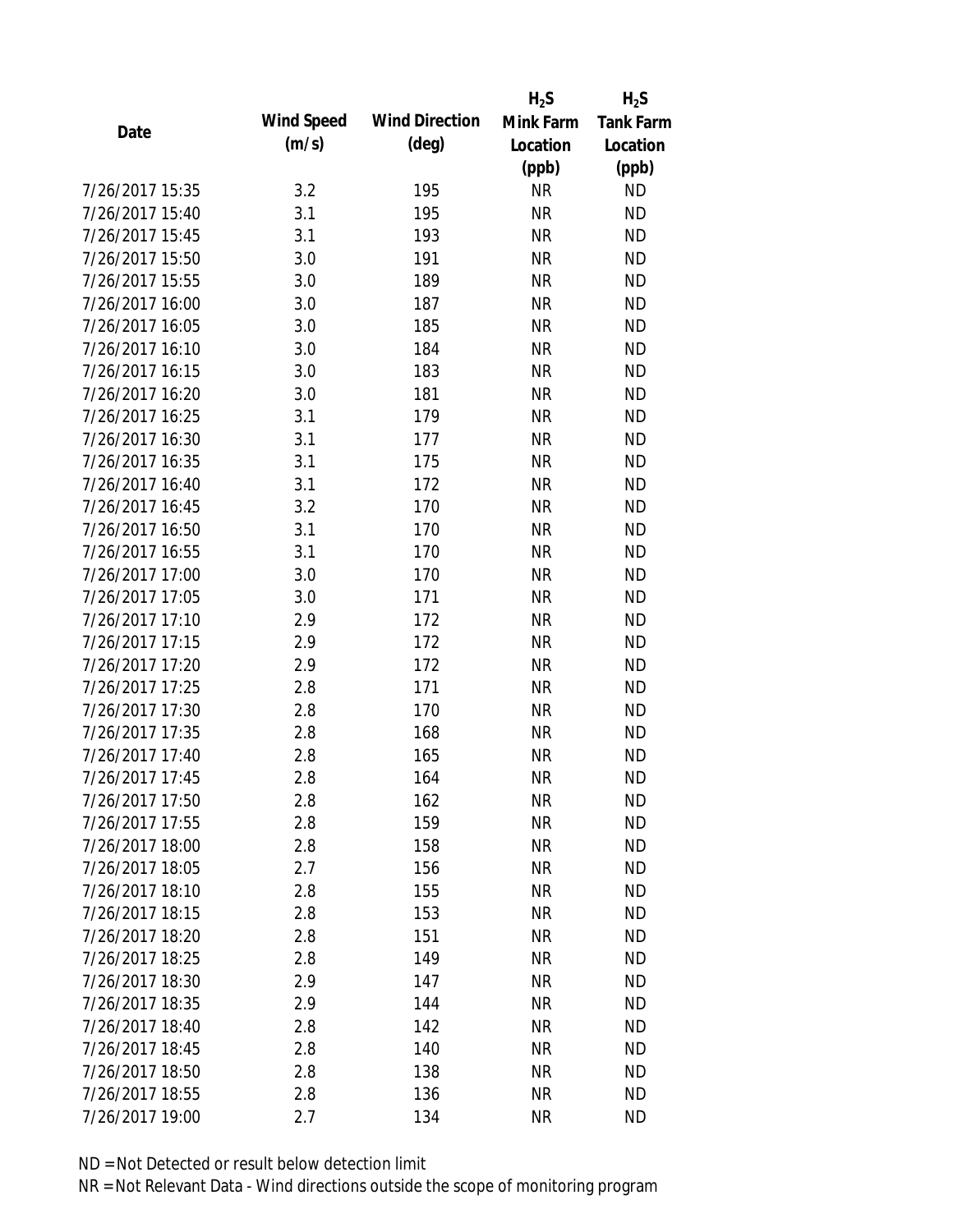|                 |                   |                       | $H_2S$    | $H_2S$           |
|-----------------|-------------------|-----------------------|-----------|------------------|
| Date            | <b>Wind Speed</b> | <b>Wind Direction</b> | Mink Farm | <b>Tank Farm</b> |
|                 | (m/s)             | $(\text{deg})$        | Location  | Location         |
|                 |                   |                       | (ppb)     | (ppb)            |
| 7/26/2017 19:05 | 2.7               | 132                   | <b>NR</b> | <b>ND</b>        |
| 7/26/2017 19:10 | 2.7               | 131                   | <b>NR</b> | <b>ND</b>        |
| 7/26/2017 19:15 | 2.7               | 130                   | <b>NR</b> | <b>ND</b>        |
| 7/26/2017 19:20 | 2.7               | 131                   | <b>NR</b> | <b>ND</b>        |
| 7/26/2017 19:25 | 2.6               | 133                   | <b>NR</b> | <b>ND</b>        |
| 7/26/2017 19:30 | 2.6               | 137                   | <b>NR</b> | <b>ND</b>        |
| 7/26/2017 19:35 | 2.6               | 141                   | <b>NR</b> | <b>ND</b>        |
| 7/26/2017 19:40 | 2.5               | 146                   | <b>NR</b> | <b>ND</b>        |
| 7/26/2017 19:45 | 2.5               | 151                   | <b>NR</b> | <b>ND</b>        |
| 7/26/2017 19:50 | 2.4               | 155                   | <b>NR</b> | <b>ND</b>        |
| 7/26/2017 19:55 | 2.4               | 156                   | <b>NR</b> | <b>ND</b>        |
| 7/26/2017 20:00 | 2.3               | 156                   | <b>NR</b> | <b>ND</b>        |
| 7/26/2017 20:05 | 2.3               | 154                   | <b>NR</b> | <b>ND</b>        |
| 7/26/2017 20:10 | 2.2               | 150                   | <b>NR</b> | <b>ND</b>        |
| 7/26/2017 20:15 | 2.2               | 146                   | <b>NR</b> | <b>ND</b>        |
| 7/26/2017 20:20 | 2.2               | 140                   | <b>NR</b> | <b>ND</b>        |
| 7/26/2017 20:25 | 2.2               | 136                   | <b>NR</b> | <b>ND</b>        |
| 7/26/2017 20:30 | 2.2               | 132                   | <b>NR</b> | <b>ND</b>        |
| 7/26/2017 20:35 | 2.2               | 130                   | <b>NR</b> | <b>ND</b>        |
| 7/26/2017 20:40 | 2.3               | 128                   | <b>NR</b> | <b>ND</b>        |
| 7/26/2017 20:45 | 2.3               | 127                   | <b>NR</b> | <b>ND</b>        |
| 7/26/2017 20:50 | 2.4               | 127                   | <b>NR</b> | <b>ND</b>        |
| 7/26/2017 20:55 | 2.4               | 128                   | <b>NR</b> | <b>ND</b>        |
| 7/26/2017 21:00 | 2.4               | 130                   | <b>NR</b> | <b>ND</b>        |
| 7/26/2017 21:05 | 2.5               | 132                   | <b>NR</b> | <b>ND</b>        |
| 7/26/2017 21:10 | 2.5               | 135                   | <b>NR</b> | <b>ND</b>        |
| 7/26/2017 21:15 | 2.5               | 137                   | <b>NR</b> | <b>ND</b>        |
| 7/26/2017 21:20 | 2.5               | 138                   | NR        | <b>ND</b>        |
| 7/26/2017 21:25 | 2.4               | 138                   | <b>NR</b> | <b>ND</b>        |
| 7/26/2017 21:30 | 2.5               | 137                   | <b>NR</b> | <b>ND</b>        |
| 7/26/2017 21:35 | 2.4               | 135                   | <b>NR</b> | <b>ND</b>        |
| 7/26/2017 21:40 | 2.5               | 133                   | <b>NR</b> | <b>ND</b>        |
| 7/26/2017 21:45 | 2.5               | 131                   | <b>NR</b> | <b>ND</b>        |
| 7/26/2017 21:50 | 2.5               | 130                   | <b>NR</b> | <b>ND</b>        |
| 7/26/2017 21:55 | 2.4               | 130                   | <b>NR</b> | <b>ND</b>        |
| 7/26/2017 22:00 | 2.4               | 130                   | <b>NR</b> | <b>ND</b>        |
| 7/26/2017 22:05 | 2.4               | 130                   | <b>NR</b> | <b>ND</b>        |
| 7/26/2017 22:10 | 2.4               | 131                   | <b>NR</b> | <b>ND</b>        |
| 7/26/2017 22:15 | 2.4               | 132                   | <b>NR</b> | <b>ND</b>        |
| 7/26/2017 22:20 | 2.4               | 132                   | NR        | <b>ND</b>        |
| 7/26/2017 22:25 | 2.4               | 133                   | <b>NR</b> | <b>ND</b>        |
| 7/26/2017 22:30 | 2.4               | 134                   | <b>NR</b> | <b>ND</b>        |
|                 |                   |                       |           |                  |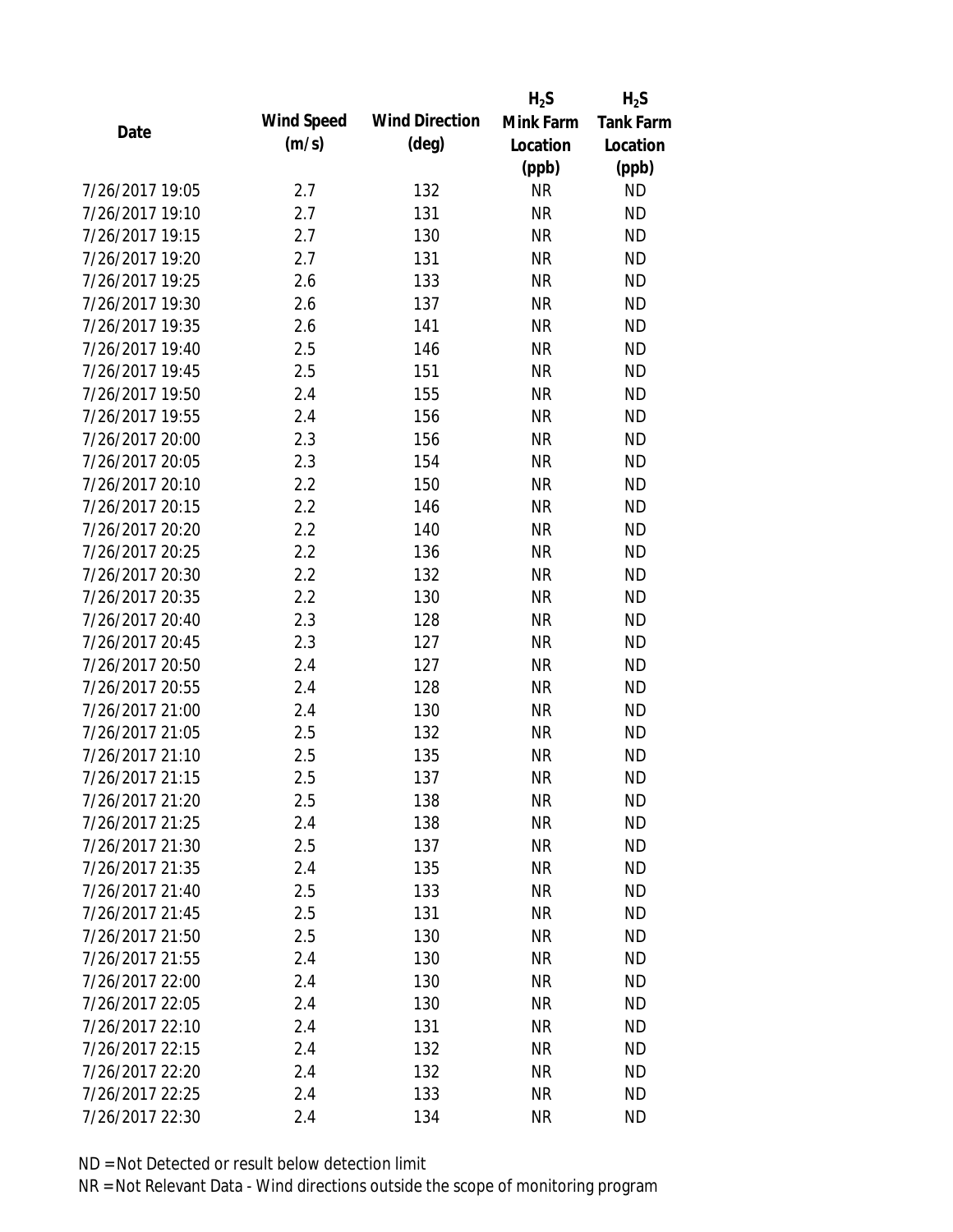|                 |            |                       | $H_2S$    | $H_2S$           |
|-----------------|------------|-----------------------|-----------|------------------|
| Date            | Wind Speed | <b>Wind Direction</b> | Mink Farm | <b>Tank Farm</b> |
|                 | (m/s)      | $(\text{deg})$        | Location  | Location         |
|                 |            |                       | (ppb)     | (ppb)            |
| 7/26/2017 22:35 | 2.3        | 134                   | <b>NR</b> | <b>ND</b>        |
| 7/26/2017 22:40 | 2.2        | 133                   | <b>NR</b> | <b>ND</b>        |
| 7/26/2017 22:45 | 2.1        | 132                   | <b>NR</b> | <b>ND</b>        |
| 7/26/2017 22:50 | 2.0        | 129                   | <b>NR</b> | <b>ND</b>        |
| 7/26/2017 22:55 | 1.8        | 126                   | <b>NR</b> | <b>ND</b>        |
| 7/26/2017 23:00 | 1.8        | 123                   | <b>NR</b> | <b>ND</b>        |
| 7/26/2017 23:05 | 1.7        | 120                   | <b>NR</b> | <b>ND</b>        |
| 7/26/2017 23:10 | 1.7        | 119                   | <b>NR</b> | <b>ND</b>        |
| 7/26/2017 23:15 | 1.6        | 119                   | <b>NR</b> | <b>ND</b>        |
| 7/26/2017 23:20 | 1.6        | 120                   | <b>NR</b> | <b>ND</b>        |
| 7/26/2017 23:25 | 1.6        | 123                   | <b>NR</b> | <b>ND</b>        |
| 7/26/2017 23:30 | 1.5        | 127                   | <b>NR</b> | <b>ND</b>        |
| 7/26/2017 23:35 | 1.5        | 133                   | <b>NR</b> | <b>ND</b>        |
| 7/26/2017 23:40 | 1.4        | 141                   | <b>NR</b> | <b>ND</b>        |
| 7/26/2017 23:45 | 1.5        | 150                   | <b>NR</b> | <b>ND</b>        |
| 7/26/2017 23:50 | 1.5        | 160                   | <b>NR</b> | <b>ND</b>        |
| 7/26/2017 23:55 | 1.6        | 169                   | <b>NR</b> | <b>ND</b>        |
| 7/26/2017 24:00 | 1.7        | 176                   | <b>NR</b> | <b>ND</b>        |
| 7/27/2017 00:05 | 1.9        | 181                   | <b>NR</b> | <b>ND</b>        |
| 7/27/2017 00:10 | 2.1        | 182                   | <b>NR</b> | <b>ND</b>        |
| 7/27/2017 00:15 | 2.2        | 181                   | <b>NR</b> | <b>ND</b>        |
| 7/27/2017 00:20 | 2.2        | 179                   | <b>NR</b> | <b>ND</b>        |
| 7/27/2017 00:25 | 2.1        | 176                   | <b>NR</b> | <b>ND</b>        |
| 7/27/2017 00:30 | 1.9        | 175                   | <b>NR</b> | <b>ND</b>        |
| 7/27/2017 00:35 | 1.6        | 174                   | <b>NR</b> | <b>ND</b>        |
| 7/27/2017 00:40 | 1.3        | 176                   | <b>NR</b> | <b>ND</b>        |
| 7/27/2017 00:45 | 0.9        | 180                   | <b>NR</b> | <b>ND</b>        |
| 7/27/2017 00:50 | 0.6        | 173                   | <b>NR</b> | <b>ND</b>        |
| 7/27/2017 00:55 | 0.4        | 167                   | <b>NR</b> | <b>ND</b>        |
| 7/27/2017 01:00 | 0.3        | 162                   | <b>NR</b> | <b>ND</b>        |
| 7/27/2017 01:05 | 0.3        | 158                   | <b>NR</b> | <b>ND</b>        |
| 7/27/2017 01:10 | 0.4        | 152                   | <b>NR</b> | <b>ND</b>        |
| 7/27/2017 01:15 | 0.5        | 145                   | <b>NR</b> | <b>ND</b>        |
| 7/27/2017 01:20 | 0.6        | 157                   | <b>NR</b> | <b>ND</b>        |
| 7/27/2017 01:25 | 0.6        | 174                   | <b>NR</b> | <b>ND</b>        |
| 7/27/2017 01:30 | 0.6        | 190                   | <b>NR</b> | <b>ND</b>        |
| 7/27/2017 01:35 | 0.7        | 205                   | <b>NR</b> | <b>ND</b>        |
| 7/27/2017 01:40 | 0.7        | 219                   | <b>NR</b> | <b>ND</b>        |
| 7/27/2017 01:45 | 0.8        | 228                   | <b>NR</b> | <b>ND</b>        |
| 7/27/2017 01:50 | 0.9        | 230                   | 1         | <b>ND</b>        |
| 7/27/2017 01:55 | 1.0        | 226                   | <b>NR</b> | <b>ND</b>        |
| 7/27/2017 02:00 | 1.1        | 222                   | <b>NR</b> | <b>ND</b>        |
|                 |            |                       |           |                  |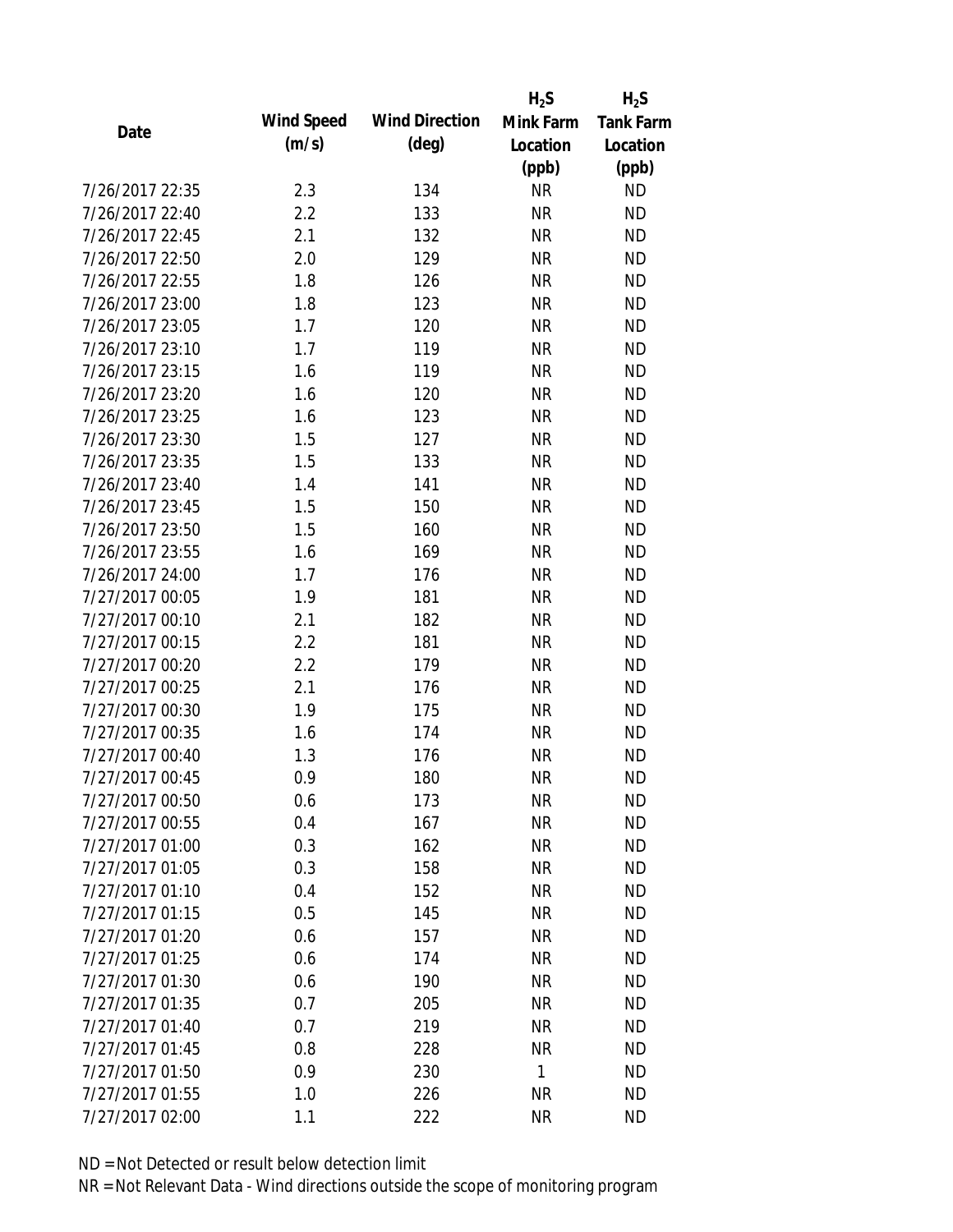|                 |            |                       | $H_2S$    | $H_2S$           |
|-----------------|------------|-----------------------|-----------|------------------|
| Date            | Wind Speed | <b>Wind Direction</b> | Mink Farm | <b>Tank Farm</b> |
|                 | (m/s)      | $(\text{deg})$        | Location  | Location         |
|                 |            |                       | (ppb)     | (ppb)            |
| 7/27/2017 02:05 | 1.2        | 222                   | <b>NR</b> | <b>ND</b>        |
| 7/27/2017 02:10 | 1.2        | 224                   | <b>NR</b> | <b>ND</b>        |
| 7/27/2017 02:15 | 1.2        | 231                   | 1         | <b>ND</b>        |
| 7/27/2017 02:20 | 1.3        | 239                   | 1         | <b>ND</b>        |
| 7/27/2017 02:25 | 1.3        | 245                   | 1         | <b>ND</b>        |
| 7/27/2017 02:30 | 1.5        | 250                   | 1         | <b>ND</b>        |
| 7/27/2017 02:35 | 1.6        | 251                   | 1         | <b>ND</b>        |
| 7/27/2017 02:40 | 1.7        | 251                   | 1         | <b>ND</b>        |
| 7/27/2017 02:45 | 1.9        | 248                   | 1         | <b>ND</b>        |
| 7/27/2017 02:50 | 2.0        | 247                   | 1         | <b>ND</b>        |
| 7/27/2017 02:55 | 2.0        | 246                   | <b>ND</b> | <b>ND</b>        |
| 7/27/2017 03:00 | 2.1        | 247                   | 1         | <b>ND</b>        |
| 7/27/2017 03:05 | 2.1        | 250                   | 1         | <b>ND</b>        |
| 7/27/2017 03:10 | 2.1        | 254                   | 1         | <b>ND</b>        |
| 7/27/2017 03:15 | 2.1        | 259                   | 1         | <b>ND</b>        |
| 7/27/2017 03:20 | 2.0        | 265                   | 1         | <b>ND</b>        |
| 7/27/2017 03:25 | 2.0        | 270                   | 1         | <b>ND</b>        |
| 7/27/2017 03:30 | 1.9        | 274                   | 1         | <b>ND</b>        |
| 7/27/2017 03:35 | 1.8        | 277                   | 1         | <b>ND</b>        |
| 7/27/2017 03:40 | 1.7        | 280                   | 1         | <b>ND</b>        |
| 7/27/2017 03:45 | 1.6        | 282                   | 1         | <b>ND</b>        |
| 7/27/2017 03:50 | 1.6        | 283                   | 1         | <b>ND</b>        |
| 7/27/2017 03:55 | 1.5        | 284                   | 1         | <b>ND</b>        |
| 7/27/2017 04:00 | 1.5        | 286                   | 1         | <b>ND</b>        |
| 7/27/2017 04:05 | 1.5        | 290                   | 1         | <b>ND</b>        |
| 7/27/2017 04:10 | 1.4        | 294                   | 1         | <b>ND</b>        |
| 7/27/2017 04:15 | 1.4        | 300                   | 1         | <b>ND</b>        |
| 7/27/2017 04:20 | 1.4        | 306                   | <b>ND</b> | <b>ND</b>        |
| 7/27/2017 04:25 | 1.5        | 312                   | <b>ND</b> | <b>ND</b>        |
| 7/27/2017 04:30 | 1.5        | 318                   | <b>ND</b> | <b>ND</b>        |
| 7/27/2017 04:35 | 1.6        | 321                   | 1         | <b>ND</b>        |
| 7/27/2017 04:40 | 1.8        | 322                   | 1         | <b>ND</b>        |
| 7/27/2017 04:45 | 1.9        | 323                   | 1         | <b>ND</b>        |
| 7/27/2017 04:50 | 1.9        | 323                   | 1         | <b>ND</b>        |
| 7/27/2017 04:55 | 1.9        | 324                   | 1         | <b>ND</b>        |
| 7/27/2017 05:00 | 1.9        | 326                   | 1         | <b>ND</b>        |
| 7/27/2017 05:05 | 1.9        | 332                   | 1         | <b>ND</b>        |
| 7/27/2017 05:10 | 1.8        | 280                   | 1         | <b>ND</b>        |
| 7/27/2017 05:15 | 1.8        | 227                   | <b>NR</b> | <b>ND</b>        |
| 7/27/2017 05:20 | 1.8        | 175                   | <b>NR</b> | <b>ND</b>        |
| 7/27/2017 05:25 | 1.9        | 122                   | <b>NR</b> | <b>ND</b>        |
| 7/27/2017 05:30 | 2.0        | 66                    | <b>NR</b> | <b>ND</b>        |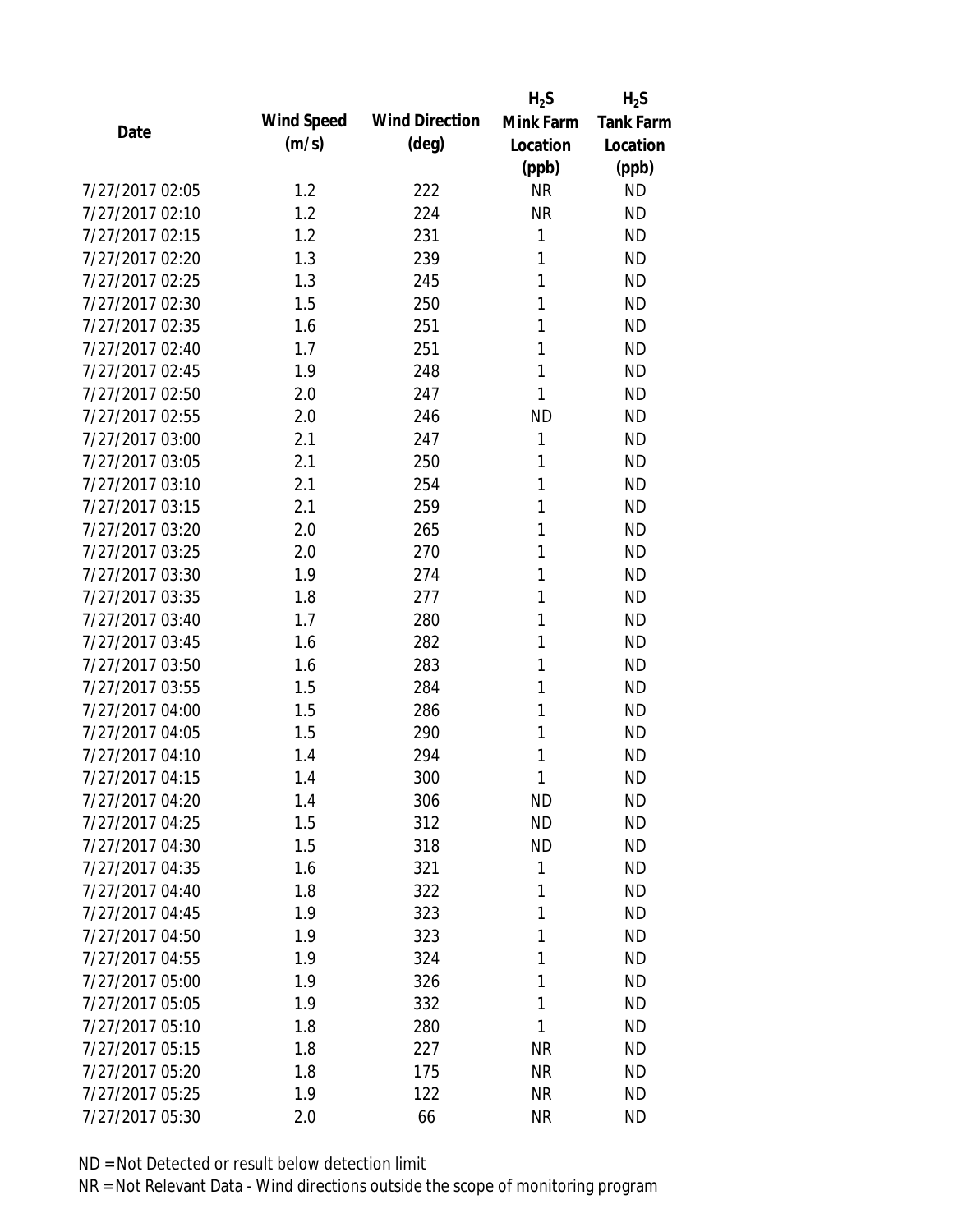|                 |            |                       | $H_2S$    | $H_2S$                 |
|-----------------|------------|-----------------------|-----------|------------------------|
| Date            | Wind Speed | <b>Wind Direction</b> | Mink Farm | <b>Tank Farm</b>       |
|                 | (m/s)      | $(\text{deg})$        | Location  | Location               |
|                 |            |                       | (ppb)     | (ppb)                  |
| 7/27/2017 05:35 | 2.1        | 8                     | 1         | <b>ND</b>              |
| 7/27/2017 05:40 | 2.2        | 9                     | 1         | <b>ND</b>              |
| 7/27/2017 05:45 | 2.3        | 9                     | 1         | <b>ND</b>              |
| 7/27/2017 05:50 | 2.2        | 10                    | 1         | <b>ND</b>              |
| 7/27/2017 05:55 | 2.2        | 10                    | 1         | <b>ND</b>              |
| 7/27/2017 06:00 | 2.2        | 10                    | 1         | <b>ND</b>              |
| 7/27/2017 06:05 | 2.2        | 11                    | 1         | <b>ND</b>              |
| 7/27/2017 06:10 | 2.3        | 12                    | 1         | <b>ND</b>              |
| 7/27/2017 06:15 | 2.3        | 12                    | 1         | <b>ND</b>              |
| 7/27/2017 06:20 | 2.4        | 13                    | 1         | <b>ND</b>              |
| 7/27/2017 06:25 | 2.4        | 13                    | 1         | <b>ND</b>              |
| 7/27/2017 06:30 | 2.4        | 13                    | 1         | <b>ND</b>              |
| 7/27/2017 06:35 | 2.4        | 12                    | 1         | <b>ND</b>              |
| 7/27/2017 06:40 | 2.3        | 12                    | 1         | <b>ND</b>              |
| 7/27/2017 06:45 | 2.2        | 12                    | 1         | <b>ND</b>              |
| 7/27/2017 06:50 | 2.1        | 12                    | 1         | <b>ND</b>              |
| 7/27/2017 06:55 | 2.0        | 13                    | 1         | <b>ND</b>              |
| 7/27/2017 07:00 | 1.9        | 14                    | 1         | <b>ND</b>              |
| 7/27/2017 07:05 | 1.9        | 14                    | 1         | <b>ND</b>              |
| 7/27/2017 07:10 | 1.9        | 15                    | 1         | <b>ND</b>              |
| 7/27/2017 07:15 | 1.9        | 16                    | 1         | <b>ND</b>              |
| 7/27/2017 07:20 | 1.9        | 17                    | 1         | <b>ND</b>              |
| 7/27/2017 07:25 | 1.9        | 19                    | 1         | <b>ND</b>              |
| 7/27/2017 07:30 | 1.9        | 21                    | 1         | <b>ND</b>              |
| 7/27/2017 07:35 | 1.9        | 24                    | 1         | <b>ND</b>              |
| 7/27/2017 07:40 | 1.9        | 27                    | 1         | <b>ND</b>              |
| 7/27/2017 07:45 | 1.9        | 29                    | 1         | <b>ND</b>              |
| 7/27/2017 07:50 | 1.9        | 33                    | 1         | <b>ND</b>              |
| 7/27/2017 07:55 | 1.9        | 35                    | 1         | <b>ND</b>              |
| 7/27/2017 08:00 | 2.0        | 36                    | 1         | <b>ND</b>              |
| 7/27/2017 08:05 | 2.1        | 36                    | <b>ND</b> | <b>ND</b>              |
| 7/27/2017 08:10 | 2.2        | 36                    | <b>ND</b> | <b>ND</b>              |
| 7/27/2017 08:15 | 2.3        | 36                    | <b>ND</b> | <b>ND</b>              |
| 7/27/2017 08:20 | 2.4        | 35                    | <b>ND</b> | <b>ND</b>              |
| 7/27/2017 08:25 | 2.5        | 34                    | 1         | <b>ND</b>              |
| 7/27/2017 08:30 | 2.6        | 34                    | 1         | <b>ND</b>              |
| 7/27/2017 08:35 | 2.7        | 34                    | 1         | <b>ND</b>              |
| 7/27/2017 08:40 |            |                       | 1         |                        |
| 7/27/2017 08:45 | 2.7<br>2.8 | 34<br>35              | 1         | <b>ND</b><br><b>ND</b> |
| 7/27/2017 08:50 |            | 36                    | 1         | <b>ND</b>              |
|                 | 2.8        |                       |           |                        |
| 7/27/2017 08:55 | 2.8        | 37                    | 1         | <b>ND</b>              |
| 7/27/2017 09:00 | 2.7        | 38                    | 1         | <b>ND</b>              |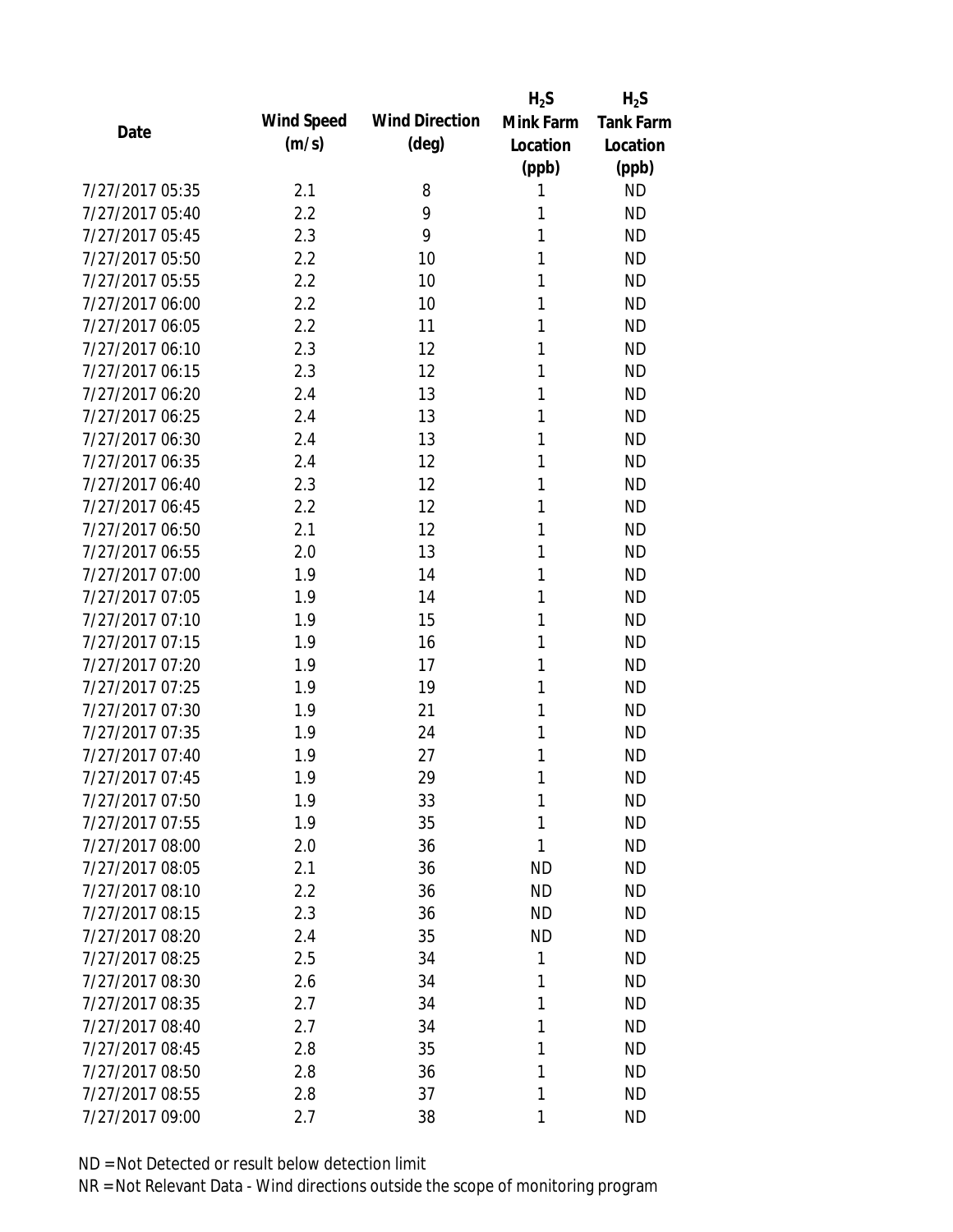|                 |            |                       | $H_2S$    | $H_2S$           |
|-----------------|------------|-----------------------|-----------|------------------|
|                 | Wind Speed | <b>Wind Direction</b> | Mink Farm | <b>Tank Farm</b> |
| Date            | (m/s)      | $(\text{deg})$        | Location  | Location         |
|                 |            |                       | (ppb)     | (ppb)            |
| 7/27/2017 09:05 | 2.7        | 39                    | <b>ND</b> | <b>ND</b>        |
| 7/27/2017 09:10 | 2.6        | 39                    | <b>ND</b> | <b>ND</b>        |
| 7/27/2017 09:15 | 2.6        | 39                    | <b>ND</b> | <b>ND</b>        |
| 7/27/2017 09:20 | 2.6        | 39                    | <b>ND</b> | <b>ND</b>        |
| 7/27/2017 09:25 | 2.6        | 38                    | <b>ND</b> | <b>ND</b>        |
| 7/27/2017 09:30 | 2.6        | 38                    | 1         | <b>ND</b>        |
| 7/27/2017 09:35 | 2.7        | 37                    | 1         | <b>ND</b>        |
| 7/27/2017 09:40 | 2.6        | 37                    | 1         | <b>ND</b>        |
| 7/27/2017 09:45 | 2.6        | 37                    | 1         | <b>ND</b>        |
| 7/27/2017 09:50 | 2.5        | 37                    | 1         | <b>ND</b>        |
| 7/27/2017 09:55 | 2.5        | 37                    | 1         | <b>ND</b>        |
| 7/27/2017 10:00 | 2.5        | 38                    | 1         | <b>ND</b>        |
| 7/27/2017 10:05 | 2.4        | 39                    | 1         | <b>ND</b>        |
| 7/27/2017 10:10 | 2.4        | 40                    | 1         | <b>ND</b>        |
| 7/27/2017 10:15 | 2.4        | 41                    | <b>NR</b> | <b>ND</b>        |
| 7/27/2017 10:20 | 2.4        | 42                    | <b>NR</b> | <b>ND</b>        |
| 7/27/2017 10:25 | 2.4        | 42                    | <b>NR</b> | <b>ND</b>        |
| 7/27/2017 10:30 | 2.4        | 41                    | <b>NR</b> | <b>ND</b>        |
| 7/27/2017 10:35 | 2.5        | 39                    | 1         | <b>ND</b>        |
| 7/27/2017 10:40 | 2.6        | 37                    | 1         | <b>ND</b>        |
| 7/27/2017 10:45 | 2.8        | 34                    | 1         | <b>ND</b>        |
| 7/27/2017 10:50 | 2.9        | 31                    | 1         | <b>ND</b>        |
| 7/27/2017 10:55 | 3.1        | 28                    | 1         | <b>ND</b>        |
| 7/27/2017 11:00 | 3.2        | 27                    | 1         | <b>ND</b>        |
| 7/27/2017 11:05 | 3.3        | 26                    | 1         | <b>ND</b>        |
| 7/27/2017 11:10 | 3.4        | 26                    | 1         | <b>ND</b>        |
| 7/27/2017 11:15 | 3.4        | 26                    | 1         | <b>ND</b>        |
| 7/27/2017 11:20 | 3.4        | 26                    | 1         | <b>ND</b>        |
| 7/27/2017 11:25 | 3.4        | 25                    | 1         | <b>ND</b>        |
| 7/27/2017 11:30 | 3.4        | 24                    | 1         | <b>ND</b>        |
| 7/27/2017 11:35 | 3.3        | 23                    | 1         | <b>ND</b>        |
| 7/27/2017 11:40 | 3.3        | 22                    | 1         | <b>ND</b>        |
| 7/27/2017 11:45 | 3.3        | 22                    | 1         | <b>ND</b>        |
| 7/27/2017 11:50 | 3.3        | 22                    | 1         | <b>ND</b>        |
| 7/27/2017 11:55 | 3.3        | 22                    | 1         | <b>ND</b>        |
| 7/27/2017 12:00 | 3.4        | 23                    | 1         | <b>ND</b>        |
| 7/27/2017 12:05 | 3.4        | 24                    | 1         | <b>ND</b>        |
| 7/27/2017 12:10 | 3.5        | 26                    | 1         | <b>ND</b>        |
| 7/27/2017 12:15 | 3.5        | 28                    | 1         | <b>ND</b>        |
| 7/27/2017 12:20 | 3.5        | 29                    | 1         | <b>ND</b>        |
| 7/27/2017 12:25 | 3.6        | 29                    | 1         | <b>ND</b>        |
| 7/27/2017 12:30 |            |                       |           |                  |
|                 | 3.6        | 30                    | 1         | <b>ND</b>        |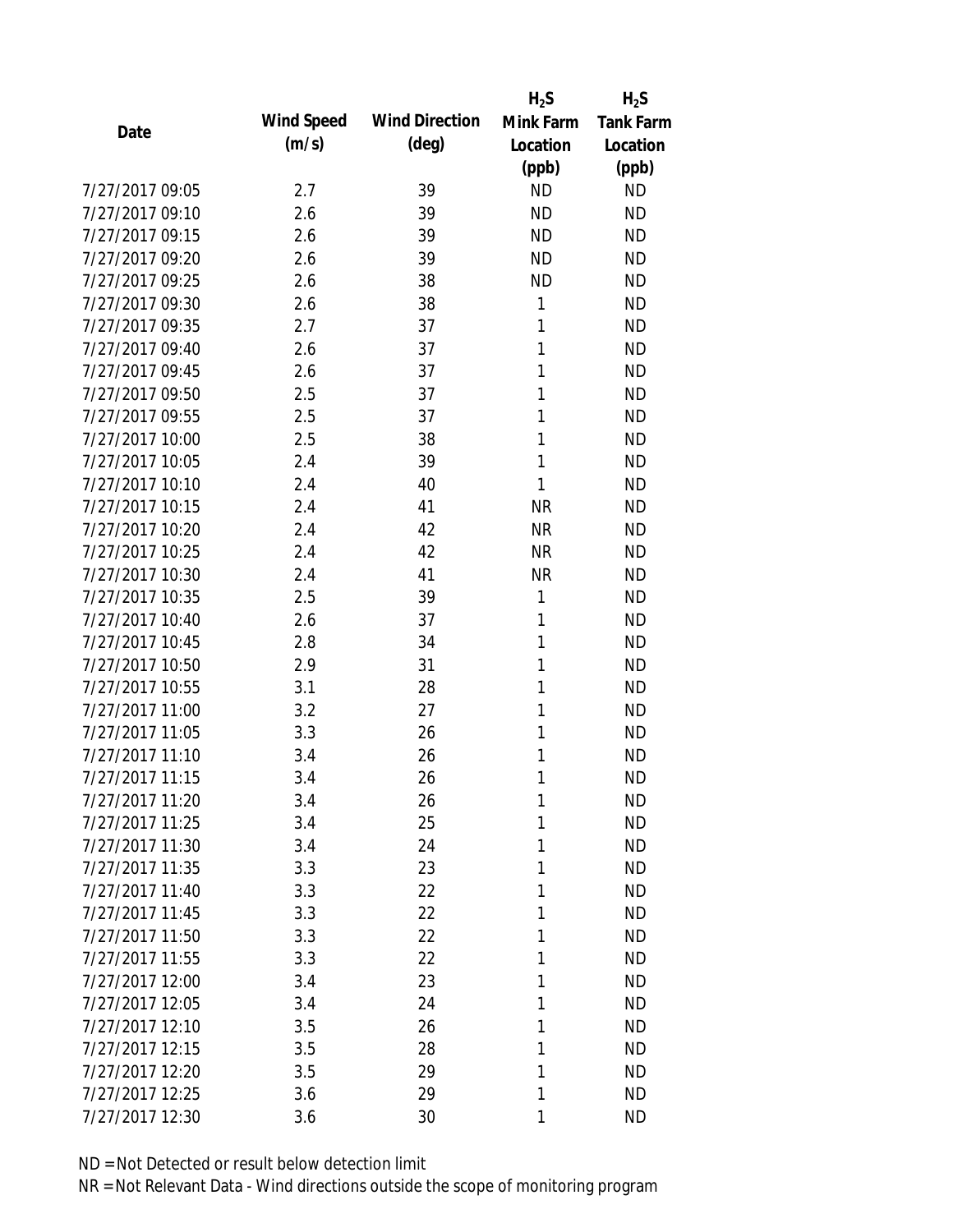|            |                                                                                                                                                 | $H_2S$                                                                                       | $H_2S$                                                                                        |
|------------|-------------------------------------------------------------------------------------------------------------------------------------------------|----------------------------------------------------------------------------------------------|-----------------------------------------------------------------------------------------------|
| Wind Speed | <b>Wind Direction</b>                                                                                                                           | Mink Farm                                                                                    | <b>Tank Farm</b>                                                                              |
| (m/s)      | $(\text{deg})$                                                                                                                                  | Location                                                                                     | Location                                                                                      |
|            |                                                                                                                                                 |                                                                                              | (ppb)                                                                                         |
| 3.5        | 30                                                                                                                                              | <b>ND</b>                                                                                    | <b>ND</b>                                                                                     |
| 3.5        | 30                                                                                                                                              | <b>ND</b>                                                                                    | <b>ND</b>                                                                                     |
| 3.5        | 30                                                                                                                                              | <b>ND</b>                                                                                    | <b>ND</b>                                                                                     |
| 3.5        | 30                                                                                                                                              | <b>ND</b>                                                                                    | <b>ND</b>                                                                                     |
| 3.5        | 31                                                                                                                                              | <b>ND</b>                                                                                    | <b>ND</b>                                                                                     |
|            | 32                                                                                                                                              | <b>ND</b>                                                                                    | <b>ND</b>                                                                                     |
| 3.5        | 32                                                                                                                                              | <b>ND</b>                                                                                    | <b>ND</b>                                                                                     |
| 3.5        | 32                                                                                                                                              | <b>ND</b>                                                                                    | <b>ND</b>                                                                                     |
| 3.6        | 32                                                                                                                                              | <b>ND</b>                                                                                    | <b>ND</b>                                                                                     |
|            | 33                                                                                                                                              | <b>ND</b>                                                                                    | <b>ND</b>                                                                                     |
| 3.6        | 33                                                                                                                                              | <b>ND</b>                                                                                    | <b>ND</b>                                                                                     |
|            | 33                                                                                                                                              | <b>ND</b>                                                                                    | <b>ND</b>                                                                                     |
|            | 33                                                                                                                                              | <b>ND</b>                                                                                    | <b>ND</b>                                                                                     |
| 3.5        | 34                                                                                                                                              | <b>ND</b>                                                                                    | <b>ND</b>                                                                                     |
|            |                                                                                                                                                 | <b>ND</b>                                                                                    | <b>ND</b>                                                                                     |
|            |                                                                                                                                                 |                                                                                              | <b>ND</b>                                                                                     |
|            |                                                                                                                                                 |                                                                                              | <b>ND</b>                                                                                     |
|            |                                                                                                                                                 |                                                                                              | <b>ND</b>                                                                                     |
|            |                                                                                                                                                 |                                                                                              | <b>ND</b>                                                                                     |
|            |                                                                                                                                                 |                                                                                              | <b>ND</b>                                                                                     |
|            |                                                                                                                                                 |                                                                                              | <b>ND</b>                                                                                     |
|            |                                                                                                                                                 |                                                                                              | <b>ND</b>                                                                                     |
|            |                                                                                                                                                 |                                                                                              | <b>ND</b>                                                                                     |
|            |                                                                                                                                                 | 1                                                                                            | <b>ND</b>                                                                                     |
|            |                                                                                                                                                 | 1                                                                                            | <b>ND</b>                                                                                     |
|            |                                                                                                                                                 | 1                                                                                            | <b>ND</b>                                                                                     |
|            |                                                                                                                                                 |                                                                                              | <b>ND</b>                                                                                     |
|            |                                                                                                                                                 | 1                                                                                            | <b>ND</b>                                                                                     |
| 4.0        | 30                                                                                                                                              | 1                                                                                            | <b>ND</b>                                                                                     |
| 3.9        | 30                                                                                                                                              | 1                                                                                            | <b>ND</b>                                                                                     |
| 3.9        | 30                                                                                                                                              | 1                                                                                            | <b>ND</b>                                                                                     |
| 4.0        | 30                                                                                                                                              | 1                                                                                            | <b>ND</b>                                                                                     |
| 4.0        | 29                                                                                                                                              | 1                                                                                            | <b>ND</b>                                                                                     |
| 4.1        | 29                                                                                                                                              | 1                                                                                            | <b>ND</b>                                                                                     |
|            | 29                                                                                                                                              | 1                                                                                            | <b>ND</b>                                                                                     |
| 4.1        | 27                                                                                                                                              | 1                                                                                            | <b>ND</b>                                                                                     |
|            |                                                                                                                                                 | 1                                                                                            | <b>ND</b>                                                                                     |
| 4.2        | 24                                                                                                                                              | 1                                                                                            | <b>ND</b>                                                                                     |
|            |                                                                                                                                                 | 1                                                                                            | <b>ND</b>                                                                                     |
| 4.4        | 21                                                                                                                                              | 1                                                                                            | <b>ND</b>                                                                                     |
| 4.5        | 19                                                                                                                                              | 1                                                                                            | <b>ND</b>                                                                                     |
| 4.6        | 18                                                                                                                                              | 1                                                                                            | <b>ND</b>                                                                                     |
|            | 3.5<br>3.6<br>3.6<br>3.6<br>3.5<br>3.5<br>3.5<br>3.5<br>3.6<br>3.8<br>3.9<br>4.0<br>4.0<br>4.1<br>4.1<br>4.1<br>4.0<br>4.0<br>4.1<br>4.1<br>4.3 | 35<br>36<br>38<br>39<br>40<br>40<br>40<br>39<br>37<br>35<br>34<br>33<br>32<br>31<br>25<br>23 | (ppb)<br><b>ND</b><br><b>ND</b><br><b>ND</b><br><b>ND</b><br>1<br>1<br>$\mathbf{1}$<br>1<br>1 |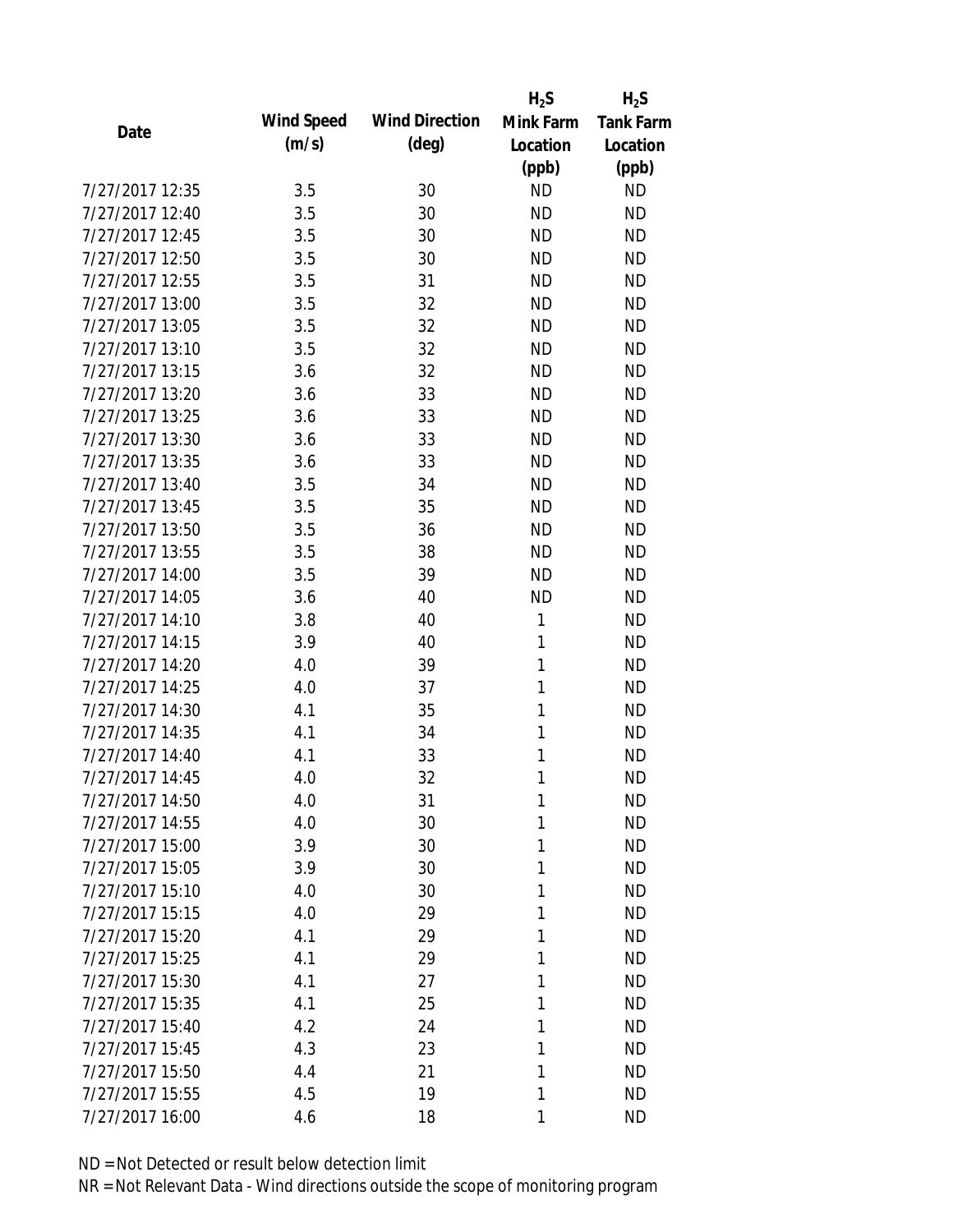|                 |            |                       | $H_2S$    | $H_2S$           |
|-----------------|------------|-----------------------|-----------|------------------|
|                 | Wind Speed | <b>Wind Direction</b> | Mink Farm | <b>Tank Farm</b> |
| Date            | (m/s)      | $(\text{deg})$        | Location  | Location         |
|                 |            |                       | (ppb)     | (ppb)            |
| 7/27/2017 16:05 | 4.7        | 18                    | 1         | <b>ND</b>        |
| 7/27/2017 16:10 | 4.9        | 17                    | 1         | <b>ND</b>        |
| 7/27/2017 16:15 | 5.0        | 16                    | 1         | <b>ND</b>        |
| 7/27/2017 16:20 | 5.0        | 16                    | 1         | <b>ND</b>        |
| 7/27/2017 16:25 | 5.1        | 16                    | 1         | <b>ND</b>        |
| 7/27/2017 16:30 | 5.3        | 15                    | 1         | <b>ND</b>        |
| 7/27/2017 16:35 | 5.3        | 15                    | 1         | <b>ND</b>        |
| 7/27/2017 16:40 | 5.4        | 15                    | 1         | <b>ND</b>        |
| 7/27/2017 16:45 | 5.4        | 16                    | 1         | <b>ND</b>        |
| 7/27/2017 16:50 | 5.4        | 16                    | 1         | <b>ND</b>        |
| 7/27/2017 16:55 | 5.4        | 17                    | 1         | <b>ND</b>        |
| 7/27/2017 17:00 | 5.2        | 19                    | 1         | <b>ND</b>        |
| 7/27/2017 17:05 | 5.1        | 20                    | 1         | <b>ND</b>        |
| 7/27/2017 17:10 | 5.0        | 21                    | 1         | <b>ND</b>        |
| 7/27/2017 17:15 | 4.9        | 22                    | 1         | <b>ND</b>        |
| 7/27/2017 17:20 | 4.8        | 23                    | 1         | <b>ND</b>        |
| 7/27/2017 17:25 | 4.8        | 24                    | 1         | <b>ND</b>        |
| 7/27/2017 17:30 | 4.9        | 24                    | 1         | <b>ND</b>        |
| 7/27/2017 17:35 | 4.9        | 26                    | 1         | <b>ND</b>        |
| 7/27/2017 17:40 | 5.0        | 27                    | 1         | <b>ND</b>        |
| 7/27/2017 17:45 | 5.1        | 27                    | 1         | <b>ND</b>        |
| 7/27/2017 17:50 | 5.2        | 28                    | 1         | <b>ND</b>        |
| 7/27/2017 17:55 | 5.2        | 29                    | 1         | <b>ND</b>        |
| 7/27/2017 18:00 | 5.3        | 30                    | 1         | <b>ND</b>        |
| 7/27/2017 18:05 | 5.3        | 30                    | 1         | <b>ND</b>        |
| 7/27/2017 18:10 | 5.3        | 29                    | 1         | <b>ND</b>        |
| 7/27/2017 18:15 | 5.4        | 29                    | 1         | <b>ND</b>        |
| 7/27/2017 18:20 | 5.5        | 29                    | 1         | <b>ND</b>        |
| 7/27/2017 18:25 | 5.5        | 28                    | 1         | <b>ND</b>        |
| 7/27/2017 18:30 | 5.6        | 28                    | 1         | <b>ND</b>        |
| 7/27/2017 18:35 | 5.7        | 27                    | 1         | <b>ND</b>        |
| 7/27/2017 18:40 | 5.6        | 27                    | 1         | <b>ND</b>        |
| 7/27/2017 18:45 | 5.6        | 27                    | 1         | <b>ND</b>        |
| 7/27/2017 18:50 | 5.5        | 28                    | 1         | <b>ND</b>        |
| 7/27/2017 18:55 | 5.4        | 28                    | 1         | <b>ND</b>        |
| 7/27/2017 19:00 | 5.3        | 27                    | 1         | <b>ND</b>        |
| 7/27/2017 19:05 | 5.3        | 27                    | 1         | <b>ND</b>        |
| 7/27/2017 19:10 | 5.3        | 27                    | 1         | <b>ND</b>        |
| 7/27/2017 19:15 | 5.4        | 27                    | 1         | <b>ND</b>        |
| 7/27/2017 19:20 | 5.4        | 26                    | 1         | <b>ND</b>        |
| 7/27/2017 19:25 | 5.5        | 26                    | 1         | <b>ND</b>        |
|                 |            |                       |           |                  |
| 7/27/2017 19:30 | 5.5        | 26                    | 1         | <b>ND</b>        |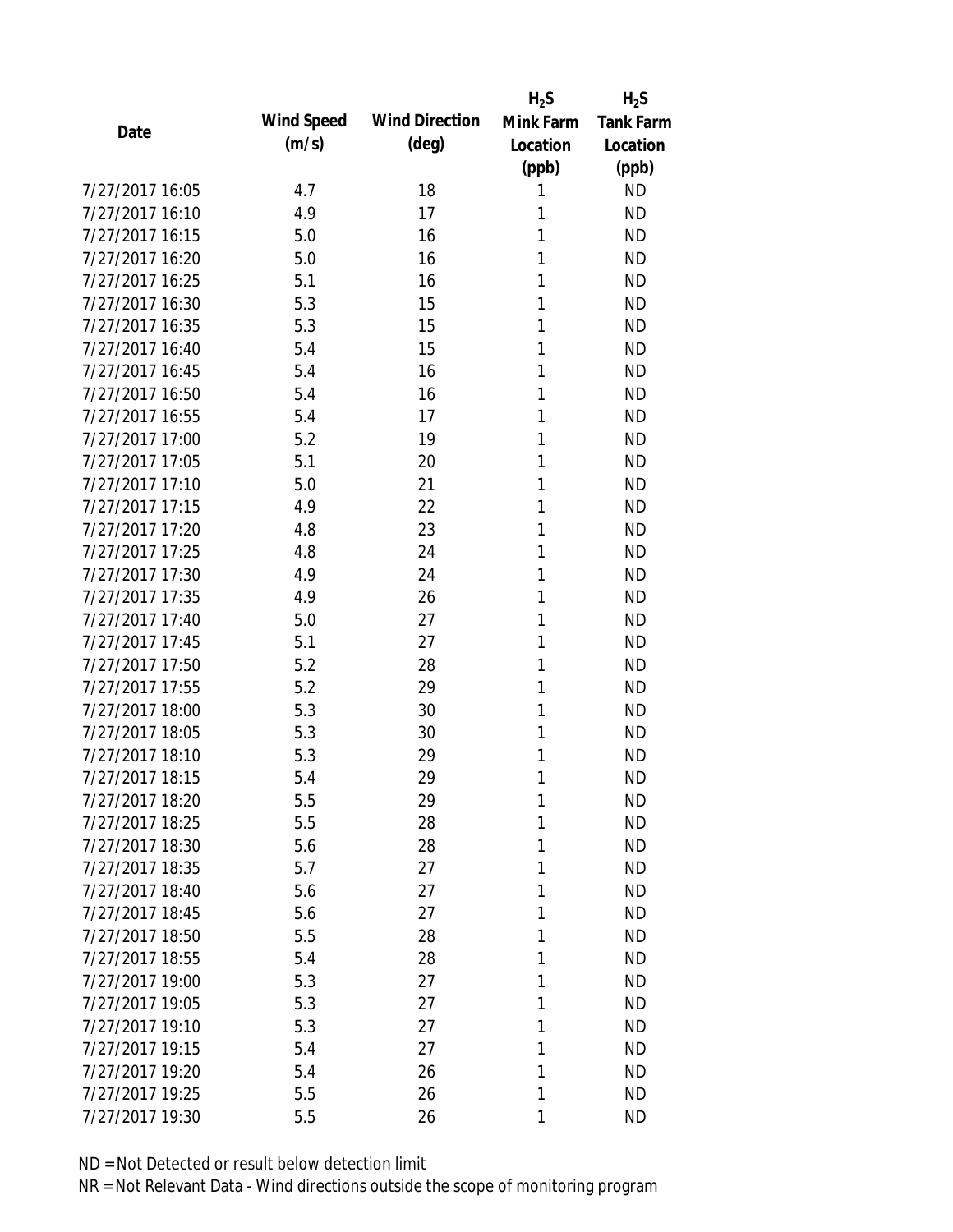|                 |            |                       | $H_2S$         | $H_2S$           |
|-----------------|------------|-----------------------|----------------|------------------|
| Date            | Wind Speed | <b>Wind Direction</b> | Mink Farm      | <b>Tank Farm</b> |
|                 | (m/s)      | $(\text{deg})$        | Location       | Location         |
|                 |            |                       | (ppb)          | (ppb)            |
| 7/27/2017 19:35 | 5.5        | 27                    | 1              | <b>ND</b>        |
| 7/27/2017 19:40 | 5.5        | 27                    | 1              | <b>ND</b>        |
| 7/27/2017 19:45 | 5.5        | 27                    | 1              | <b>ND</b>        |
| 7/27/2017 19:50 | 5.5        | 28                    | 1              | <b>ND</b>        |
| 7/27/2017 19:55 | 5.4        | 28                    | 1              | <b>ND</b>        |
| 7/27/2017 20:00 | 5.3        | 29                    | 1              | <b>ND</b>        |
| 7/27/2017 20:05 | 5.2        | 29                    | 1              | <b>ND</b>        |
| 7/27/2017 20:10 | 5.0        | 30                    | 1              | <b>ND</b>        |
| 7/27/2017 20:15 | 4.7        | 30                    | 1              | <b>ND</b>        |
| 7/27/2017 20:20 | 4.5        | 30                    | <b>ND</b>      | <b>ND</b>        |
| 7/27/2017 20:25 | 4.3        | 30                    | <b>ND</b>      | <b>ND</b>        |
| 7/27/2017 20:30 | 4.1        | 29                    | <b>ND</b>      | <b>ND</b>        |
| 7/27/2017 20:35 | 3.9        | 29                    | 1              | <b>ND</b>        |
| 7/27/2017 20:40 | 3.7        | 29                    | 1              | <b>ND</b>        |
| 7/27/2017 20:45 | 3.6        | 28                    | 1              | <b>ND</b>        |
| 7/27/2017 20:50 | 3.5        | 28                    | 1              | <b>ND</b>        |
| 7/27/2017 20:55 | 3.5        | 28                    | 1              | <b>ND</b>        |
| 7/27/2017 21:00 | 3.6        | 28                    | 1              | <b>ND</b>        |
| 7/27/2017 21:05 | 3.6        | 28                    | 1              | <b>ND</b>        |
| 7/27/2017 21:10 | 3.7        | 28                    | 1              | <b>ND</b>        |
| 7/27/2017 21:15 | 3.7        | 29                    | 1              | <b>ND</b>        |
| 7/27/2017 21:20 | 3.7        | 29                    | 1              | <b>ND</b>        |
| 7/27/2017 21:25 | 3.6        | 29                    | 1              | <b>ND</b>        |
| 7/27/2017 21:30 | 3.5        | 30                    | 1              | <b>ND</b>        |
| 7/27/2017 21:35 | 3.4        | 31                    | 1              | <b>ND</b>        |
| 7/27/2017 21:40 | 3.4        | 31                    | 1              | <b>ND</b>        |
| 7/27/2017 21:45 | 3.3        | 32                    | 1              | <b>ND</b>        |
| 7/27/2017 21:50 | 3.3        | 32                    | 1              | <b>ND</b>        |
| 7/27/2017 21:55 | 3.4        | 32                    | 1              | <b>ND</b>        |
| 7/27/2017 22:00 | 3.4        | 32                    | 1              | <b>ND</b>        |
| 7/27/2017 22:05 | 3.4        | 31                    | 1              | <b>ND</b>        |
| 7/27/2017 22:10 | 3.5        | 31                    | 1              | <b>ND</b>        |
| 7/27/2017 22:15 | 3.5        | 30                    | 1              | <b>ND</b>        |
| 7/27/2017 22:20 | 3.5        | 29                    | $\overline{2}$ | <b>ND</b>        |
| 7/27/2017 22:25 | 3.5        | 29                    | $\overline{2}$ | <b>ND</b>        |
| 7/27/2017 22:30 | 3.5        | 28                    | $\overline{2}$ | <b>ND</b>        |
| 7/27/2017 22:35 | 3.4        | 27                    | $\overline{2}$ | <b>ND</b>        |
| 7/27/2017 22:40 | 3.4        | 27                    | $\overline{2}$ | <b>ND</b>        |
| 7/27/2017 22:45 | 3.3        | 27                    | $\overline{2}$ | <b>ND</b>        |
| 7/27/2017 22:50 | 3.2        | 27                    | $\overline{2}$ | <b>ND</b>        |
| 7/27/2017 22:55 | 3.1        | 27                    | 1              | <b>ND</b>        |
| 7/27/2017 23:00 | 3.1        | 27                    | 1              | <b>ND</b>        |
|                 |            |                       |                |                  |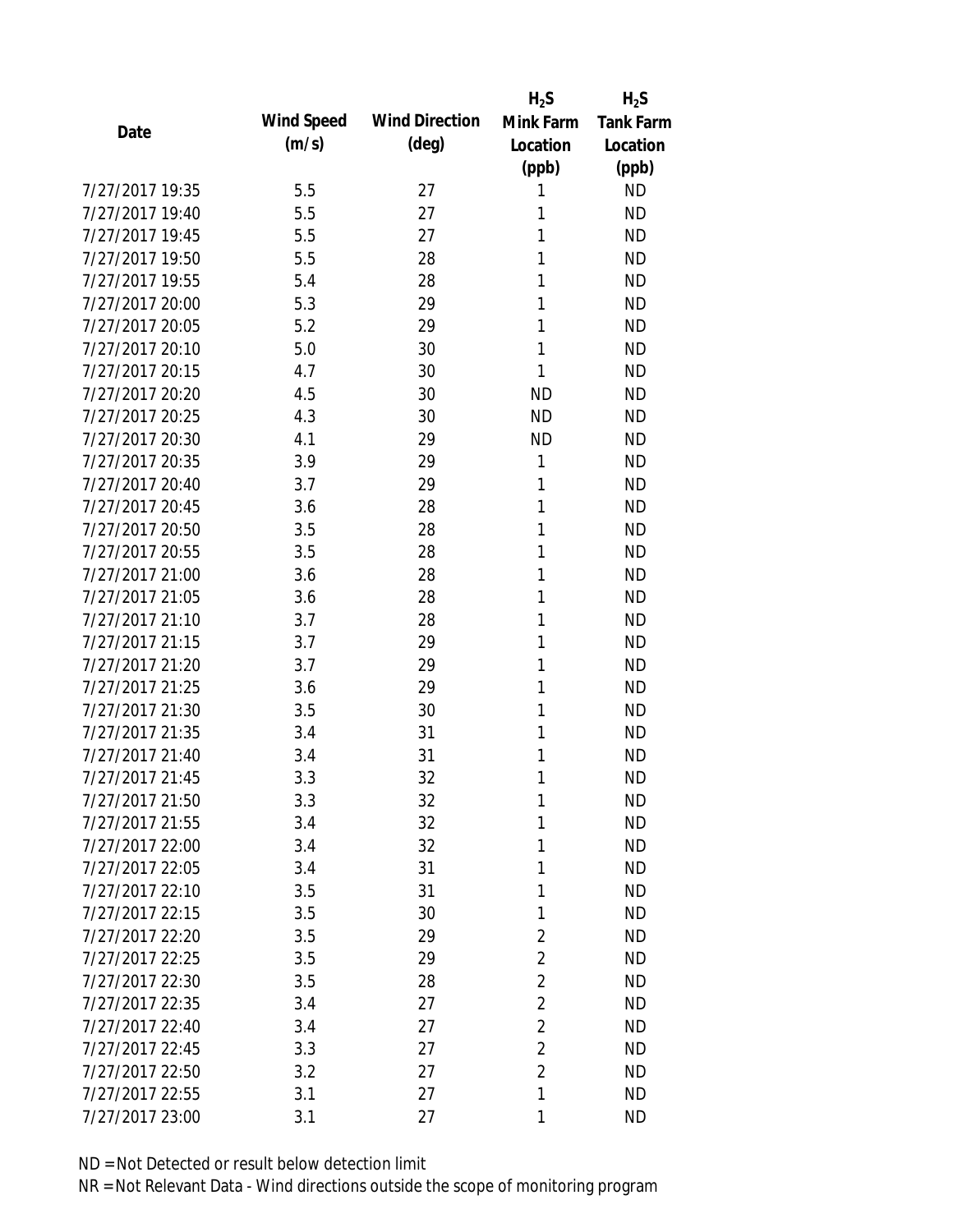|                 |            |                       | $H_2S$    | $H_2S$           |
|-----------------|------------|-----------------------|-----------|------------------|
|                 | Wind Speed | <b>Wind Direction</b> | Mink Farm | <b>Tank Farm</b> |
| Date            | (m/s)      | $(\text{deg})$        | Location  | Location         |
|                 |            |                       | (ppb)     | (ppb)            |
| 7/27/2017 23:05 | 3.1        | 27                    | 1         | <b>ND</b>        |
| 7/27/2017 23:10 | 3.0        | 26                    | 1         | <b>ND</b>        |
| 7/27/2017 23:15 | 3.0        | 25                    | 1         | <b>ND</b>        |
| 7/27/2017 23:20 | 3.0        | 24                    | 1         | <b>ND</b>        |
| 7/27/2017 23:25 | 3.0        | 22                    | 1         | <b>ND</b>        |
| 7/27/2017 23:30 | 3.0        | 21                    | 1         | <b>ND</b>        |
| 7/27/2017 23:35 | 3.0        | 20                    | 1         | <b>ND</b>        |
| 7/27/2017 23:40 | 3.0        | 19                    | 1         | <b>ND</b>        |
| 7/27/2017 23:45 | 3.0        | 18                    | <b>ND</b> | <b>ND</b>        |
| 7/27/2017 23:50 | 3.0        | 17                    | <b>ND</b> | <b>ND</b>        |
| 7/27/2017 23:55 | 3.0        | 18                    | <b>ND</b> | <b>ND</b>        |
| 7/27/2017 24:00 | 3.0        | 18                    | 1         | <b>ND</b>        |
| 7/28/2017 00:05 | 3.0        | 18                    | 1         | <b>ND</b>        |
| 7/28/2017 00:10 | 3.0        | 19                    | 1         | <b>ND</b>        |
| 7/28/2017 00:15 | 3.1        | 19                    | 1         | <b>ND</b>        |
| 7/28/2017 00:20 | 3.1        | 20                    | 1         | <b>ND</b>        |
| 7/28/2017 00:25 | 3.1        | 20                    | 1         | <b>ND</b>        |
| 7/28/2017 00:30 | 3.2        | 20                    | 1         | <b>ND</b>        |
| 7/28/2017 00:35 | 3.2        | 20                    | 1         | <b>ND</b>        |
| 7/28/2017 00:40 | 3.2        | 20                    | 1         | <b>ND</b>        |
| 7/28/2017 00:45 | 3.2        | 20                    | 1         | <b>ND</b>        |
| 7/28/2017 00:50 | 3.2        | 20                    | 1         | <b>ND</b>        |
| 7/28/2017 00:55 | 3.2        | 20                    | 1         | <b>ND</b>        |
| 7/28/2017 01:00 | 3.2        | 20                    | 1         | <b>ND</b>        |
| 7/28/2017 01:05 | 3.1        | 21                    | 1         | <b>ND</b>        |
| 7/28/2017 01:10 | 3.2        | 21                    | 1         | <b>ND</b>        |
| 7/28/2017 01:15 | 3.2        | 21                    | 1         | <b>ND</b>        |
| 7/28/2017 01:20 | 3.2        | 22                    | 1         | <b>ND</b>        |
| 7/28/2017 01:25 | 3.3        | 22                    | 1         | <b>ND</b>        |
| 7/28/2017 01:30 | 3.3        | 22                    | 1         | <b>ND</b>        |
| 7/28/2017 01:35 | 3.4        | 22                    | 1         | <b>ND</b>        |
| 7/28/2017 01:40 | 3.4        | 22                    | 1         | <b>ND</b>        |
| 7/28/2017 01:45 | 3.4        | 22                    | 1         | <b>ND</b>        |
| 7/28/2017 01:50 | 3.4        | 22                    | 1         | <b>ND</b>        |
| 7/28/2017 01:55 | 3.4        | 23                    | 1         | <b>ND</b>        |
| 7/28/2017 02:00 | 3.4        | 23                    | 1         | <b>ND</b>        |
| 7/28/2017 02:05 | 3.4        | 23                    | 1         | <b>ND</b>        |
| 7/28/2017 02:10 | 3.5        | 23                    | 1         | <b>ND</b>        |
| 7/28/2017 02:15 | 3.5        | 22                    | 1         | <b>ND</b>        |
| 7/28/2017 02:20 | 3.5        | 22                    | 1         | <b>ND</b>        |
| 7/28/2017 02:25 | 3.6        | 22                    | 1         | <b>ND</b>        |
| 7/28/2017 02:30 | 3.6        | 22                    | 1         | <b>ND</b>        |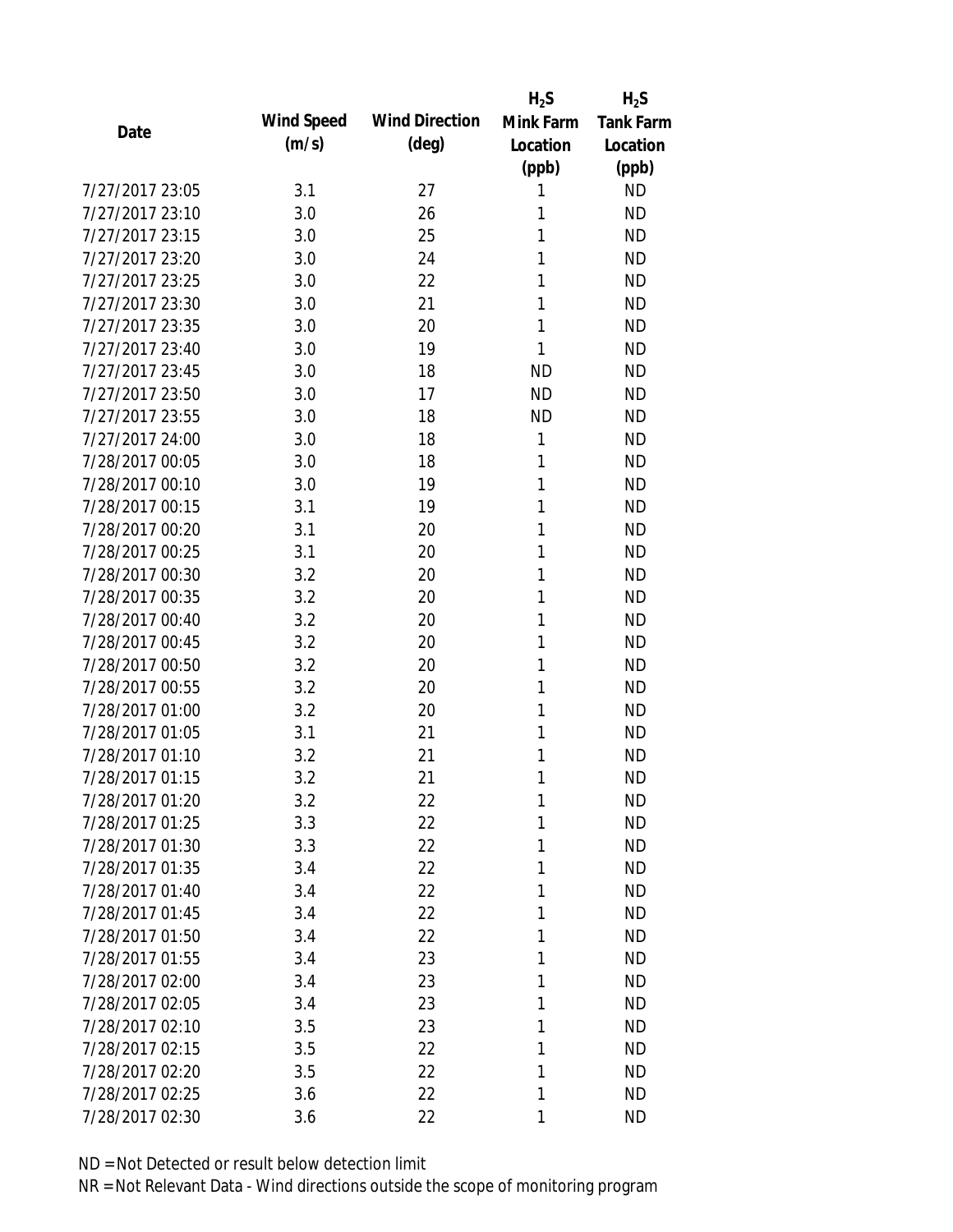|                 |            |                       | $H_2S$         | $H_2S$           |
|-----------------|------------|-----------------------|----------------|------------------|
| Date            | Wind Speed | <b>Wind Direction</b> | Mink Farm      | <b>Tank Farm</b> |
|                 | (m/s)      | $(\text{deg})$        | Location       | Location         |
|                 |            |                       | (ppb)          | (ppb)            |
| 7/28/2017 02:35 | 3.6        | 22                    | 1              | <b>ND</b>        |
| 7/28/2017 02:40 | 3.6        | 22                    | 1              | <b>ND</b>        |
| 7/28/2017 02:45 | 3.6        | 22                    | $\overline{2}$ | <b>ND</b>        |
| 7/28/2017 02:50 | 3.7        | 22                    | $\overline{2}$ | <b>ND</b>        |
| 7/28/2017 02:55 | 3.7        | 23                    | $\overline{2}$ | <b>ND</b>        |
| 7/28/2017 03:00 | 3.7        | 23                    | $\overline{2}$ | <b>ND</b>        |
| 7/28/2017 03:05 | 3.7        | 24                    | $\overline{2}$ | <b>ND</b>        |
| 7/28/2017 03:10 | 3.8        | 24                    | $\overline{2}$ | <b>ND</b>        |
| 7/28/2017 03:15 | 3.9        | 25                    | $\overline{2}$ | <b>ND</b>        |
| 7/28/2017 03:20 | 3.9        | 25                    | $\overline{2}$ | <b>ND</b>        |
| 7/28/2017 03:25 | 4.0        | 25                    | $\overline{2}$ | <b>ND</b>        |
| 7/28/2017 03:30 | 4.0        | 26                    | $\overline{2}$ | <b>ND</b>        |
| 7/28/2017 03:35 | 4.0        | 26                    | $\overline{2}$ | <b>ND</b>        |
| 7/28/2017 03:40 | 4.0        | 26                    | $\overline{2}$ | <b>ND</b>        |
| 7/28/2017 03:45 | 4.0        | 26                    | $\overline{2}$ | <b>ND</b>        |
| 7/28/2017 03:50 | 3.9        | 26                    | $\overline{2}$ | <b>ND</b>        |
| 7/28/2017 03:55 | 3.8        | 26                    | $\overline{2}$ | <b>ND</b>        |
| 7/28/2017 04:00 | 3.8        | 26                    | $\overline{2}$ | <b>ND</b>        |
| 7/28/2017 04:05 | 3.7        | 27                    | $\overline{2}$ | <b>ND</b>        |
| 7/28/2017 04:10 | 3.7        | 27                    | $\overline{2}$ | <b>ND</b>        |
| 7/28/2017 04:15 | 3.6        | 27                    | $\overline{2}$ | <b>ND</b>        |
| 7/28/2017 04:20 | 3.6        | 27                    | $\overline{2}$ | <b>ND</b>        |
| 7/28/2017 04:25 | 3.7        | 27                    | $\overline{2}$ | <b>ND</b>        |
| 7/28/2017 04:30 | 3.7        | 27                    | $\overline{2}$ | <b>ND</b>        |
| 7/28/2017 04:35 | 3.7        | 26                    | 1              | <b>ND</b>        |
| 7/28/2017 04:40 | 3.7        | 26                    | 1              | <b>ND</b>        |
| 7/28/2017 04:45 | 3.7        | 26                    | 1              | <b>ND</b>        |
| 7/28/2017 04:50 | 3.6        | 26                    | 1              | <b>ND</b>        |
| 7/28/2017 04:55 | 3.6        | 27                    | 1              | <b>ND</b>        |
| 7/28/2017 05:00 | 3.5        | 27                    | 1              | <b>ND</b>        |
| 7/28/2017 05:05 | 3.5        | 28                    | 1              | <b>ND</b>        |
| 7/28/2017 05:10 | 3.5        | 29                    | 1              | <b>ND</b>        |
| 7/28/2017 05:15 | 3.5        | 30                    | 1              | <b>ND</b>        |
| 7/28/2017 05:20 | 3.6        | 29                    | 1              | <b>ND</b>        |
| 7/28/2017 05:25 | 3.7        | 29                    | 1              | <b>ND</b>        |
| 7/28/2017 05:30 | 3.8        | 28                    | 1              | <b>ND</b>        |
| 7/28/2017 05:35 | 3.8        | 28                    | 1              | <b>ND</b>        |
| 7/28/2017 05:40 | 3.8        | 27                    | 1              | <b>ND</b>        |
| 7/28/2017 05:45 | 3.9        | 26                    | 1              | <b>ND</b>        |
| 7/28/2017 05:50 | 3.9        | 26                    | 1              | <b>ND</b>        |
| 7/28/2017 05:55 | 3.9        | 25                    | 1              | <b>ND</b>        |
| 7/28/2017 06:00 | 3.8        | 25                    | 1              | <b>ND</b>        |
|                 |            |                       |                |                  |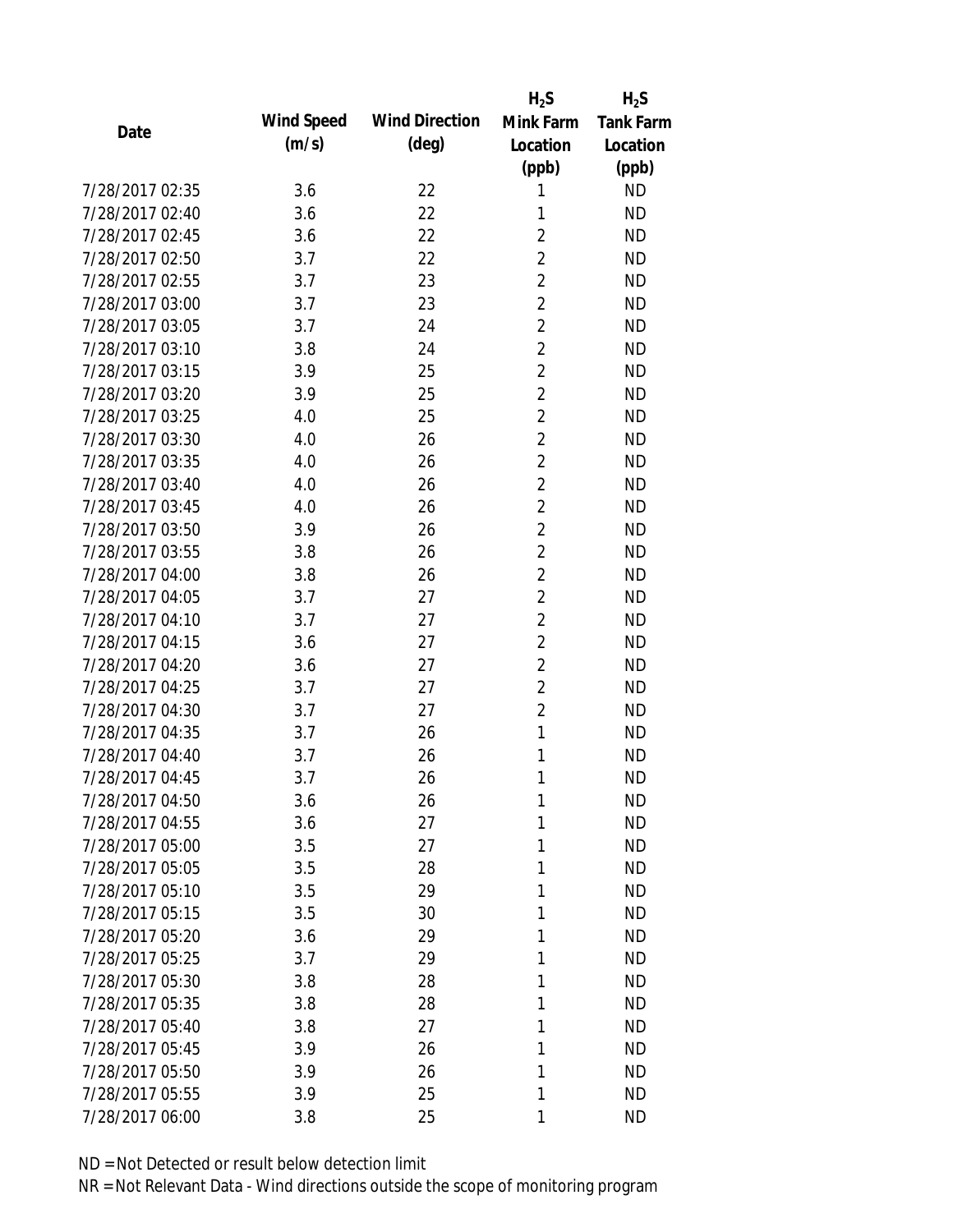|                 |            |                       | $H_2S$    | $H_2S$           |
|-----------------|------------|-----------------------|-----------|------------------|
| Date            | Wind Speed | <b>Wind Direction</b> | Mink Farm | <b>Tank Farm</b> |
|                 | (m/s)      | $(\text{deg})$        | Location  | Location         |
|                 |            |                       | (ppb)     | (ppb)            |
| 7/28/2017 06:05 | 3.8        | 25                    | 1         | <b>ND</b>        |
| 7/28/2017 06:10 | 3.8        | 25                    | 1         | <b>ND</b>        |
| 7/28/2017 06:15 | 3.8        | 24                    | 1         | <b>ND</b>        |
| 7/28/2017 06:20 | 3.8        | 24                    | 1         | <b>ND</b>        |
| 7/28/2017 06:25 | 3.8        | 24                    | 1         | <b>ND</b>        |
| 7/28/2017 06:30 | 3.7        | 24                    | 1         | <b>ND</b>        |
| 7/28/2017 06:35 | 3.7        | 24                    | 1         | <b>ND</b>        |
| 7/28/2017 06:40 | 3.7        | 23                    | 1         | <b>ND</b>        |
| 7/28/2017 06:45 | 3.7        | 23                    | 1         | <b>ND</b>        |
| 7/28/2017 06:50 | 3.7        | 23                    | 1         | <b>ND</b>        |
| 7/28/2017 06:55 | 3.7        | 23                    | 1         | <b>ND</b>        |
| 7/28/2017 07:00 | 3.7        | 23                    | 1         | <b>ND</b>        |
| 7/28/2017 07:05 | 3.7        | 23                    | 1         | <b>ND</b>        |
| 7/28/2017 07:10 | 3.7        | 24                    | 1         | <b>ND</b>        |
| 7/28/2017 07:15 | 3.7        | 24                    | 1         | <b>ND</b>        |
| 7/28/2017 07:20 | 3.7        | 24                    | 1         | <b>ND</b>        |
| 7/28/2017 07:25 | 3.7        | 25                    | 1         | <b>ND</b>        |
| 7/28/2017 07:30 | 3.7        | 25                    | 1         | <b>ND</b>        |
| 7/28/2017 07:35 | 3.7        | 26                    | 1         | <b>ND</b>        |
| 7/28/2017 07:40 | 3.8        | 27                    | 1         | <b>ND</b>        |
| 7/28/2017 07:45 | 3.9        | 27                    | 1         | <b>ND</b>        |
| 7/28/2017 07:50 | 3.9        | 28                    | 1         | <b>ND</b>        |
| 7/28/2017 07:55 | 4.0        | 28                    | 1         | <b>ND</b>        |
| 7/28/2017 08:00 | 4.1        | 28                    | 1         | <b>ND</b>        |
| 7/28/2017 08:05 | 4.2        | 28                    | 1         | <b>ND</b>        |
| 7/28/2017 08:10 | 4.3        | 29                    | 1         | <b>ND</b>        |
| 7/28/2017 08:15 | 4.3        | 29                    | 1         | <b>ND</b>        |
| 7/28/2017 08:20 | 4.4        | 30                    | 1         | <b>ND</b>        |
| 7/28/2017 08:25 | 4.5        | 30                    | 1         | <b>ND</b>        |
| 7/28/2017 08:30 | 4.5        | 31                    | 1         | <b>ND</b>        |
| 7/28/2017 08:35 | 4.5        | 32                    | 1         | <b>ND</b>        |
| 7/28/2017 08:40 | 4.5        | 32                    | 1         | <b>ND</b>        |
| 7/28/2017 08:45 | 4.4        | 32                    | 1         | <b>ND</b>        |
| 7/28/2017 08:50 | 4.3        | 32                    | 1         | <b>ND</b>        |
| 7/28/2017 08:55 | 4.2        | 33                    | 1         | <b>ND</b>        |
| 7/28/2017 09:00 | 4.2        | 33                    | 1         | <b>ND</b>        |
| 7/28/2017 09:05 | 4.2        | 33                    | 1         | <b>ND</b>        |
| 7/28/2017 09:10 | 4.2        | 33                    | 1         | <b>ND</b>        |
| 7/28/2017 09:15 | 4.3        | 32                    | 1         | <b>ND</b>        |
| 7/28/2017 09:20 | 4.4        | 32                    | 1         | <b>ND</b>        |
| 7/28/2017 09:25 | 4.4        | 30                    | 1         | <b>ND</b>        |
| 7/28/2017 09:30 | 4.3        | 29                    | 1         | <b>ND</b>        |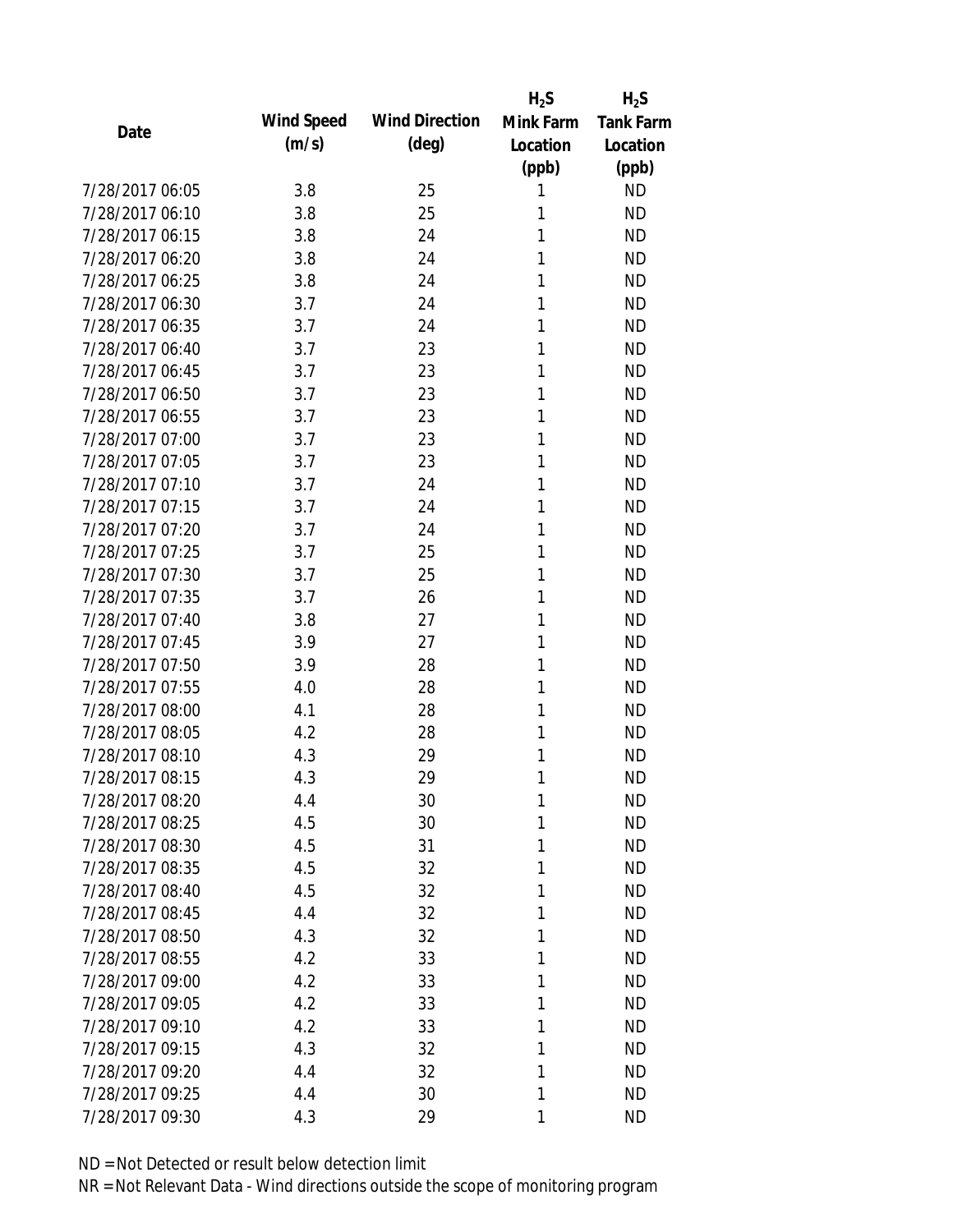|                 |            |                       | $H_2S$    | $H_2S$           |
|-----------------|------------|-----------------------|-----------|------------------|
| Date            | Wind Speed | <b>Wind Direction</b> | Mink Farm | <b>Tank Farm</b> |
|                 | (m/s)      | $(\text{deg})$        | Location  | Location         |
|                 |            |                       | (ppb)     | (ppb)            |
| 7/28/2017 09:35 | 4.3        | 27                    | 1         | <b>ND</b>        |
| 7/28/2017 09:40 | 4.2        | 27                    | 1         | <b>ND</b>        |
| 7/28/2017 09:45 | 4.2        | 26                    | 1         | <b>ND</b>        |
| 7/28/2017 09:50 | 4.2        | 26                    | 1         | <b>ND</b>        |
| 7/28/2017 09:55 | 4.2        | 27                    | 1         | <b>ND</b>        |
| 7/28/2017 10:00 | 4.3        | 28                    | 1         | <b>ND</b>        |
| 7/28/2017 10:05 | 4.3        | 28                    | 1         | <b>ND</b>        |
| 7/28/2017 10:10 | 4.4        | 28                    | 1         | <b>ND</b>        |
| 7/28/2017 10:15 | 4.4        | 28                    | 1         | <b>ND</b>        |
| 7/28/2017 10:20 | 4.4        | 26                    | 1         | <b>ND</b>        |
| 7/28/2017 10:25 | 4.4        | 25                    | 1         | <b>ND</b>        |
| 7/28/2017 10:30 | 4.3        | 24                    | 1         | <b>ND</b>        |
| 7/28/2017 10:35 | 4.3        | 23                    | 1         | <b>ND</b>        |
| 7/28/2017 10:40 | 4.2        | 24                    | 1         | <b>ND</b>        |
| 7/28/2017 10:45 | 4.0        | 25                    | 1         | <b>ND</b>        |
| 7/28/2017 10:50 | 3.9        | 27                    | 1         | <b>ND</b>        |
| 7/28/2017 10:55 | 3.9        | 30                    | 1         | <b>ND</b>        |
| 7/28/2017 11:00 | 3.9        | 31                    | 1         | <b>ND</b>        |
| 7/28/2017 11:05 | 3.9        | 32                    | 1         | <b>ND</b>        |
| 7/28/2017 11:10 | 3.9        | 33                    | 1         | <b>ND</b>        |
| 7/28/2017 11:15 | 3.9        | 33                    | 1         | <b>ND</b>        |
| 7/28/2017 11:20 | 3.9        | 34                    | 1         | <b>ND</b>        |
| 7/28/2017 11:25 | 3.8        | 34                    | 1         | <b>ND</b>        |
| 7/28/2017 11:30 | 3.7        | 35                    | 1         | <b>ND</b>        |
| 7/28/2017 11:35 | 3.7        | 36                    | 1         | <b>ND</b>        |
| 7/28/2017 11:40 | 3.6        | 38                    | 1         | <b>ND</b>        |
| 7/28/2017 11:45 | 3.6        | 39                    | 1         | <b>ND</b>        |
| 7/28/2017 11:50 | 3.7        | 40                    | 1         | <b>ND</b>        |
| 7/28/2017 11:55 | 3.8        | 39                    | 1         | <b>ND</b>        |
| 7/28/2017 12:00 | 3.9        | 38                    | 1         | <b>ND</b>        |
| 7/28/2017 12:05 | 4.0        | 37                    | 1         | <b>ND</b>        |
| 7/28/2017 12:10 | 4.2        | 35                    | 1         | <b>ND</b>        |
| 7/28/2017 12:15 | 4.3        | 33                    | 1         | <b>ND</b>        |
| 7/28/2017 12:20 | 4.3        | 31                    | 1         | <b>ND</b>        |
| 7/28/2017 12:25 | 4.4        | 30                    | 1         | <b>ND</b>        |
| 7/28/2017 12:30 | 4.4        | 29                    | 1         | <b>ND</b>        |
| 7/28/2017 12:35 | 4.4        | 28                    | 1         | <b>ND</b>        |
| 7/28/2017 12:40 | 4.4        | 27                    | 1         | <b>ND</b>        |
| 7/28/2017 12:45 | 4.4        | 28                    | 1         | <b>ND</b>        |
| 7/28/2017 12:50 | 4.4        | 29                    | 1         | <b>ND</b>        |
| 7/28/2017 12:55 | 4.4        | 31                    | 1         | <b>ND</b>        |
| 7/28/2017 13:00 | 4.4        | 32                    | 1         | <b>ND</b>        |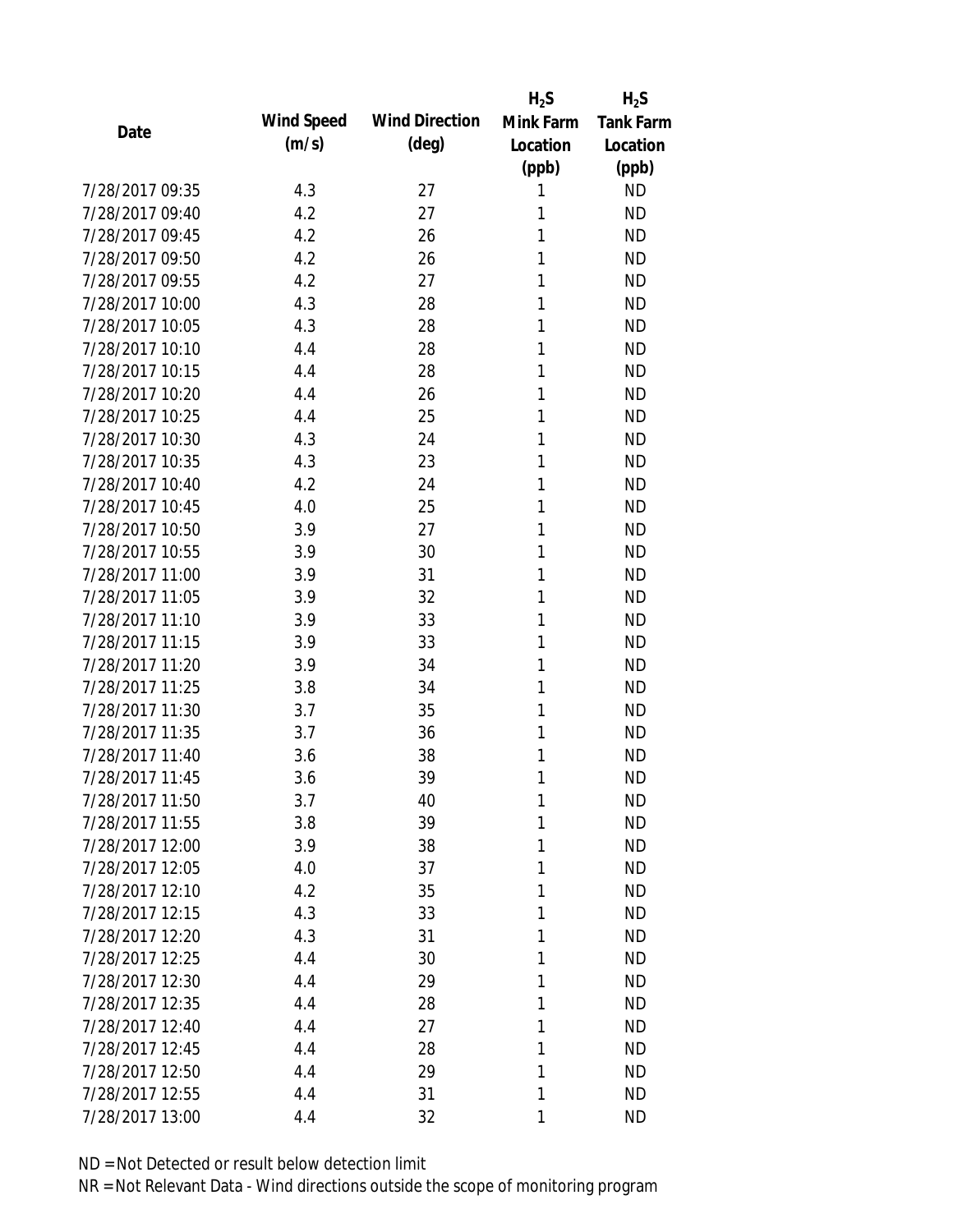|                 |            |                       | $H_2S$    | $H_2S$           |
|-----------------|------------|-----------------------|-----------|------------------|
| Date            | Wind Speed | <b>Wind Direction</b> | Mink Farm | <b>Tank Farm</b> |
|                 | (m/s)      | $(\text{deg})$        | Location  | Location         |
|                 |            |                       | (ppb)     | (ppb)            |
| 7/28/2017 13:05 | 4.3        | 34                    | 1         | <b>ND</b>        |
| 7/28/2017 13:10 | 4.3        | 36                    | 1         | <b>ND</b>        |
| 7/28/2017 13:15 | 4.3        | 37                    | 1         | <b>ND</b>        |
| 7/28/2017 13:20 | 4.3        | 36                    | 1         | <b>ND</b>        |
| 7/28/2017 13:25 | 4.4        | 36                    | 1         | <b>ND</b>        |
| 7/28/2017 13:30 | 4.4        | 34                    | 1         | <b>ND</b>        |
| 7/28/2017 13:35 | 4.4        | 33                    | 1         | <b>ND</b>        |
| 7/28/2017 13:40 | 4.4        | 32                    | 1         | <b>ND</b>        |
| 7/28/2017 13:45 | 4.4        | 32                    | <b>ND</b> | <b>ND</b>        |
| 7/28/2017 13:50 | 4.4        | 32                    | <b>ND</b> | <b>ND</b>        |
| 7/28/2017 13:55 | 4.4        | 32                    | <b>ND</b> | <b>ND</b>        |
| 7/28/2017 14:00 | 4.4        | 32                    | <b>ND</b> | <b>ND</b>        |
| 7/28/2017 14:05 | 4.4        | 32                    | 1         | <b>ND</b>        |
| 7/28/2017 14:10 | 4.4        | 32                    | 1         | <b>ND</b>        |
| 7/28/2017 14:15 | 4.4        | 31                    | 1         | <b>ND</b>        |
| 7/28/2017 14:20 | 4.5        | 30                    | 1         | <b>ND</b>        |
| 7/28/2017 14:25 | 4.5        | 30                    | 1         | <b>ND</b>        |
| 7/28/2017 14:30 | 4.4        | 29                    | 1         | <b>ND</b>        |
| 7/28/2017 14:35 | 4.4        | 29                    | 1         | <b>ND</b>        |
| 7/28/2017 14:40 | 4.5        | 29                    | 1         | <b>ND</b>        |
| 7/28/2017 14:45 | 4.5        | 29                    | 1         | <b>ND</b>        |
| 7/28/2017 14:50 | 4.6        | 29                    | 1         | <b>ND</b>        |
| 7/28/2017 14:55 | 4.6        | 29                    | 1         | <b>ND</b>        |
| 7/28/2017 15:00 | 4.6        | 30                    | 1         | <b>ND</b>        |
| 7/28/2017 15:05 | 4.7        | 30                    | 1         | <b>ND</b>        |
| 7/28/2017 15:10 | 4.7        | 30                    | 1         | <b>ND</b>        |
| 7/28/2017 15:15 | 4.7        | 31                    | 1         | <b>ND</b>        |
| 7/28/2017 15:20 | 4.7        | 31                    | 1         | <b>ND</b>        |
| 7/28/2017 15:25 | 4.7        | 32                    | 1         | <b>ND</b>        |
| 7/28/2017 15:30 | 4.8        | 32                    | 1         | <b>ND</b>        |
| 7/28/2017 15:35 | 4.8        | 33                    | 1         | <b>ND</b>        |
| 7/28/2017 15:40 | 4.8        | 33                    | 1         | <b>ND</b>        |
| 7/28/2017 15:45 | 4.8        | 33                    | 1         | <b>ND</b>        |
| 7/28/2017 15:50 | 4.7        | 33                    | 1         | <b>ND</b>        |
| 7/28/2017 15:55 | 4.7        | 32                    | 1         | <b>ND</b>        |
| 7/28/2017 16:00 | 4.7        | 31                    | 1         | <b>ND</b>        |
| 7/28/2017 16:05 | 4.6        | 30                    | 1         | <b>ND</b>        |
| 7/28/2017 16:10 | 4.6        | 29                    | 1         | <b>ND</b>        |
| 7/28/2017 16:15 | 4.7        | 28                    | 1         | <b>ND</b>        |
| 7/28/2017 16:20 | 4.7        | 27                    | 1         | <b>ND</b>        |
| 7/28/2017 16:25 | 4.7        | 27                    | 1         | <b>ND</b>        |
| 7/28/2017 16:30 | 4.7        | 28                    | 1         | <b>ND</b>        |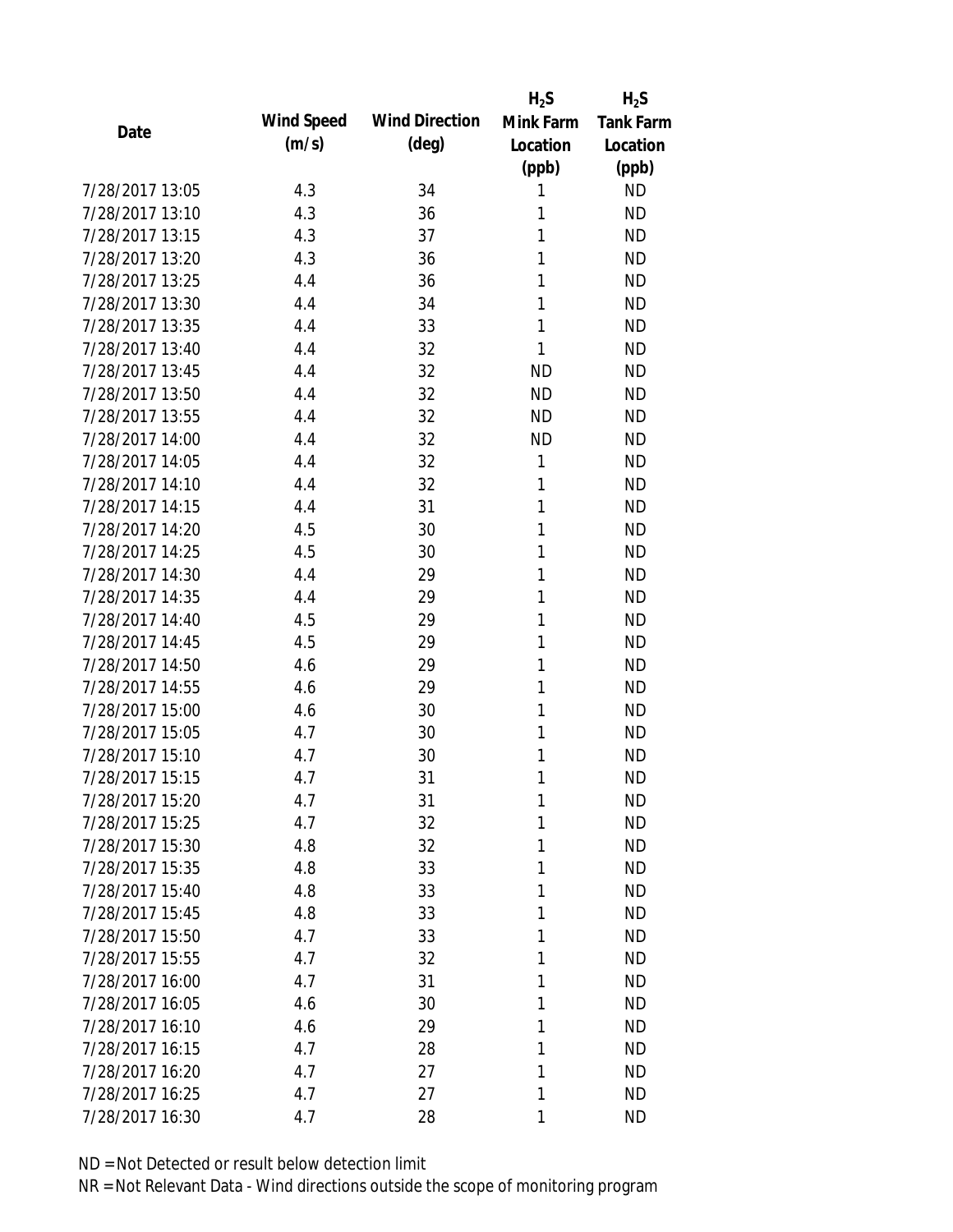|            |                       |           | $H_2S$           |
|------------|-----------------------|-----------|------------------|
| Wind Speed | <b>Wind Direction</b> | Mink Farm | <b>Tank Farm</b> |
| (m/s)      | $(\text{deg})$        | Location  | Location         |
|            |                       |           | (ppb)            |
| 4.8        | 29                    | 1         | <b>ND</b>        |
| 4.8        | 29                    | 1         | <b>ND</b>        |
| 4.8        | 30                    | 1         | <b>ND</b>        |
| 4.8        | 31                    | <b>ND</b> | <b>ND</b>        |
| 4.9        | 31                    | <b>ND</b> | <b>ND</b>        |
| 4.9        | 31                    | <b>ND</b> | <b>ND</b>        |
| 4.9        | 31                    | <b>ND</b> | <b>ND</b>        |
| 4.9        | 31                    | <b>ND</b> | <b>ND</b>        |
| 4.8        | 32                    | <b>ND</b> | <b>ND</b>        |
| 4.7        | 33                    | <b>ND</b> | <b>ND</b>        |
| 4.5        | 34                    | <b>ND</b> | <b>ND</b>        |
| 4.4        | 35                    | <b>ND</b> | <b>ND</b>        |
| 4.3        | 36                    | <b>ND</b> | <b>ND</b>        |
| 4.2        | 37                    | <b>ND</b> | <b>ND</b>        |
| 4.2        | 37                    | <b>ND</b> | <b>ND</b>        |
| 4.1        | 38                    | <b>ND</b> | <b>ND</b>        |
| 4.1        | 37                    | <b>ND</b> | <b>ND</b>        |
| 4.0        | 37                    | <b>ND</b> | <b>ND</b>        |
| 3.9        | 36                    | <b>ND</b> | <b>ND</b>        |
| 3.9        | 35                    | <b>ND</b> | <b>ND</b>        |
| 3.9        | 33                    | <b>ND</b> | <b>ND</b>        |
| 4.0        | 32                    | <b>ND</b> | <b>ND</b>        |
| 4.2        | 30                    | 1         | <b>ND</b>        |
| 4.3        | 29                    | 1         | <b>ND</b>        |
| 4.4        | 29                    | 1         | <b>ND</b>        |
| 4.5        | 29                    | 1         | <b>ND</b>        |
| 4.5        | 29                    | 1         | <b>ND</b>        |
|            | 29                    | 1         | <b>ND</b>        |
| 4.3        | 29                    | 1         | <b>ND</b>        |
| 4.2        | 29                    | 1         | <b>ND</b>        |
| 4.1        | 29                    | 1         | <b>ND</b>        |
| 4.1        | 28                    | 1         | <b>ND</b>        |
| 4.2        | 28                    | 1         | <b>ND</b>        |
| 4.3        | 27                    | 1         | <b>ND</b>        |
| 4.4        | 27                    | 1         | <b>ND</b>        |
| 4.6        | 27                    | 1         | <b>ND</b>        |
| 4.7        | 27                    | 1         | <b>ND</b>        |
| 4.8        | 28                    | 1         | <b>ND</b>        |
| 4.7        | 28                    | 1         | <b>ND</b>        |
| 4.6        | 29                    | 1         | <b>ND</b>        |
| 4.5        | 30                    | 1         | <b>ND</b>        |
| 4.3        | 30                    | 1         | <b>ND</b>        |
|            | 4.4                   |           | $H_2S$<br>(ppb)  |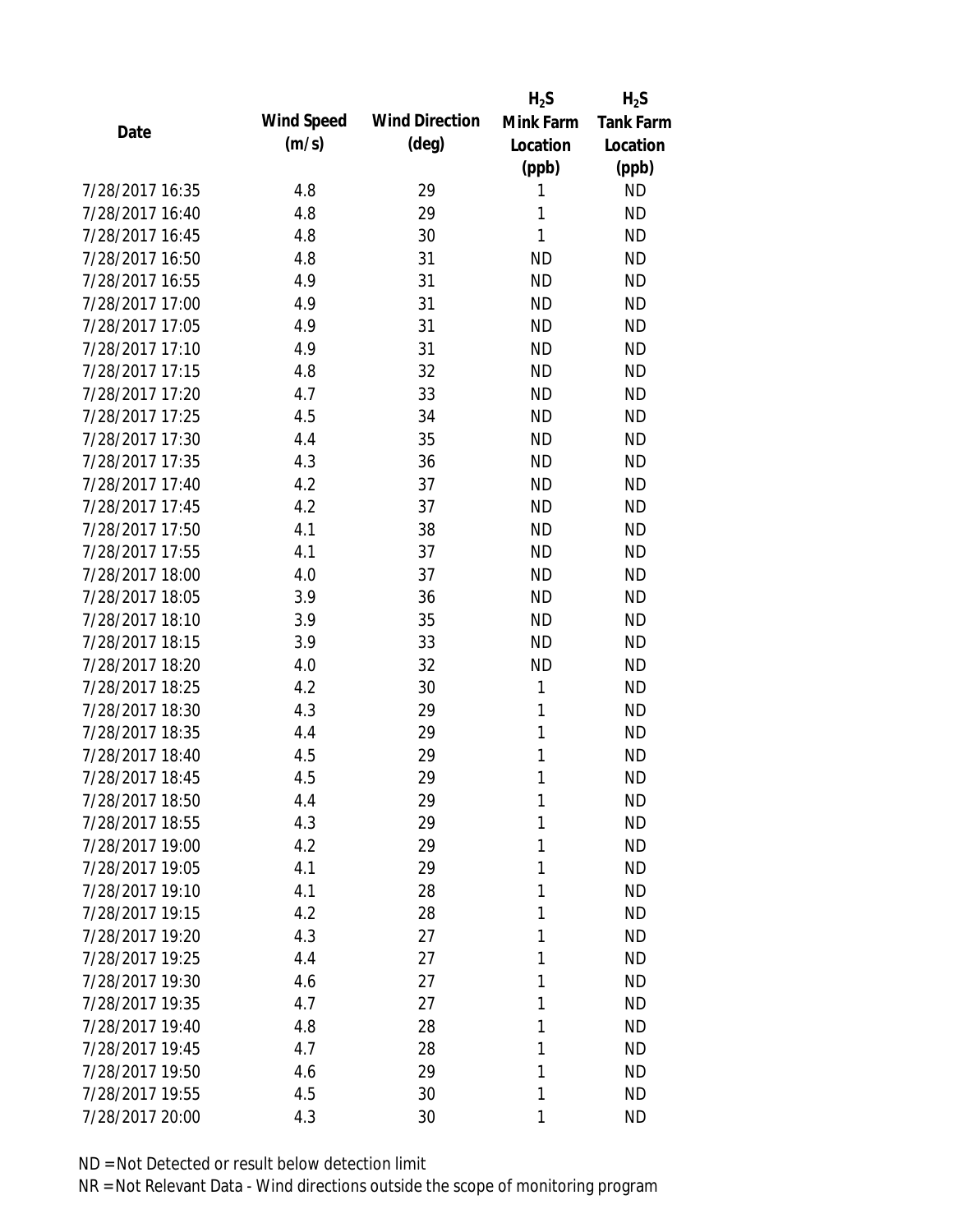|                 |            |                       | $H_2S$    | $H_2S$           |
|-----------------|------------|-----------------------|-----------|------------------|
|                 | Wind Speed | <b>Wind Direction</b> | Mink Farm | <b>Tank Farm</b> |
| Date            | (m/s)      | $(\text{deg})$        | Location  | Location         |
|                 |            |                       | (ppb)     | (ppb)            |
| 7/28/2017 20:05 | 4.1        | 30                    | 1         | <b>ND</b>        |
| 7/28/2017 20:10 | 3.9        | 30                    | 1         | <b>ND</b>        |
| 7/28/2017 20:15 | 3.7        | 30                    | 1         | <b>ND</b>        |
| 7/28/2017 20:20 | 3.5        | 31                    | 1         | <b>ND</b>        |
| 7/28/2017 20:25 | 3.4        | 31                    | 1         | <b>ND</b>        |
| 7/28/2017 20:30 | 3.4        | 31                    | 1         | <b>ND</b>        |
| 7/28/2017 20:35 | 3.4        | 31                    | 1         | <b>ND</b>        |
| 7/28/2017 20:40 | 3.3        | 30                    | 1         | <b>ND</b>        |
| 7/28/2017 20:45 | 3.3        | 29                    | 1         | <b>ND</b>        |
| 7/28/2017 20:50 | 3.3        | 28                    | 1         | <b>ND</b>        |
| 7/28/2017 20:55 | 3.3        | 27                    | 1         | <b>ND</b>        |
| 7/28/2017 21:00 | 3.2        | 27                    | 1         | <b>ND</b>        |
| 7/28/2017 21:05 | 3.2        | 26                    | 1         | <b>ND</b>        |
| 7/28/2017 21:10 | 3.1        | 26                    | 1         | <b>ND</b>        |
| 7/28/2017 21:15 | 3.0        | 26                    | 1         | <b>ND</b>        |
| 7/28/2017 21:20 | 2.9        | 26                    | 1         | <b>ND</b>        |
| 7/28/2017 21:25 | 2.9        | 26                    | 1         | <b>ND</b>        |
| 7/28/2017 21:30 | 2.9        | 26                    | 1         | <b>ND</b>        |
| 7/28/2017 21:35 | 2.8        | 26                    | 1         | <b>ND</b>        |
| 7/28/2017 21:40 | 2.8        | 26                    | 1         | <b>ND</b>        |
| 7/28/2017 21:45 | 2.8        | 26                    | 1         | <b>ND</b>        |
| 7/28/2017 21:50 | 2.8        | 26                    | 1         | <b>ND</b>        |
| 7/28/2017 21:55 | 2.8        | 26                    | 1         | <b>ND</b>        |
| 7/28/2017 22:00 | 2.7        | 27                    | 1         | <b>ND</b>        |
| 7/28/2017 22:05 | 2.6        | 27                    | 1         | <b>ND</b>        |
| 7/28/2017 22:10 | 2.5        | 27                    | 1         | <b>ND</b>        |
| 7/28/2017 22:15 | 2.4        | 28                    | 1         | <b>ND</b>        |
| 7/28/2017 22:20 | 2.3        | 28                    | 1         | <b>ND</b>        |
| 7/28/2017 22:25 | 2.2        | 28                    | 1         | <b>ND</b>        |
| 7/28/2017 22:30 | 2.1        | 28                    | 1         | <b>ND</b>        |
| 7/28/2017 22:35 | 2.1        | 27                    | 1         | <b>ND</b>        |
| 7/28/2017 22:40 | 2.0        | 27                    | 1         | <b>ND</b>        |
| 7/28/2017 22:45 | 2.0        | 26                    | 1         | <b>ND</b>        |
| 7/28/2017 22:50 | 2.0        | 26                    | 1         | <b>ND</b>        |
| 7/28/2017 22:55 | 1.9        | 26                    | 1         | <b>ND</b>        |
| 7/28/2017 23:00 | 1.9        | 26                    | 1         | <b>ND</b>        |
| 7/28/2017 23:05 | 1.8        | 27                    | 1         | <b>ND</b>        |
| 7/28/2017 23:10 | 1.7        | 27                    | 1         | <b>ND</b>        |
| 7/28/2017 23:15 | 1.6        | 28                    | 1         | <b>ND</b>        |
| 7/28/2017 23:20 | 1.5        | 27                    | 1         | <b>ND</b>        |
| 7/28/2017 23:25 | 1.5        | 26                    | 1         | <b>ND</b>        |
| 7/28/2017 23:30 | 1.5        | 25                    | 1         | <b>ND</b>        |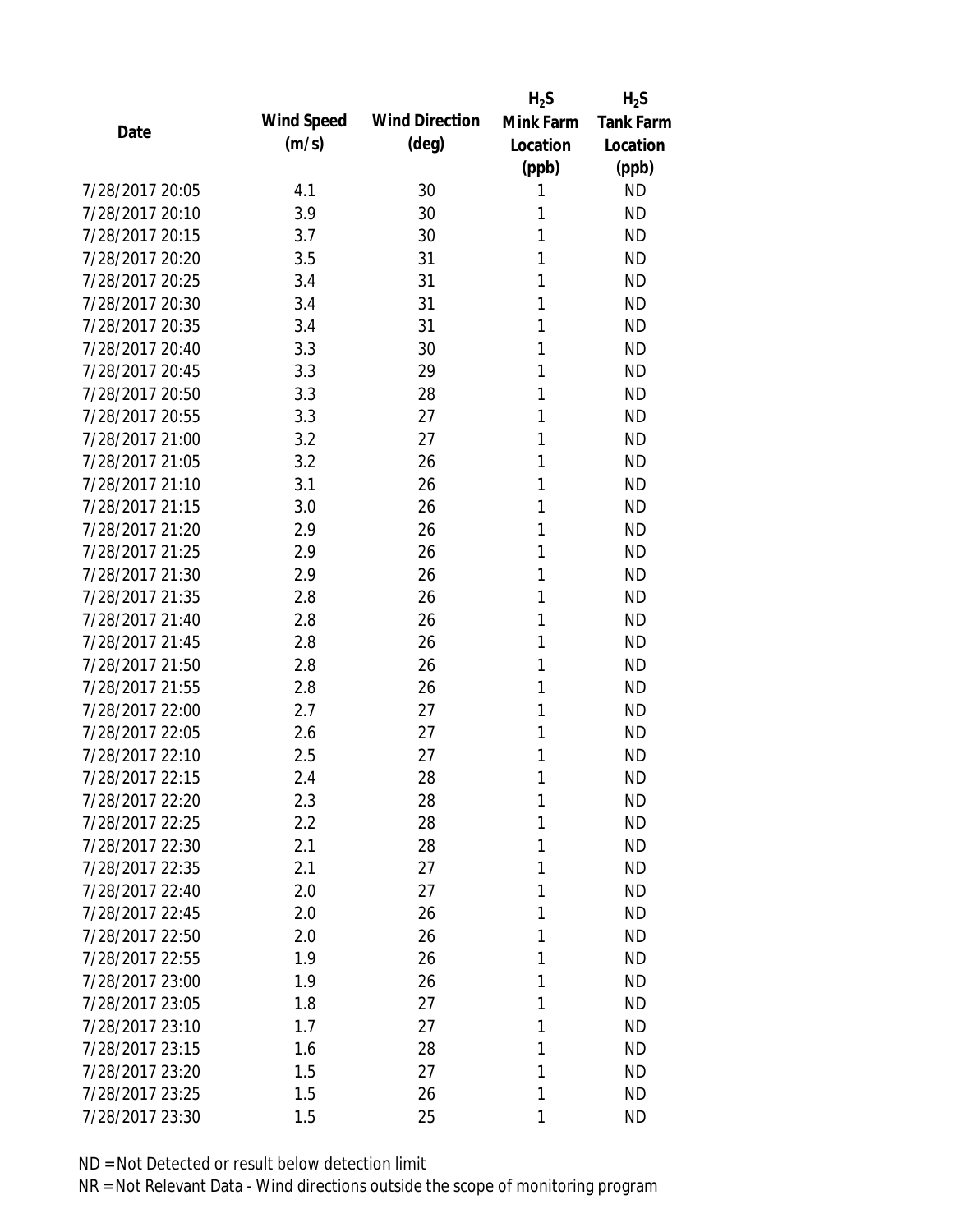|                 |            |                       | $H_2S$         | $H_2S$           |
|-----------------|------------|-----------------------|----------------|------------------|
| Date            | Wind Speed | <b>Wind Direction</b> | Mink Farm      | <b>Tank Farm</b> |
|                 | (m/s)      | $(\text{deg})$        | Location       | Location         |
|                 |            |                       | (ppb)          | (ppb)            |
| 7/28/2017 23:35 | 1.5        | 23                    | 1              | <b>ND</b>        |
| 7/28/2017 23:40 | 1.6        | 21                    | 1              | <b>ND</b>        |
| 7/28/2017 23:45 | 1.7        | 19                    | 1              | <b>ND</b>        |
| 7/28/2017 23:50 | 1.8        | 17                    | 1              | <b>ND</b>        |
| 7/28/2017 23:55 | 1.9        | 16                    | 1              | <b>ND</b>        |
| 7/28/2017 24:00 | 1.9        | 16                    | 1              | <b>ND</b>        |
| 7/29/2017 00:05 | 2.0        | 15                    | 1              | <b>ND</b>        |
| 7/29/2017 00:10 | 2.0        | 15                    | 1              | <b>ND</b>        |
| 7/29/2017 00:15 | 2.1        | 14                    | 1              | <b>ND</b>        |
| 7/29/2017 00:20 | 2.1        | 13                    | 1              | <b>ND</b>        |
| 7/29/2017 00:25 | 2.2        | 12                    | 1              | <b>ND</b>        |
| 7/29/2017 00:30 | 2.2        | 12                    | 1              | <b>ND</b>        |
| 7/29/2017 00:35 | 2.3        | 12                    | 1              | <b>ND</b>        |
| 7/29/2017 00:40 | 2.3        | 13                    | 1              | <b>ND</b>        |
| 7/29/2017 00:45 | 2.4        | 15                    | 1              | <b>ND</b>        |
| 7/29/2017 00:50 | 2.4        | 16                    | $\overline{c}$ | <b>ND</b>        |
| 7/29/2017 00:55 | 2.5        | 18                    | $\overline{2}$ | <b>ND</b>        |
| 7/29/2017 01:00 | 2.5        | 19                    | $\overline{2}$ | <b>ND</b>        |
| 7/29/2017 01:05 | 2.5        | 20                    | $\overline{2}$ | <b>ND</b>        |
| 7/29/2017 01:10 | 2.4        | 21                    | $\overline{2}$ | <b>ND</b>        |
| 7/29/2017 01:15 | 2.4        | 22                    | $\overline{2}$ | <b>ND</b>        |
| 7/29/2017 01:20 | 2.4        | 23                    | $\overline{2}$ | <b>ND</b>        |
| 7/29/2017 01:25 | 2.4        | 24                    | $\overline{2}$ | <b>ND</b>        |
| 7/29/2017 01:30 | 2.4        | 26                    | $\overline{2}$ | <b>ND</b>        |
| 7/29/2017 01:35 | 2.4        | 27                    | $\overline{2}$ | <b>ND</b>        |
| 7/29/2017 01:40 | 2.4        | 28                    | $\overline{2}$ | <b>ND</b>        |
| 7/29/2017 01:45 | 2.3        | 30                    | $\overline{2}$ | <b>ND</b>        |
| 7/29/2017 01:50 | 2.3        | 31                    | $\overline{2}$ | <b>ND</b>        |
| 7/29/2017 01:55 | 2.3        | 32                    | $\overline{2}$ | <b>ND</b>        |
| 7/29/2017 02:00 | 2.3        | 33                    | $\overline{2}$ | <b>ND</b>        |
| 7/29/2017 02:05 | 2.3        | 34                    | 1              | <b>ND</b>        |
| 7/29/2017 02:10 | 2.3        | 35                    | 1              | <b>ND</b>        |
| 7/29/2017 02:15 | 2.3        | 36                    | 1              | <b>ND</b>        |
| 7/29/2017 02:20 | 2.3        | 36                    | 1              | <b>ND</b>        |
| 7/29/2017 02:25 | 2.2        | 37                    | 1              | <b>ND</b>        |
| 7/29/2017 02:30 | 2.2        | 37                    | 1              | <b>ND</b>        |
| 7/29/2017 02:35 | 2.1        | 38                    | 1              | <b>ND</b>        |
| 7/29/2017 02:40 | 2.0        | 40                    | 1              | <b>ND</b>        |
| 7/29/2017 02:45 | 1.8        | 44                    | <b>NR</b>      | <b>ND</b>        |
| 7/29/2017 02:50 | 1.7        | 48                    | <b>NR</b>      | <b>ND</b>        |
| 7/29/2017 02:55 | 1.6        | 53                    | <b>NR</b>      | <b>ND</b>        |
| 7/29/2017 03:00 | 1.5        | 58                    | <b>NR</b>      | <b>ND</b>        |
|                 |            |                       |                |                  |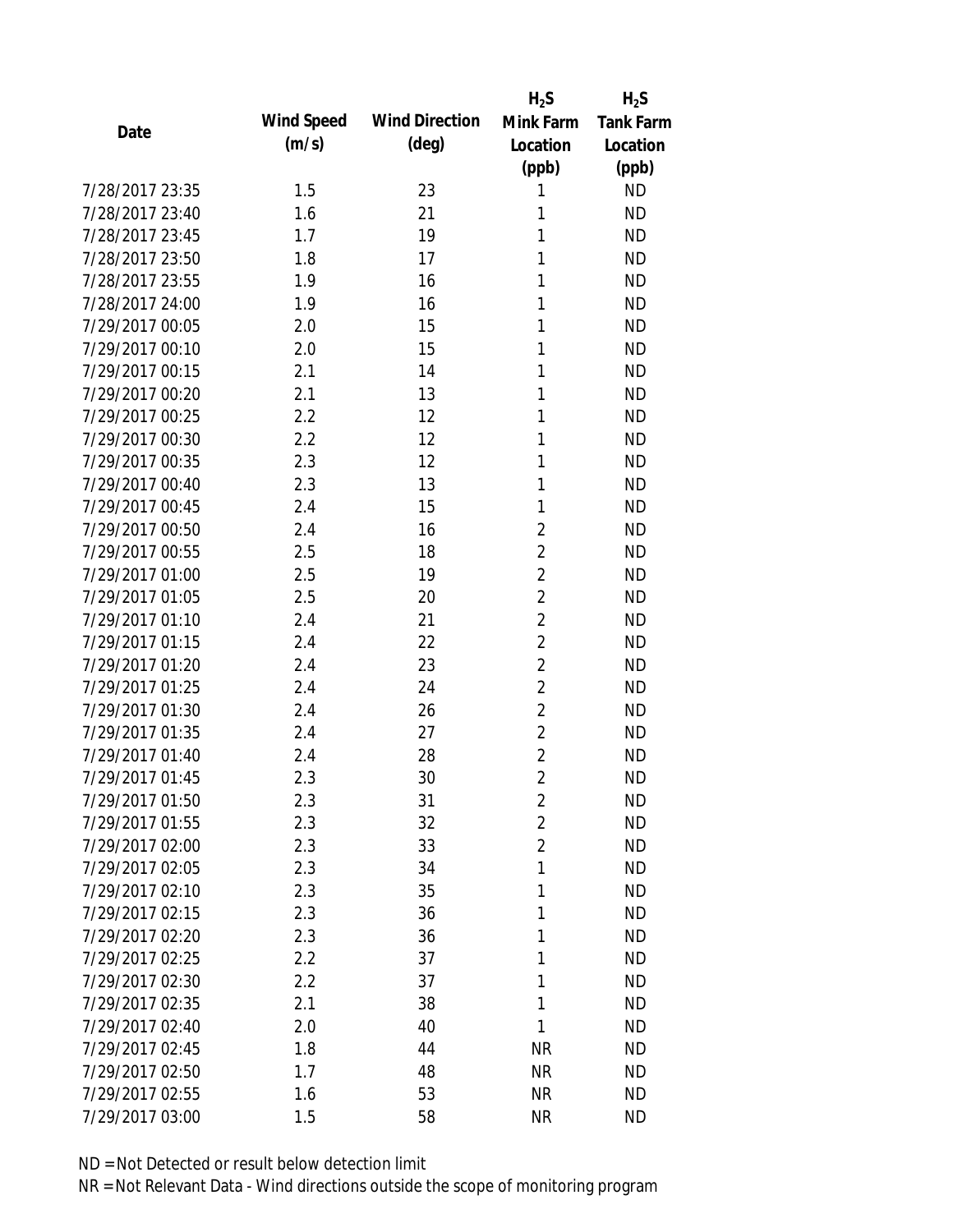|                 |            |                       | $H_2S$    | $H_2S$           |
|-----------------|------------|-----------------------|-----------|------------------|
| Date            | Wind Speed | <b>Wind Direction</b> | Mink Farm | <b>Tank Farm</b> |
|                 | (m/s)      | $(\text{deg})$        | Location  | Location         |
|                 |            |                       | (ppb)     | (ppb)            |
| 7/29/2017 03:05 | 1.4        | 62                    | <b>NR</b> | <b>ND</b>        |
| 7/29/2017 03:10 | 1.3        | 64                    | <b>NR</b> | <b>ND</b>        |
| 7/29/2017 03:15 | 1.3        | 64                    | <b>NR</b> | <b>ND</b>        |
| 7/29/2017 03:20 | 1.3        | 63                    | <b>NR</b> | <b>ND</b>        |
| 7/29/2017 03:25 | 1.4        | 62                    | <b>NR</b> | <b>ND</b>        |
| 7/29/2017 03:30 | 1.5        | 60                    | <b>NR</b> | <b>ND</b>        |
| 7/29/2017 03:35 | 1.6        | 58                    | <b>NR</b> | <b>ND</b>        |
| 7/29/2017 03:40 | 1.6        | 57                    | <b>NR</b> | <b>ND</b>        |
| 7/29/2017 03:45 | 1.7        | 58                    | <b>NR</b> | <b>ND</b>        |
| 7/29/2017 03:50 | 1.7        | 59                    | <b>NR</b> | <b>ND</b>        |
| 7/29/2017 03:55 | 1.6        | 62                    | <b>NR</b> | <b>ND</b>        |
| 7/29/2017 04:00 | 1.6        | 64                    | <b>NR</b> | <b>ND</b>        |
| 7/29/2017 04:05 | 1.5        | 64                    | <b>NR</b> | <b>ND</b>        |
| 7/29/2017 04:10 | 1.5        | 64                    | <b>NR</b> | <b>ND</b>        |
| 7/29/2017 04:15 | 1.5        | 62                    | <b>NR</b> | <b>ND</b>        |
| 7/29/2017 04:20 | 1.5        | 60                    | <b>NR</b> | <b>ND</b>        |
| 7/29/2017 04:25 | 1.6        | 56                    | <b>NR</b> | <b>ND</b>        |
| 7/29/2017 04:30 | 1.6        | 52                    | <b>NR</b> | <b>ND</b>        |
| 7/29/2017 04:35 | 1.6        | 49                    | <b>NR</b> | <b>ND</b>        |
| 7/29/2017 04:40 | 1.6        | 47                    | <b>NR</b> | <b>ND</b>        |
| 7/29/2017 04:45 | 1.6        | 46                    | <b>NR</b> | <b>ND</b>        |
| 7/29/2017 04:50 | 1.6        | 47                    | <b>NR</b> | <b>ND</b>        |
| 7/29/2017 04:55 | 1.6        | 49                    | <b>NR</b> | <b>ND</b>        |
| 7/29/2017 05:00 | 1.5        | 50                    | <b>NR</b> | <b>ND</b>        |
| 7/29/2017 05:05 | 1.5        | 52                    | <b>NR</b> | <b>ND</b>        |
| 7/29/2017 05:10 | 1.5        | 53                    | <b>NR</b> | <b>ND</b>        |
| 7/29/2017 05:15 | 1.5        | 53                    | <b>NR</b> | <b>ND</b>        |
| 7/29/2017 05:20 | 1.5        | 53                    | <b>NR</b> | <b>ND</b>        |
| 7/29/2017 05:25 | 1.6        | 53                    | <b>NR</b> | <b>ND</b>        |
| 7/29/2017 05:30 | 1.6        | 52                    | <b>NR</b> | <b>ND</b>        |
| 7/29/2017 05:35 | 1.6        | 52                    | <b>NR</b> | <b>ND</b>        |
| 7/29/2017 05:40 | 1.6        | 52                    | <b>NR</b> | <b>ND</b>        |
| 7/29/2017 05:45 | 1.5        | 51                    | <b>NR</b> | <b>ND</b>        |
| 7/29/2017 05:50 | 1.5        | 51                    | <b>NR</b> | <b>ND</b>        |
| 7/29/2017 05:55 | 1.5        | 51                    | <b>NR</b> | <b>ND</b>        |
| 7/29/2017 06:00 | 1.4        | 50                    | <b>NR</b> | <b>ND</b>        |
| 7/29/2017 06:05 | 1.4        | 49                    | <b>NR</b> | <b>ND</b>        |
| 7/29/2017 06:10 | 1.4        | 48                    | <b>NR</b> | <b>ND</b>        |
| 7/29/2017 06:15 | 1.4        | 47                    | <b>NR</b> | <b>ND</b>        |
| 7/29/2017 06:20 | 1.3        | 46                    | <b>NR</b> | <b>ND</b>        |
| 7/29/2017 06:25 | 1.3        | 45                    | <b>NR</b> | <b>ND</b>        |
| 7/29/2017 06:30 | 1.4        | 43                    | <b>NR</b> | <b>ND</b>        |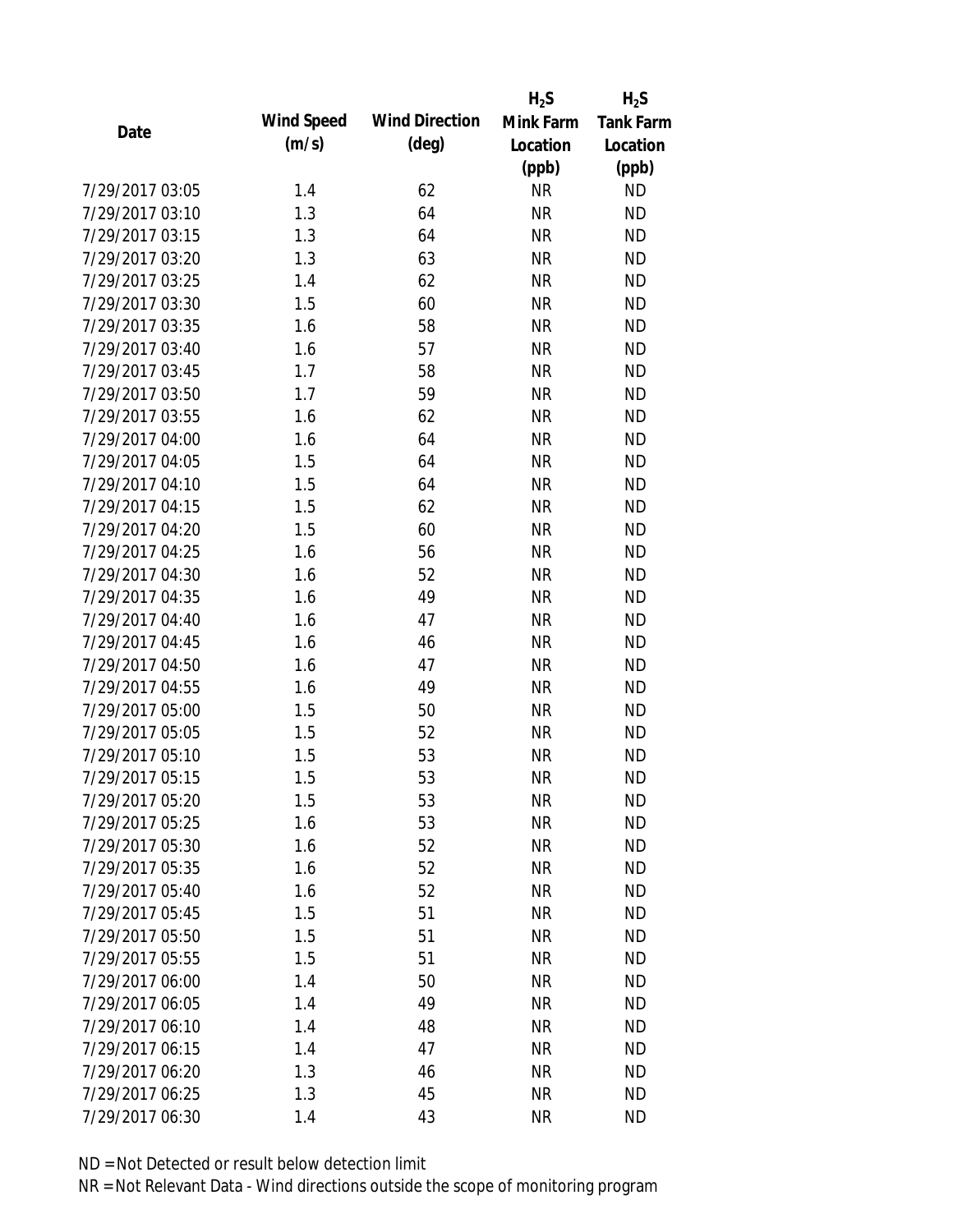|                 |            |                       | $H_2S$    | $H_2S$           |
|-----------------|------------|-----------------------|-----------|------------------|
| Date            | Wind Speed | <b>Wind Direction</b> | Mink Farm | <b>Tank Farm</b> |
|                 | (m/s)      | $(\text{deg})$        | Location  | Location         |
|                 |            |                       | (ppb)     | (ppb)            |
| 7/29/2017 06:35 | 1.4        | 41                    | <b>NR</b> | <b>ND</b>        |
| 7/29/2017 06:40 | 1.5        | 40                    | 1         | <b>ND</b>        |
| 7/29/2017 06:45 | 1.5        | 39                    | 1         | <b>ND</b>        |
| 7/29/2017 06:50 | 1.6        | 38                    | 1         | <b>ND</b>        |
| 7/29/2017 06:55 | 1.7        | 37                    | 1         | <b>ND</b>        |
| 7/29/2017 07:00 | 1.8        | 37                    | 1         | <b>ND</b>        |
| 7/29/2017 07:05 | 1.9        | 36                    | 1         | <b>ND</b>        |
| 7/29/2017 07:10 | 2.0        | 35                    | 1         | 1                |
| 7/29/2017 07:15 | 2.0        | 34                    | 1         | 1                |
| 7/29/2017 07:20 | 2.1        | 34                    | 1         | 1                |
| 7/29/2017 07:25 | 2.1        | 33                    | 1         | 1                |
| 7/29/2017 07:30 | 2.2        | 32                    | 1         | 1                |
| 7/29/2017 07:35 | 2.2        | 32                    | 1         | 1                |
| 7/29/2017 07:40 | 2.2        | 32                    | 1         | <b>ND</b>        |
| 7/29/2017 07:45 | 2.2        | 32                    | 1         | <b>ND</b>        |
| 7/29/2017 07:50 | 2.2        | 32                    | 1         | <b>ND</b>        |
| 7/29/2017 07:55 | 2.2        | 31                    | 1         | <b>ND</b>        |
| 7/29/2017 08:00 | 2.1        | 31                    | 1         | <b>ND</b>        |
| 7/29/2017 08:05 | 2.1        | 30                    | 1         | <b>ND</b>        |
| 7/29/2017 08:10 | 2.1        | 31                    | 1         | <b>ND</b>        |
| 7/29/2017 08:15 | 2.1        | 32                    | 1         | <b>ND</b>        |
| 7/29/2017 08:20 | 2.2        | 33                    | 1         | <b>ND</b>        |
| 7/29/2017 08:25 | 2.3        | 36                    | 1         | <b>ND</b>        |
| 7/29/2017 08:30 | 2.4        | 38                    | 1         | <b>ND</b>        |
| 7/29/2017 08:35 | 2.6        | 40                    | 1         | <b>ND</b>        |
| 7/29/2017 08:40 | 2.8        | 42                    | <b>NR</b> | <b>ND</b>        |
| 7/29/2017 08:45 | 3.0        | 43                    | <b>NR</b> | <b>ND</b>        |
| 7/29/2017 08:50 | 3.2        | 43                    | <b>NR</b> | <b>ND</b>        |
| 7/29/2017 08:55 | 3.4        | 43                    | <b>NR</b> | <b>ND</b>        |
| 7/29/2017 09:00 | 3.5        | 44                    | <b>NR</b> | <b>ND</b>        |
| 7/29/2017 09:05 | 3.6        | 44                    | <b>NR</b> | <b>ND</b>        |
| 7/29/2017 09:10 | 3.5        | 46                    | <b>NR</b> | <b>ND</b>        |
| 7/29/2017 09:15 | 3.5        | 48                    | <b>NR</b> | <b>ND</b>        |
| 7/29/2017 09:20 | 3.4        | 50                    | <b>NR</b> | <b>ND</b>        |
| 7/29/2017 09:25 | 3.3        | 53                    | <b>NR</b> | <b>ND</b>        |
| 7/29/2017 09:30 | 3.3        | 56                    | <b>NR</b> | <b>ND</b>        |
| 7/29/2017 09:35 | 3.3        | 59                    | <b>NR</b> | <b>ND</b>        |
| 7/29/2017 09:40 | 3.4        | 63                    | <b>NR</b> | <b>ND</b>        |
| 7/29/2017 09:45 | 3.4        | 65                    | <b>NR</b> | <b>ND</b>        |
| 7/29/2017 09:50 | 3.4        | 67                    | <b>NR</b> | <b>ND</b>        |
| 7/29/2017 09:55 | 3.4        | 68                    | <b>NR</b> | <b>ND</b>        |
| 7/29/2017 10:00 | 3.4        | 69                    | <b>NR</b> | <b>ND</b>        |
|                 |            |                       |           |                  |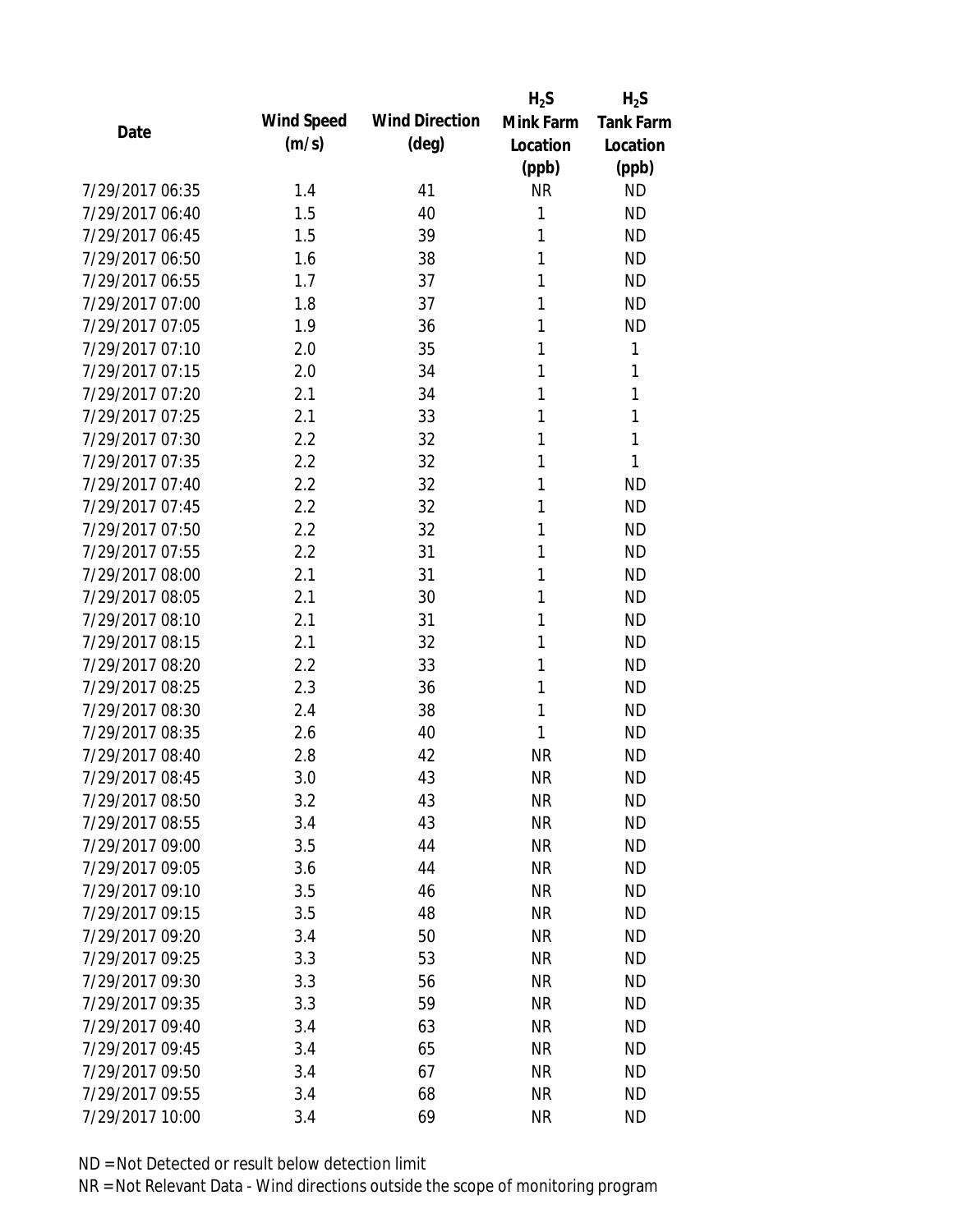|                 |            |                       | $H_2S$    | $H_2S$           |
|-----------------|------------|-----------------------|-----------|------------------|
| Date            | Wind Speed | <b>Wind Direction</b> | Mink Farm | <b>Tank Farm</b> |
|                 | (m/s)      | $(\text{deg})$        | Location  | Location         |
|                 |            |                       | (ppb)     | (ppb)            |
| 7/29/2017 10:05 | 3.4        | 70                    | <b>NR</b> | <b>ND</b>        |
| 7/29/2017 10:10 | 3.4        | 70                    | <b>NR</b> | <b>ND</b>        |
| 7/29/2017 10:15 | 3.4        | 71                    | <b>NR</b> | <b>ND</b>        |
| 7/29/2017 10:20 | 3.4        | 71                    | <b>NR</b> | <b>ND</b>        |
| 7/29/2017 10:25 | 3.4        | 71                    | <b>NR</b> | <b>ND</b>        |
| 7/29/2017 10:30 | 3.5        | 70                    | <b>NR</b> | <b>ND</b>        |
| 7/29/2017 10:35 | 3.5        | 68                    | <b>NR</b> | <b>ND</b>        |
| 7/29/2017 10:40 | 3.6        | 63                    | <b>NR</b> | <b>ND</b>        |
| 7/29/2017 10:45 | 3.8        | 60                    | <b>NR</b> | <b>ND</b>        |
| 7/29/2017 10:50 | 3.9        | 58                    | <b>NR</b> | <b>ND</b>        |
| 7/29/2017 10:55 | 3.9        | 57                    | <b>NR</b> | <b>ND</b>        |
| 7/29/2017 11:00 | 4.0        | 58                    | <b>NR</b> | <b>ND</b>        |
| 7/29/2017 11:05 | 4.0        | 62                    | <b>NR</b> | <b>ND</b>        |
| 7/29/2017 11:10 | 3.8        | 68                    | <b>NR</b> | <b>ND</b>        |
| 7/29/2017 11:15 | 3.7        | 73                    | <b>NR</b> | <b>ND</b>        |
| 7/29/2017 11:20 | 3.6        | 76                    | <b>NR</b> | <b>ND</b>        |
| 7/29/2017 11:25 | 3.5        | 78                    | <b>NR</b> | <b>ND</b>        |
| 7/29/2017 11:30 | 3.3        | 78                    | <b>NR</b> | <b>ND</b>        |
| 7/29/2017 11:35 | 3.3        | 77                    | <b>NR</b> | <b>ND</b>        |
| 7/29/2017 11:40 | 3.3        | 74                    | <b>NR</b> | <b>ND</b>        |
| 7/29/2017 11:45 | 3.4        | 70                    | <b>NR</b> | <b>ND</b>        |
| 7/29/2017 11:50 | 3.4        | 69                    | <b>NR</b> | <b>ND</b>        |
| 7/29/2017 11:55 | 3.5        | 66                    | <b>NR</b> | <b>ND</b>        |
| 7/29/2017 12:00 | 3.6        | 65                    | <b>NR</b> | <b>ND</b>        |
| 7/29/2017 12:05 | 3.7        | 63                    | <b>NR</b> | <b>ND</b>        |
| 7/29/2017 12:10 | 3.8        | 63                    | <b>NR</b> | <b>ND</b>        |
| 7/29/2017 12:15 | 3.9        | 63                    | <b>NR</b> | <b>ND</b>        |
| 7/29/2017 12:20 | 4.0        | 65                    | NR        | <b>ND</b>        |
| 7/29/2017 12:25 | 4.0        | 67                    | <b>NR</b> | <b>ND</b>        |
| 7/29/2017 12:30 | 4.0        | 69                    | <b>NR</b> | <b>ND</b>        |
| 7/29/2017 12:35 | 4.0        | 72                    | <b>NR</b> | <b>ND</b>        |
| 7/29/2017 12:40 | 3.9        | 73                    | <b>NR</b> | <b>ND</b>        |
| 7/29/2017 12:45 | 3.8        | 73                    | <b>NR</b> | <b>ND</b>        |
| 7/29/2017 12:50 | 3.7        | 71                    | <b>NR</b> | <b>ND</b>        |
| 7/29/2017 12:55 | 3.6        | 69                    | <b>NR</b> | <b>ND</b>        |
| 7/29/2017 13:00 | 3.5        | 67                    | <b>NR</b> | <b>ND</b>        |
| 7/29/2017 13:05 | 3.4        | 65                    | <b>NR</b> | <b>ND</b>        |
| 7/29/2017 13:10 | 3.4        | 63                    | <b>NR</b> | <b>ND</b>        |
| 7/29/2017 13:15 | 3.4        | 62                    | <b>NR</b> | <b>ND</b>        |
| 7/29/2017 13:20 | 3.4        | 64                    | <b>NR</b> | <b>ND</b>        |
| 7/29/2017 13:25 |            |                       | <b>NR</b> | <b>ND</b>        |
|                 | 3.4        | 66                    |           |                  |
| 7/29/2017 13:30 | 3.4        | 68                    | <b>NR</b> | <b>ND</b>        |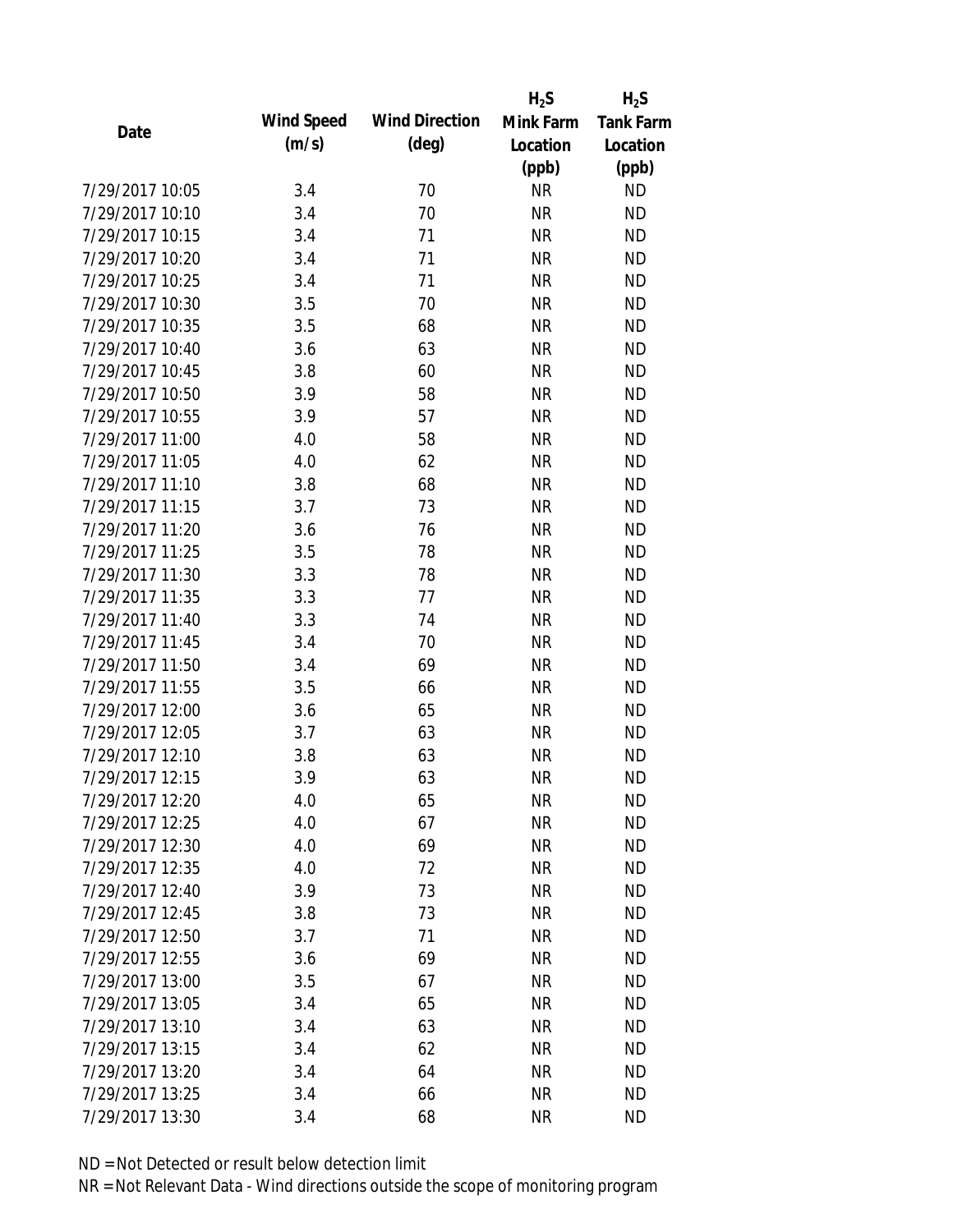|                 |            |                       | $H_2S$    | $H_2S$           |
|-----------------|------------|-----------------------|-----------|------------------|
| Date            | Wind Speed | <b>Wind Direction</b> | Mink Farm | <b>Tank Farm</b> |
|                 | (m/s)      | $(\text{deg})$        | Location  | Location         |
|                 |            |                       | (ppb)     | (ppb)            |
| 7/29/2017 13:35 | 3.4        | 71                    | <b>NR</b> | <b>ND</b>        |
| 7/29/2017 13:40 | 3.4        | 75                    | <b>NR</b> | <b>ND</b>        |
| 7/29/2017 13:45 | 3.4        | 77                    | <b>NR</b> | <b>ND</b>        |
| 7/29/2017 13:50 | 3.3        | 77                    | <b>NR</b> | <b>ND</b>        |
| 7/29/2017 13:55 | 3.2        | 77                    | <b>NR</b> | <b>ND</b>        |
| 7/29/2017 14:00 | 3.1        | 75                    | <b>NR</b> | <b>ND</b>        |
| 7/29/2017 14:05 | 3.1        | 73                    | <b>NR</b> | <b>ND</b>        |
| 7/29/2017 14:10 | 3.1        | 68                    | <b>NR</b> | <b>ND</b>        |
| 7/29/2017 14:15 | 3.1        | 66                    | <b>NR</b> | <b>ND</b>        |
| 7/29/2017 14:20 | 3.1        | 64                    | <b>NR</b> | <b>ND</b>        |
| 7/29/2017 14:25 | 3.1        | 62                    | <b>NR</b> | <b>ND</b>        |
| 7/29/2017 14:30 | 3.1        | 61                    | <b>NR</b> | <b>ND</b>        |
| 7/29/2017 14:35 | 3.2        | 63                    | <b>NR</b> | <b>ND</b>        |
| 7/29/2017 14:40 | 3.2        | 65                    | <b>NR</b> | <b>ND</b>        |
| 7/29/2017 14:45 | 3.1        | 67                    | <b>NR</b> | <b>ND</b>        |
| 7/29/2017 14:50 | 3.1        | 69                    | <b>NR</b> | <b>ND</b>        |
| 7/29/2017 14:55 | 3.1        | 73                    | <b>NR</b> | <b>ND</b>        |
| 7/29/2017 15:00 | 3.1        | 76                    | <b>NR</b> | <b>ND</b>        |
| 7/29/2017 15:05 | 3.0        | 75                    | <b>NR</b> | <b>ND</b>        |
| 7/29/2017 15:10 | 3.0        | 75                    | <b>NR</b> | <b>ND</b>        |
| 7/29/2017 15:15 | 3.0        | 73                    | <b>NR</b> | <b>ND</b>        |
| 7/29/2017 15:20 | 2.9        | 70                    | <b>NR</b> | <b>ND</b>        |
| 7/29/2017 15:25 | 2.9        | 65                    | <b>NR</b> | <b>ND</b>        |
| 7/29/2017 15:30 | 2.9        | 59                    | <b>NR</b> | <b>ND</b>        |
| 7/29/2017 15:35 | 3.0        | 54                    | <b>NR</b> | <b>ND</b>        |
| 7/29/2017 15:40 | 3.0        | 51                    | <b>NR</b> | <b>ND</b>        |
| 7/29/2017 15:45 | 3.1        | 48                    | <b>NR</b> | <b>ND</b>        |
| 7/29/2017 15:50 | 3.2        | 45                    | ΝR        | <b>ND</b>        |
| 7/29/2017 15:55 | 3.2        | 44                    | <b>NR</b> | <b>ND</b>        |
| 7/29/2017 16:00 | 3.2        | 45                    | <b>NR</b> | <b>ND</b>        |
| 7/29/2017 16:05 | 3.1        | 46                    | <b>NR</b> | <b>ND</b>        |
| 7/29/2017 16:10 | 3.0        | 47                    | <b>NR</b> | <b>ND</b>        |
| 7/29/2017 16:15 | 2.9        | 50                    | <b>NR</b> | <b>ND</b>        |
| 7/29/2017 16:20 | 2.8        | 55                    | <b>NR</b> | <b>ND</b>        |
| 7/29/2017 16:25 | 2.7        | 57                    | <b>NR</b> | <b>ND</b>        |
| 7/29/2017 16:30 | 2.7        | 58                    | <b>NR</b> | <b>ND</b>        |
| 7/29/2017 16:35 | 2.7        | 59                    | <b>NR</b> | <b>ND</b>        |
| 7/29/2017 16:40 | 2.7        | 59                    | <b>NR</b> | <b>ND</b>        |
| 7/29/2017 16:45 |            | 58                    | <b>NR</b> | <b>ND</b>        |
| 7/29/2017 16:50 | 2.8<br>2.9 | 55                    |           |                  |
|                 |            |                       | <b>NR</b> | ND               |
| 7/29/2017 16:55 | 2.9        | 54                    | <b>NR</b> | <b>ND</b>        |
| 7/29/2017 17:00 | 3.0        | 53                    | <b>NR</b> | <b>ND</b>        |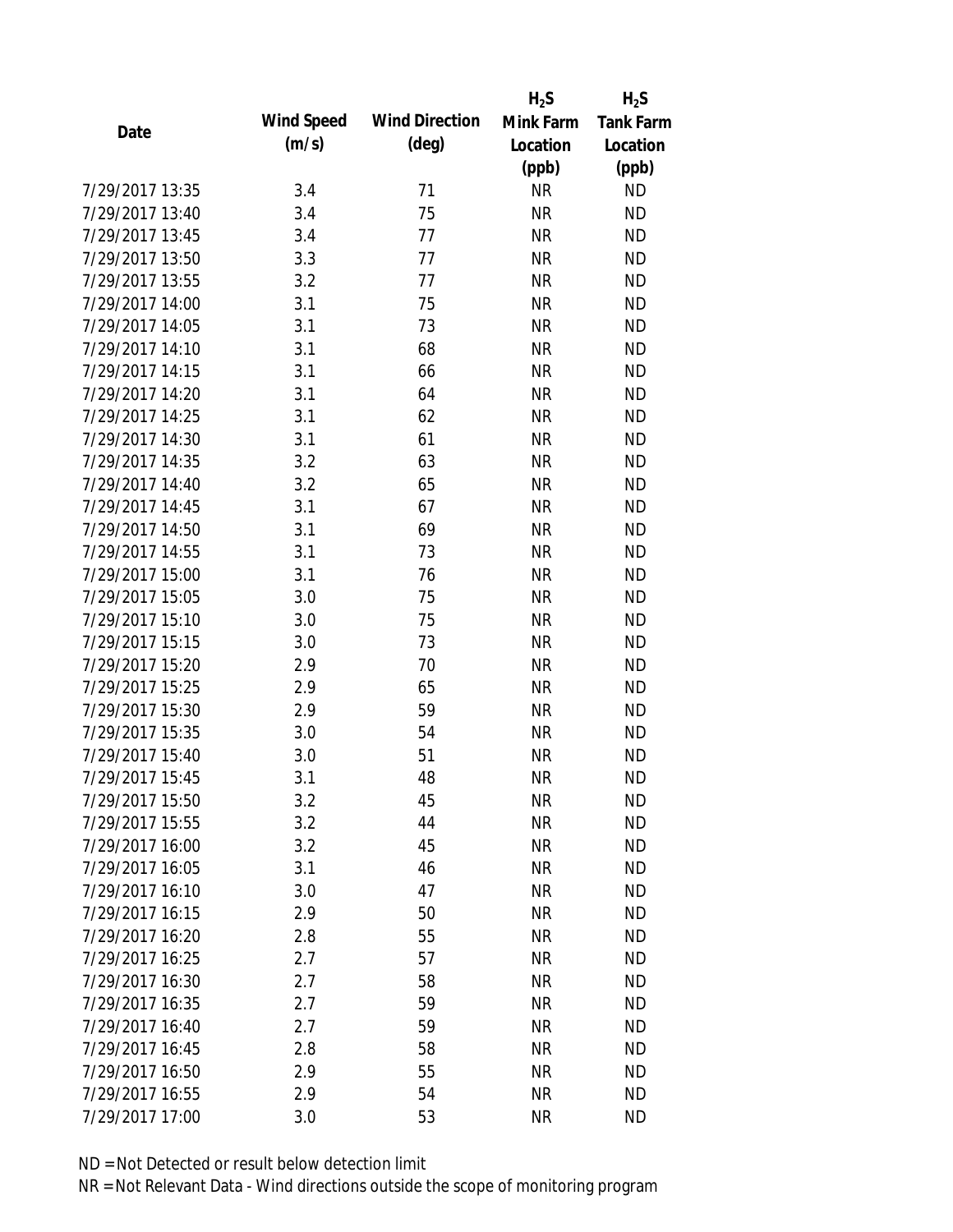|                 |                   |                       | $H_2S$    | $H_2S$           |
|-----------------|-------------------|-----------------------|-----------|------------------|
| Date            | <b>Wind Speed</b> | <b>Wind Direction</b> | Mink Farm | <b>Tank Farm</b> |
|                 | (m/s)             | $(\text{deg})$        | Location  | Location         |
|                 |                   |                       | (ppb)     | (ppb)            |
| 7/29/2017 17:05 | 3.1               | 49                    | <b>NR</b> | <b>ND</b>        |
| 7/29/2017 17:10 | 3.1               | 47                    | <b>NR</b> | <b>ND</b>        |
| 7/29/2017 17:15 | 3.2               | 46                    | <b>NR</b> | <b>ND</b>        |
| 7/29/2017 17:20 | 3.2               | 45                    | <b>NR</b> | <b>ND</b>        |
| 7/29/2017 17:25 | 3.2               | 44                    | <b>NR</b> | <b>ND</b>        |
| 7/29/2017 17:30 | 3.2               | 45                    | <b>NR</b> | <b>ND</b>        |
| 7/29/2017 17:35 | 3.1               | 47                    | <b>NR</b> | <b>ND</b>        |
| 7/29/2017 17:40 | 3.0               | 49                    | <b>NR</b> | <b>ND</b>        |
| 7/29/2017 17:45 | 3.0               | 50                    | <b>NR</b> | <b>ND</b>        |
| 7/29/2017 17:50 | 2.9               | 50                    | <b>NR</b> | <b>ND</b>        |
| 7/29/2017 17:55 | 2.9               | 49                    | <b>NR</b> | <b>ND</b>        |
| 7/29/2017 18:00 | 2.9               | 48                    | <b>NR</b> | <b>ND</b>        |
| 7/29/2017 18:05 | 2.9               | 47                    | <b>NR</b> | <b>ND</b>        |
| 7/29/2017 18:10 | 2.9               | 45                    | <b>NR</b> | <b>ND</b>        |
| 7/29/2017 18:15 | 2.8               | 44                    | <b>NR</b> | <b>ND</b>        |
| 7/29/2017 18:20 | 2.8               | 44                    | <b>NR</b> | <b>ND</b>        |
| 7/29/2017 18:25 | 2.6               | 44                    | <b>NR</b> | <b>ND</b>        |
| 7/29/2017 18:30 | 2.5               | 44                    | <b>NR</b> | <b>ND</b>        |
| 7/29/2017 18:35 | 2.5               | 45                    | <b>NR</b> | <b>ND</b>        |
| 7/29/2017 18:40 | 2.4               | 47                    | <b>NR</b> | <b>ND</b>        |
| 7/29/2017 18:45 | 2.3               | 50                    | <b>NR</b> | <b>ND</b>        |
| 7/29/2017 18:50 | 2.2               | 52                    | <b>NR</b> | <b>ND</b>        |
| 7/29/2017 18:55 | 2.2               | 55                    | <b>NR</b> | <b>ND</b>        |
| 7/29/2017 19:00 | 2.1               | 57                    | <b>NR</b> | <b>ND</b>        |
| 7/29/2017 19:05 | 2.0               | 57                    | <b>NR</b> | <b>ND</b>        |
| 7/29/2017 19:10 | 2.0               | 56                    | <b>NR</b> | <b>ND</b>        |
| 7/29/2017 19:15 | 1.9               | 55                    | <b>NR</b> | <b>ND</b>        |
| 7/29/2017 19:20 | 2.0               | 53                    | <b>NR</b> | <b>ND</b>        |
| 7/29/2017 19:25 | 2.1               | 51                    | <b>NR</b> | <b>ND</b>        |
| 7/29/2017 19:30 | 2.2               | 48                    | <b>NR</b> | <b>ND</b>        |
| 7/29/2017 19:35 | 2.2               | 46                    | <b>NR</b> | <b>ND</b>        |
| 7/29/2017 19:40 | 2.3               | 45                    | <b>NR</b> | <b>ND</b>        |
| 7/29/2017 19:45 | 2.3               | 44                    | <b>NR</b> | <b>ND</b>        |
| 7/29/2017 19:50 | 2.2               | 44                    | <b>NR</b> | <b>ND</b>        |
| 7/29/2017 19:55 | 2.2               | 44                    | <b>NR</b> | <b>ND</b>        |
| 7/29/2017 20:00 | 2.1               | 44                    | <b>NR</b> | <b>ND</b>        |
| 7/29/2017 20:05 | 2.1               | 44                    | <b>NR</b> | <b>ND</b>        |
| 7/29/2017 20:10 | 2.0               | 44                    | <b>NR</b> | <b>ND</b>        |
| 7/29/2017 20:15 | 2.0               | 43                    | <b>NR</b> | <b>ND</b>        |
| 7/29/2017 20:20 | 2.1               | 42                    | <b>NR</b> | <b>ND</b>        |
| 7/29/2017 20:25 | 2.1               | 41                    | <b>NR</b> | <b>ND</b>        |
| 7/29/2017 20:30 | 2.1               | 40                    | 1         | <b>ND</b>        |
|                 |                   |                       |           |                  |